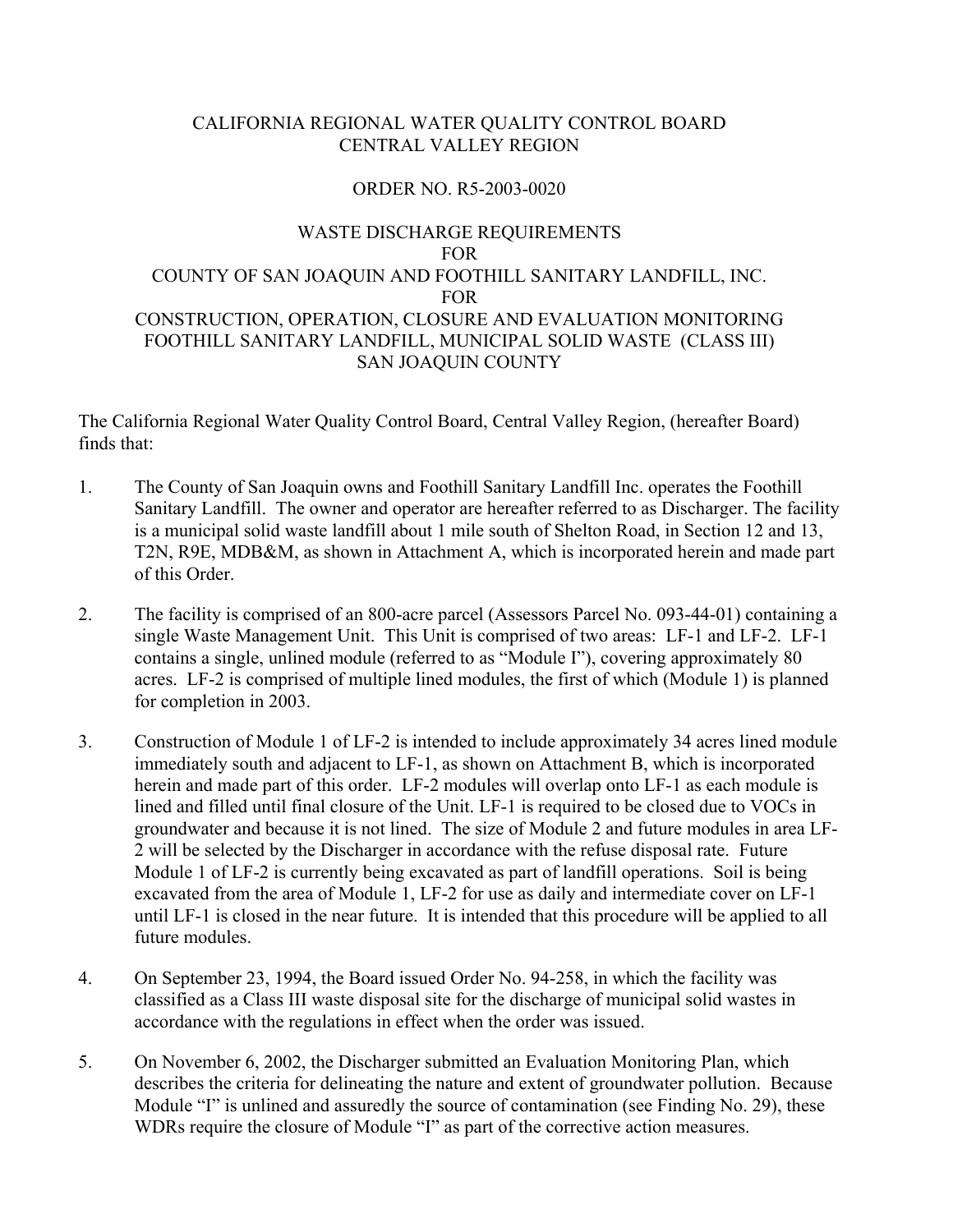WASTE DISCHARGE REQUIREMENTSORDER NO. R5-2003-0020 -2-FOR COUNTY OF SAN JOAQUIN FOR CONSTRUCTION, OPERATION, CLOSURE AND EVALUATION MONITORING FOOTHILL SANITARY LANDFILL, MUNICIPAL SANITARY LANDFILL SAN JOAQUIN COUNTY

# **SITE DESCRIPTION**

- 6. The measured hydraulic conductivity of the native soils underlying the Unit ranges between  $5 \times 10^{-3}$  and  $1.4 \times 10^{-7}$  (undisturbed samples).
- 7. The Central Valley Coast Range Fault, approximately 62 km from the site, has a maximum probable earthquake (MPE) of 6.5 on the Richter Scale. The San Andreas Fault, approximately 135 km distant, has a MPE of 8.0. Both events have maximum probable accelerations at the site of 0.05 g (see information in the Liner Report of Waste Discharge, Appendix F). A site-specific seismic hazard report was prepared for FSL in April 2002.
- 8. Land uses within 1,000 feet of the facility are agricultural.
- 9. The facility receives an average of about 18 inches of precipitation per year as determined from an isohyetal map of San Joaquin County developed in "Storm Drainage Study and Master Plan," San Joaquin County, January 1973. The mean pan evaporation is 78 inches per year as determined by the California Department of Water Resources for the station at the Oakdale Woodward Dam.
- 10. The 100-year, 24-hour precipitation event is estimated to be 3.9 inches, based on data published by the Department of Water Resources.
- 11. The waste management unit is not within a 100-year flood plain based on the Federal Emergency Management Agency's (FEMA) Flood Insurance Rate Map, Community - Panel Number 060299-0365A, Effective Date May 15, 1980.
- 12. The active life of the facility is estimated to allow disposal until Year 2050, based on current disposal rates and capacities. The total capacity of the landfill is approximately 102 million cubic yards. The estimated service life will change if disposal rates differ significantly than those predicted.
- 13. There are eight domestic or agricultural groundwater supply wells within one mile of the site. Three of these eight wells have information maintained by the California Department of Water Resources that indicates they are domestic wells (ID Nos. 02N09E02H, 02N09E11A, and 02N09E11A1). There is one well within the permitted boundary of the site (LW-1). This well is used for agricultural or landfill operational water and for domestic use at the on-site caretaker house. This well shall be included in the monitoring and reporting program, but shall not be considered a Point of Compliance.

# **WASTE AND SITE CLASSIFICATION**

14. The Discharger discharges non-hazardous municipal solid wastes, which are defined in §20164 of Title 27. Nonhazardous solid wastes include municipal solid wastes, as referred to in the Code of Federal Regulations, Title 40, Part 258.2.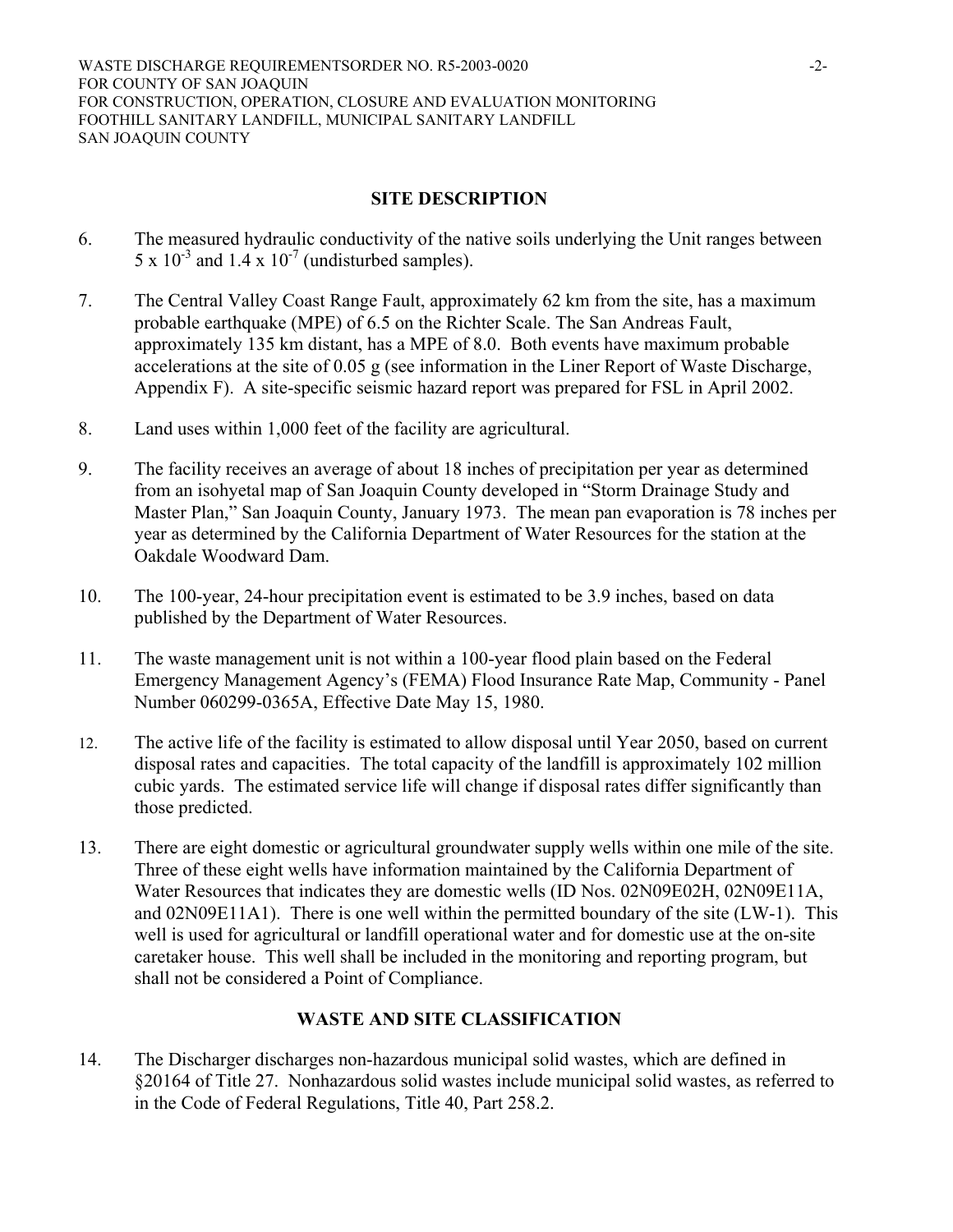15. The site characteristics where the Unit is located (see Finding No. 6) are not suitable for a new Class III landfill contained in §20260(a) and (b)(1) of Title 27 without the construction of additional waste containment features in accordance with §20260(b)(2) of Title 27 and State Water Resources Control Board Resolution No. 93-62.

# **SURFACE AND GROUND WATER CONDITIONS**

- 16. The Water Quality Control Plan (Basin Plan) for the Sacramento River and San Joaquin River Basins, Fourth Edition 1998, designates beneficial uses, establishes water quality objectives, and contains implementation plans and policies for all waters of the Basin.
- 17. Surface drainage is intermittent creeks, with storm waters draining generally in a westerly direction to enter the Delta via either Mormon Slough or Duck Creek, which flow into the San Joaquin River in the Lower Calaveras Hydrologic Area (531.30) of the San Joaquin Hydrologic Basin.
- 18. The landfill is located in northeastern San Joaquin County. The existing and potential designated beneficial uses of surface water, as specified in the Basin Plan, are municipal and domestic supply, agriculture (stock watering and irrigation), industrial (processing and service supply), water contact recreation (REC-1) and non-contact water recreation (REC-2), warm and cold freshwater habitat, warm and cold water migration of aquatic organisms, warm and cold water spawning, wildlife habitat, preservation of rare, threatened and endangered species, and groundwater recharge.
- 19. The first encountered groundwater is approximately 120 to 150 feet below the native ground surface. Groundwater elevations range from about 46 to 61 feet MSL. The groundwater is unconfined or partially confined. Groundwater elevations fluctuate seasonally less than one foot.
- 20. The direction of groundwater flow is toward the southwest. The average groundwater gradient is approximately 0.002 foot per foot.
- 21. Monitoring data indicates background groundwater quality has an electrical conductivity (EC) ranging between 153 and 710 micromhos/cm, with total dissolved solids (TDS) ranging between 151 and 250 mg/l.
- 22. All groundwaters in the San Joaquin River Basin are considered suitable or potentially suitable, at a minimum, for municipal and domestic water supply, agricultural supply, industrial service supply, and industrial process supply.

## **GROUNDWATER MONITORING, SURFACE WATER AND UNSATURATED ZONE MONITORING**

23. The current groundwater monitoring system is comprised of an upgradient well (MW-1) and downgradient wells MW-2 and MW-3. Because of its current location in the Module 1 expansion footprint, MW-2 will be abandoned in accordance with standard practices.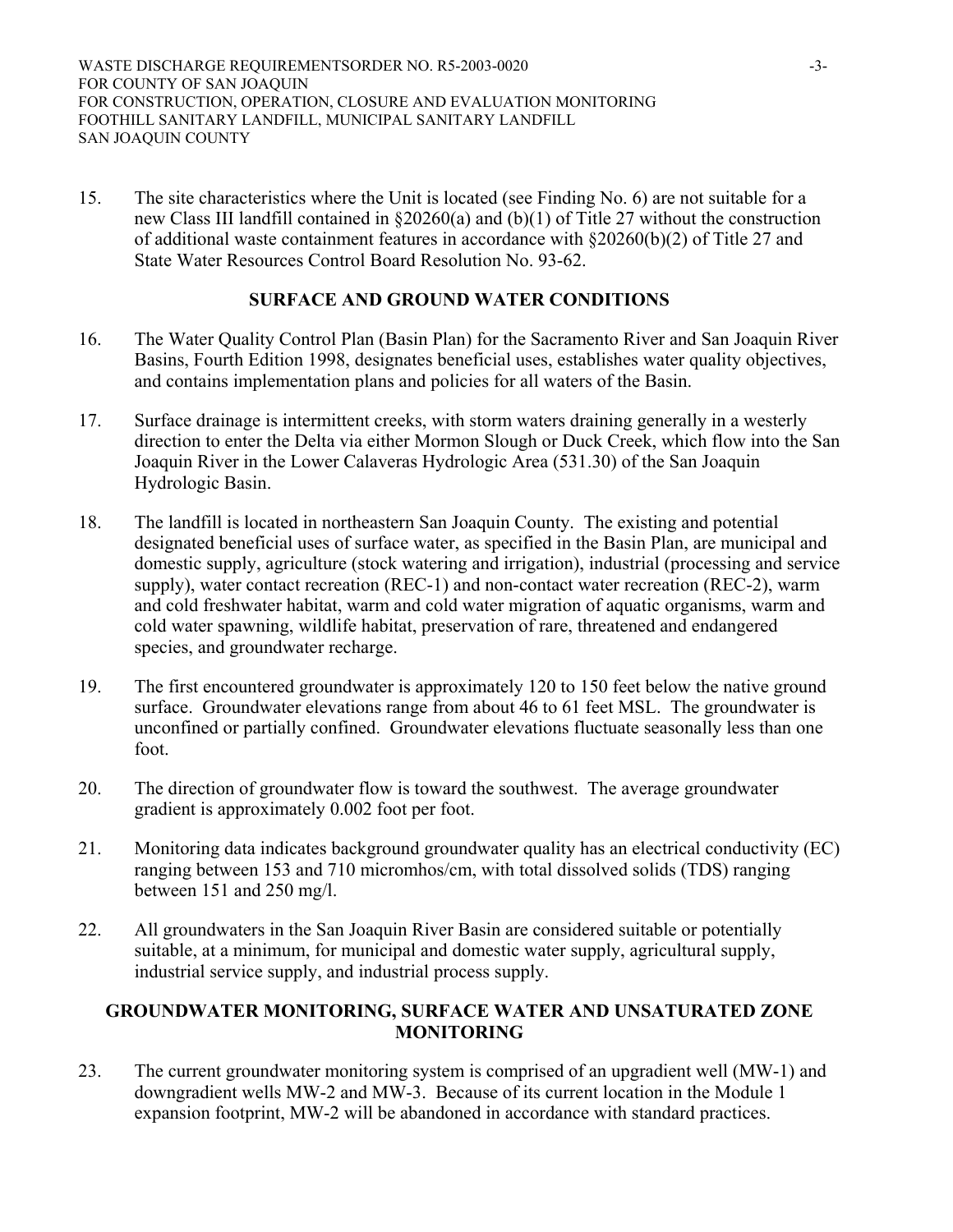WASTE DISCHARGE REQUIREMENTSORDER NO. R5-2003-0020 -4-FOR COUNTY OF SAN JOAQUIN FOR CONSTRUCTION, OPERATION, CLOSURE AND EVALUATION MONITORING FOOTHILL SANITARY LANDFILL, MUNICIPAL SANITARY LANDFILL SAN JOAQUIN COUNTY

Additional groundwater monitoring points proposed for Module 1 include MW-2R near the southwest corner of the module as shown on Attachment B. This downgradient location was selected because the groundwater flow direction beneath the site has historically been toward the southwest. The Discharger shall include the one other well on the property (domestic /supply) as part of the monitoring and reporting program.

- 24. The current Module "I" does not include unsaturated zone monitoring. Unsaturated zone lysimeter LZ-1 is proposed to be installed near MW-1 for background monitoring data. Unsaturated zone lysimeters LZ-2 through LZ-4 are proposed to be installed beneath Module 1, under the leachate sump (LZ-2), under one LCRS trench (LZ-3), and under the southwest area of the base liner system (LZ-4). The secondary containment system beneath the leachate sump for Module 1 is identified as L-1. The lysimeters have access ports available at the surface for sampling of soil-pore liquids.
- 25. Surface water flow enters the Foothill Landfill property boundary as an intermittent water way and then flows offsite to a pond. Surface water sampling location S-1 (upstream) is located where the water way enters the property. The downstream sampling location S-2 captures water quality that runs off the facility prior to the stockpond. Cattle graze on the property along the water way and the stockpond.
- 26. The drainage management system is a complex system. The site development plans utilize 12-foot-wide drainage channels along the landfill perimeter to handle storm water runoff from the Module "I" landfill. The channels will discharge to sedimentation/detention basin(s) for sediment control, and to minimize stormwater flows off site. Initial construction of Module 1 will include a 20-foot-wide drainage bench constructed along the common edge of the existing landfill to divert drainage, and 50-foot wide perimeter berms will be constructed along the other three sides of the module for access and drainage. Initial excavations of Module 1 will create a temporary sedimentation/detention basin for the evaporation, and if needed, pumped discharger to the natural downgradient drainage swale. Stormwater from onsite soil Stockpile 1 west and southwest of Module 1 will be retained in a temporary southeast basin. Stockpile 2 is near the south site boundary where a sedimentation/detention basin will be constructed within the 200-foot setback area of the landfill site to control sediment, before stormwater release back to a natural swale.
- 27. The Discharger's proposed detection monitoring program for groundwater and soil-pore liquids in the unsaturated zone at this Unit satisfies the requirements of Title 27.
- 28. The Discharger proposes to install a landfill gas monitoring system that also functions as a soil gas extraction trench beneath the single-composite liner as horizontal soil gas piping around the base of the perimeter and below the center of Module 1 to monitor the unsaturated zone for the presence of VOCs. Horizontal LFG collectors will also be installed in the first refuse lift, a minimum 15 feet above the liner. These two systems will have riser pipes to the surface for sampling and/or future collection of LFG, as applicable. The horizontal LFG collector pipes will be surveyed to allow for future connection by drilling.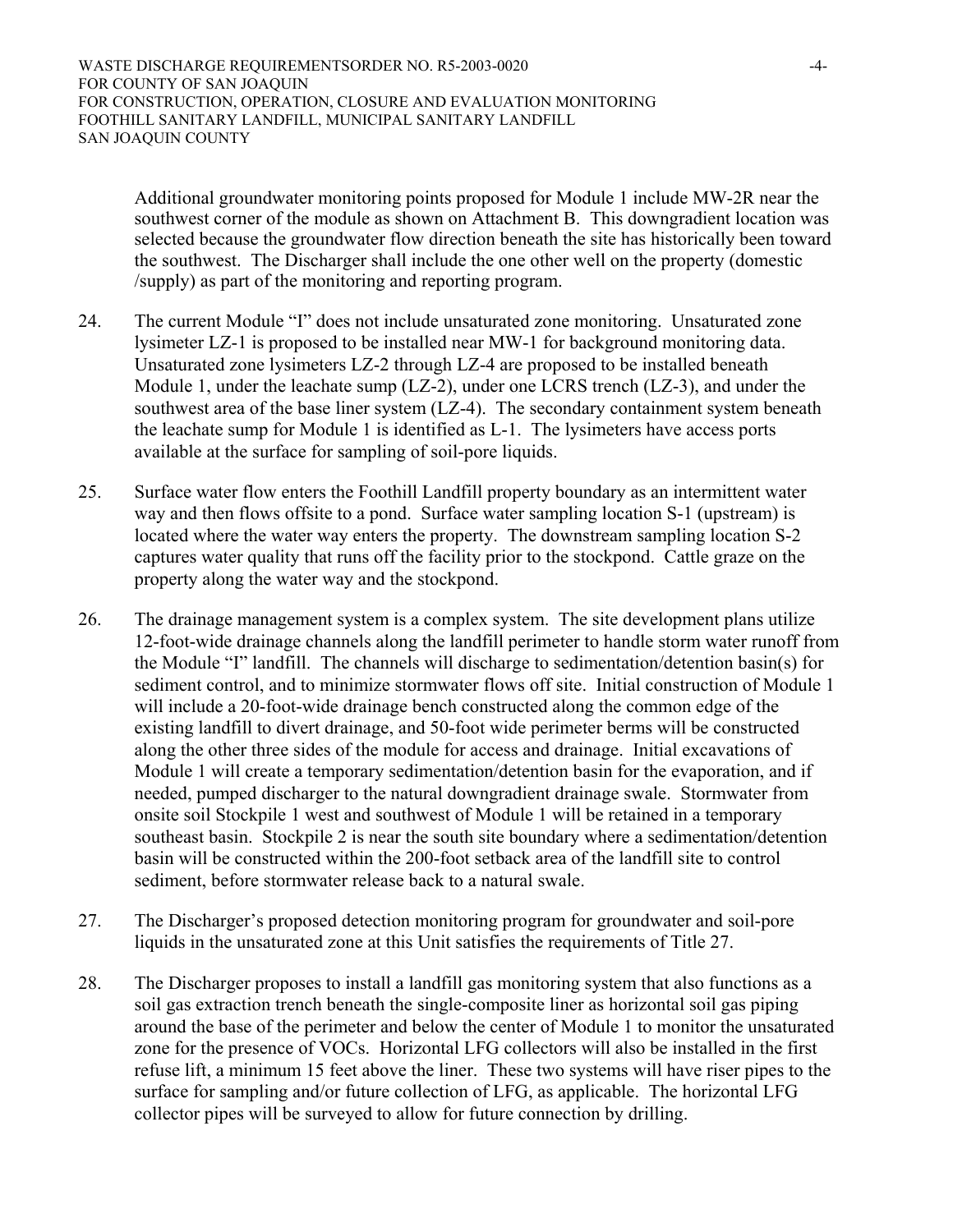- 29. The Discharger proposes to install ten soil-pore gas monitoring wells around the landfill modules, and subsequent modules, to monitor the unsaturated zone for VOCs, as shown on Attachment B. If VOCs are detected, an evaluation-monitoring program will be required pursuant to Title 27.
- 30. The Discharger's proposed detection monitoring program for sampling soil-pore gas in the unsaturated zone at this Unit satisfies the requirement of Title 27 for monitoring landfill gases.
- 31. Section 20164 of Title 27 defines: "Containment" = means the use of waste management unit characteristics or installed systems and structures to prevent or restrict the release of waste constituents, including waste constituents mobilized as a component of leachate or of landfill gas.
- 32. Volatile organic compounds (VOCs) are often detected in a release from a landfill, and are the primary waste constituents detected in groundwater beneath a municipal solid waste landfill in cases of a release. Since volatile organic compounds are not naturally occurring and thus have no background value, they are not amenable to the statistical analysis procedures contained in Title 27 for the determination of a release of wastes from a Unit.
- 33. Sections  $20415(e)(8)$  and (9) of Title 27 provide for the non-statistical evaluation of monitoring data that will provide the best assurance of the earliest possible detection of a release from a Unit in accordance with §20415(b)(1)(B)2.-4. of Title 27. However, Title 27 does not specify a specific method for non-statistical evaluation of monitoring data.
- 34. The Board may specify a non-statistical data analysis method pursuant to Section 20080(a)(1) of Title 27. Section 13360(a)(1) of the California Water Code allows the Board to specify requirements to protect underground or surface waters from leakage from a solid waste site, which includes a method to provide the best assurance of determining the earliest possible detection of a release.
- 35. In order to provide the best assurance of the earliest possible detection of a release of non-naturally occurring waste constituents from a Unit, this Order specifies a non-statistical method for the evaluation of monitoring data.
- 36. The specified non-statistical method for evaluation of monitoring data provides two criteria (or triggers) for making the determination that there has been a release of non-naturally occurring waste constituents from a Unit. The presence of two non-naturally occurring waste constituents above their respective method detection limit (MDL), or one non-naturally occurring waste constituent detected above its practical quantitation limit (PQL), indicates that a release of waste from a Unit has occurred. Following an indication of a release, verification testing will be conducted to determine whether there has been a release from the Unit, or there is a source of the detected constituents other than the landfill, or the detection was a false detection. Although the detection of one non-naturally occurring waste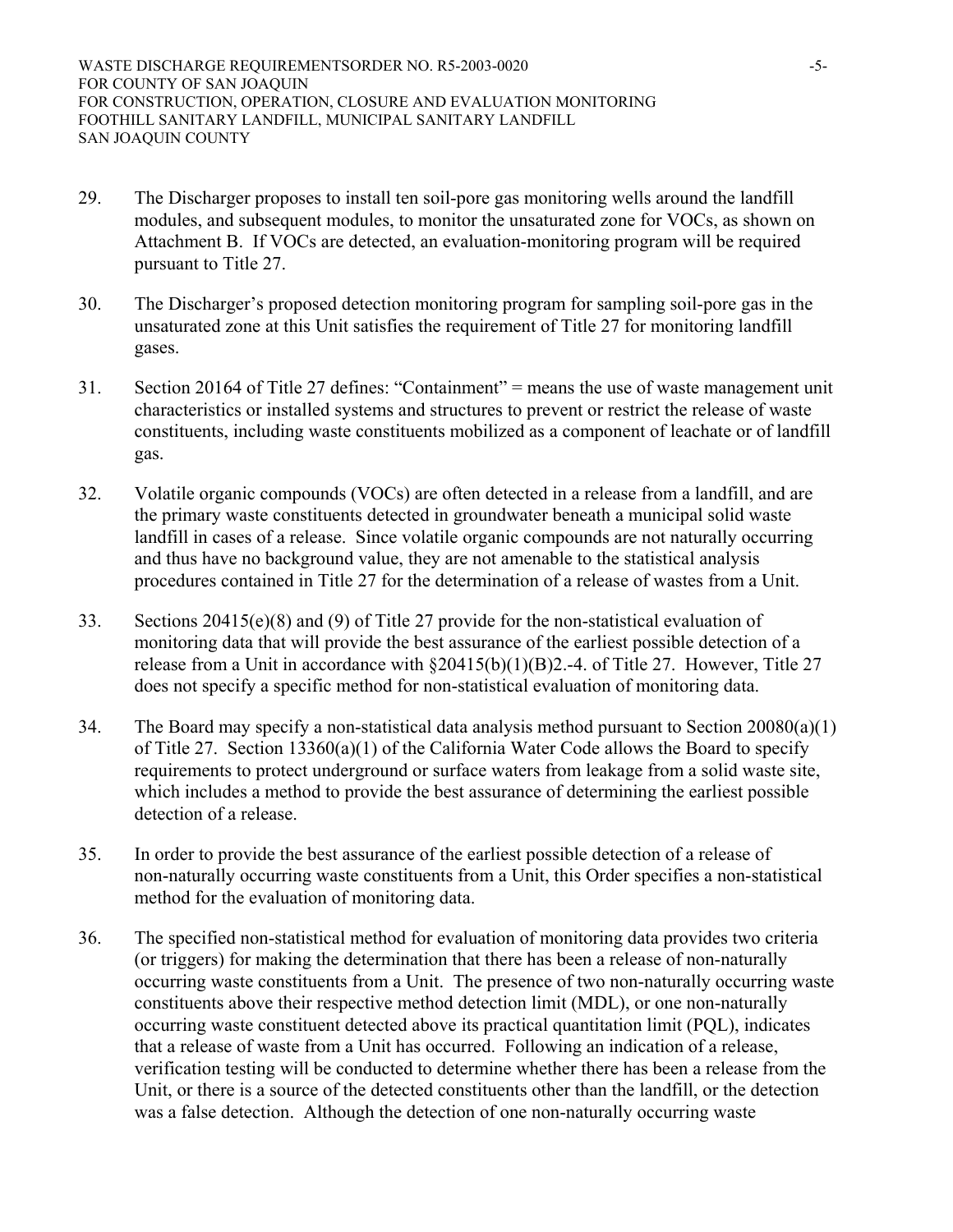WASTE DISCHARGE REQUIREMENTSORDER NO. R5-2003-0020 -6-FOR COUNTY OF SAN JOAQUIN FOR CONSTRUCTION, OPERATION, CLOSURE AND EVALUATION MONITORING FOOTHILL SANITARY LANDFILL, MUNICIPAL SANITARY LANDFILL SAN JOAQUIN COUNTY

constituent above its MDL is sufficient to provide for the earliest possible detection of a release, the detection of two non-naturally occurring waste constituents above the MDL as a trigger is appropriate due to the higher risk of false-positive analytical results and the corresponding increase in sampling and analytical expenses from the use of one non-naturally occurring waste constituent above its MDL as a trigger.

## **GROUNDWATER SURFACE WATER AND UNSATURATED ZONE DEGRADATION**

- 37. The monitoring results indicate that landfill gas (LFG) from the unlined Module "I" at the Foothill Landfill has impacted groundwater. The volatile organic compounds (VOC) have been confirmed in well MW-3 and the VOCs that are most prevalent are Tricholoroethene (TCE) and 1,1-Dichloroethene (1,1-DCE). TCE had eleven quantified detections with a maximum concentration of 4.0 micrograms per liter  $(\mu g/l)$  and an average concentration of 0.78  $\mu$ g/l. 1,1-DCE had six quantified detections with a maximum concentration of 0.32  $\mu$ g/l and an average concentration of 0.16 µg/l.
- 38. Title 27 requires the Discharger submit to the Board an engineering feasibility study for a corrective action program necessary to meet the requirements of §20430. At a minimum, the technologic and economic feasibility study shall contain a detailed description of the corrective action measures that could be taken to achieve background concentrations for all Constituents of Concern and the closure of Module "I."

## **LINER PERFORMANCE DEMONSTRATION**

- 39. On 15 September 2000 the Board adopted Resolution No. 5-00-213 Request For The State Water Resources Control Board To Review The Adequacy Of The Prescriptive Design Requirements For Landfill Waste Containment Systems To Meet The Performance Standards Of Title 27. The State Board responded, in part, that "a single composite liner system continues to be an adequate minimum standard" however, the Board "should require a more stringent design in a case where it determines that the minimum design will not provide adequate protection to a given body of groundwater."
- 40. In a letter dated 17 April 2001, the Executive Officer notified Owners and Operators of Solid Waste Landfills that "the Board will require a demonstration that any proposed landfill liner system to be constructed after 1 January 2002 will comply with Title 27 performance standards. A thorough evaluation of site-specific factors and cost/benefit analysis of single, double and triple composite liners will likely be necessary."
- 41. The Discharger provided a single-composite liner system leak performance demonstration. The leakage rate through the proposed liner was calculated from the available head over the liner and assumed quantity of leaks. The maximum available hydraulic head of leachate on the HDPE liner was estimated to be to be 1.7 inches (HELP-3 model), based on the leachate reaching the LCRS system of Module 1 and the removal of the leachate by the LCRS. These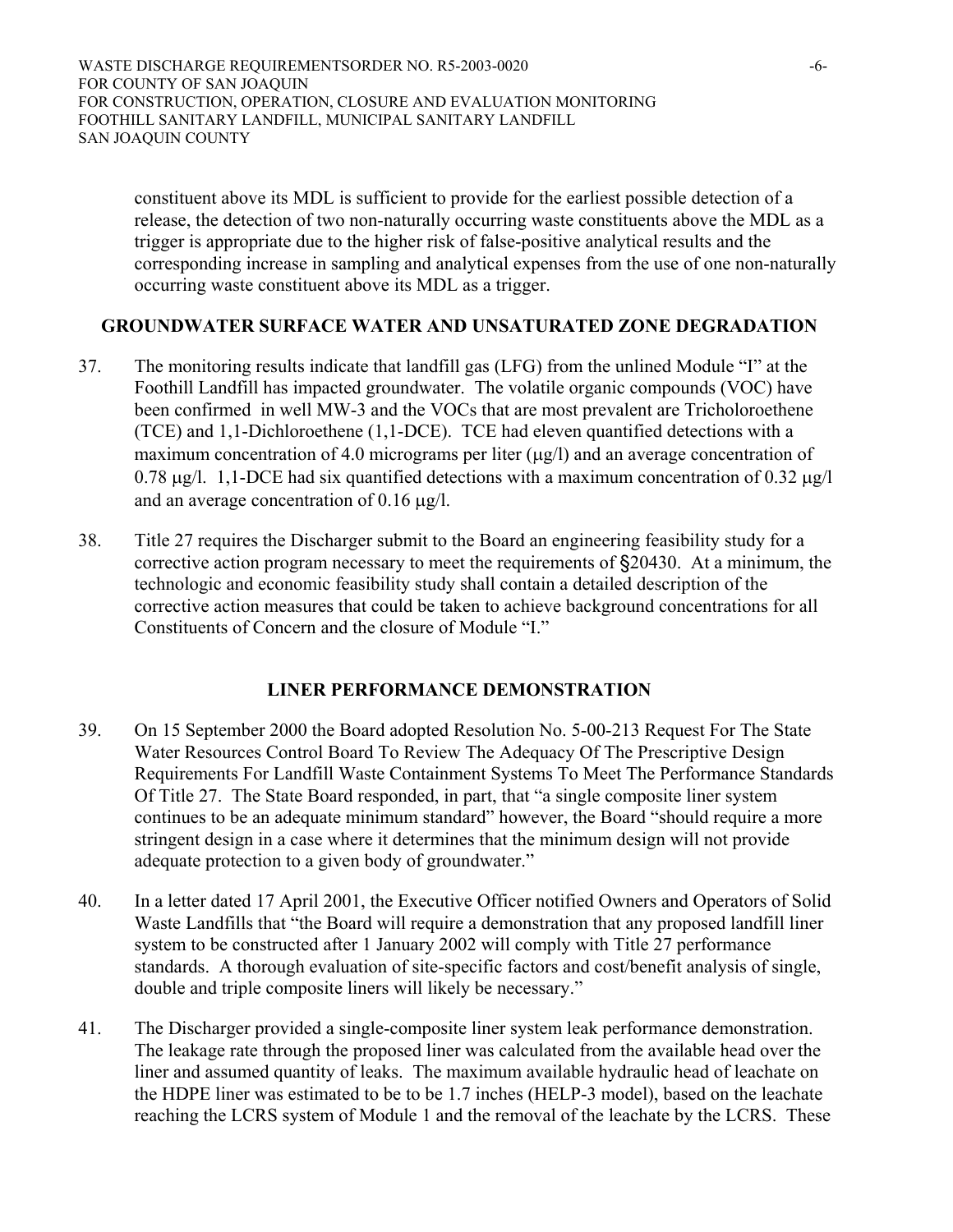WASTE DISCHARGE REQUIREMENTSORDER NO. R5-2003-0020 -7-FOR COUNTY OF SAN JOAQUIN FOR CONSTRUCTION, OPERATION, CLOSURE AND EVALUATION MONITORING FOOTHILL SANITARY LANDFILL, MUNICIPAL SANITARY LANDFILL SAN JOAQUIN COUNTY

calculations assume that there will be one geomembrane defect of a centimeter diameter hole per acre of liner placed. This geomembrane defect assumption was based on current state-ofpractice construction quality assurance for landfill liners. Based on these conditions, a leak rate of 0.0005 gal/acre-day was estimated using the HELP-3 computer model. The calculated leakage rate for the prescriptive liner 60-mil HDPE/24-inch clay with a hydraulic head of 12 inches (Subtitle D) was 0.81 gal/acre-day.

- 42. The VLEACH model was used to determine the potential for groundwater contamination from a leak in the liner system. VLEACH simulates the movement of potential contaminants among three phases: (1) gas phase; (2) liquid phase; and (3) as an adsorbed compound on the solid phase (soil). The maximum concentration of modeled constituents in groundwater after the modeling period of 100 years was calculated to be below 0.1 ppb, which is below the laboratory detection limits for the modeled constituents. The modeled constituents included, but were not limited to, benzene, 1,2-dichloroethane, chloride, and hexavalent chromium.
- 43. The Construction Quality Assurance (CQA) manual incorporates specific testing protocols, inspection, and documentation requirements in accordance with Section 20324 of Title 27, to provide evidence that the construction proceeds in accordance with the design plans and specifications, and that the system will meet or exceed the design intent and regulatory performance standards.
- 44. The Discharger will perform a state-of-practice geoelectric liner leak detection survey for the GCL. The leak testing enables location of defects, which might impact groundwater and the unsaturated zone, and construction contractor repair of the defects prior to the acceptance of the liner construction project.

## **CONSTRUCTION AND ENGINEERED ALTERNATIVE**

- 45. On 17 June 1993, the State Water Resources Control Board adopted Resolution No. 93-62 implementing a State Policy for the construction, monitoring, and operation of municipal solid waste landfills that is consistent with the federal municipal solid waste regulations promulgated under Title 40, Code of Federal Regulations, Part 258 (Subtitle D).
- 46. Resolution No. 93-62 requires the construction of a specified composite liner system at new municipal solid waste landfills, or expansion areas of existing municipal solid waste landfills, that receive wastes after 9 October 1993.
- 47. Resolution No. 93-62 also allows the Board to consider the approval of engineered alternatives to the prescriptive standard. Section III.A.b. of Resolution No. 93-62 requires that the engineered alternative liner systems be of a composite design similar to the prescriptive standard.
- 48. Section 20080(b) of Title 27 allows the Board to consider the approval of an engineered alternative to the prescriptive standard. In order to approve an engineered alternative in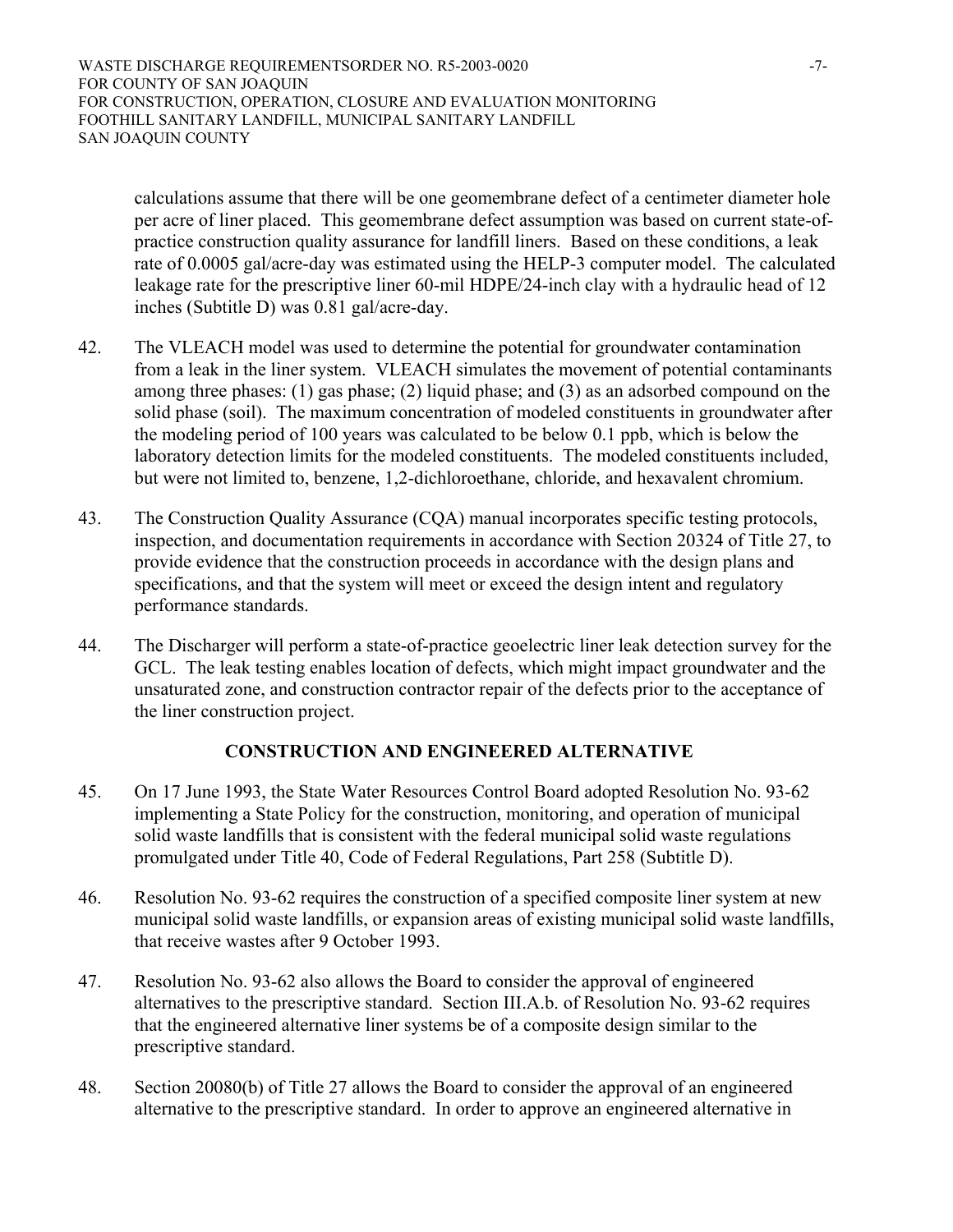WASTE DISCHARGE REQUIREMENTSORDER NO. R5-2003-0020 -8-8-FOR COUNTY OF SAN JOAQUIN FOR CONSTRUCTION, OPERATION, CLOSURE AND EVALUATION MONITORING FOOTHILL SANITARY LANDFILL, MUNICIPAL SANITARY LANDFILL SAN JOAQUIN COUNTY

accordance with  $\&20080(c)(1)$  and (2), the Discharger must demonstrate that the prescriptive design is unreasonably and unnecessarily burdensome and will cost substantially more than an alternative which will meet the criteria contained in §20080(b), or would be impractical and would not promote attainment of applicable performance standards. The Discharger must also demonstrate that the proposed engineered alternative liner system(s) {is/are} consistent with the performance goal addressed by the particular prescriptive standard, and provides protection against water quality impairment equivalent to the prescriptive standard in accordance with §20080(b)(2) of Title 27.

- 49. Section  $13360(a)(1)$  of the California Water Code allows the Board to specify the design, type of construction, and/or particular manner in which compliance must be met in waste discharge requirements or orders for the discharge of waste at solid waste disposal facilities.
- 50. The Discharger proposes a liner system which will be designed, constructed, and operated to be capable of preventing degradation of waters of the state as a result of waste discharges to the landfills, including operations, closure, and the postclosure maintenance period in accordance with the criteria set forth in Title 27 for a Class III landfill, and the provisions in State Water Resources Control Board Resolution No. 93-62 for municipal solid wastes.
- 51. The Discharger submitted a Report of Waste Discharge requesting approval of an engineered alternative to the prescriptive liner requirements.
- 52. The engineered alternative proposed by the Discharger for the primary bottom liner system of Module 1 and future modules consists of (from top to bottom): a 2-foot-thick soil operations layer; an 8 oz./synthetic nonwoven geotextile separator/filter; a 0.75-foot-thick gravel drainage layer; leachate collection troughs with 4-inch-diameter piping; a 60-mil HDPE geomembrane; a geosynthetic clay liner (GCL), and a 12 inch (1-foot) thick prepared subgrade.
- 53. Side slope liner systems are proposed to be constructed of (from top to bottom): a 2-footthick soil operations layer; a geocomposite drain layer with nonwoven geotextile separator/filter; a 60-mil HDPE geomembrane; a GCL; and a prepared subgrade. The subgrade will be prepared in an appropriate manner using accepted engineering and construction methods so as to provide a surface that is smooth and free from rocks, sticks, and other debris that could damage or otherwise limit the performance of the geosynthetic clay layer and/or geomembrane, and certified in accordance with this Order and the approved CQA Plan.
- 54. The Discharger adequately demonstrated that construction of a Subtitle D prescriptive standard liner would be unreasonable and unnecessarily burdensome when compared to the proposed engineered alternative design. There is no clay source on-site and the cost of importing clay from off-site or mixing on-site soils with bentonite would cost substantially more than the alternative design. The Discharger has demonstrated that the proposed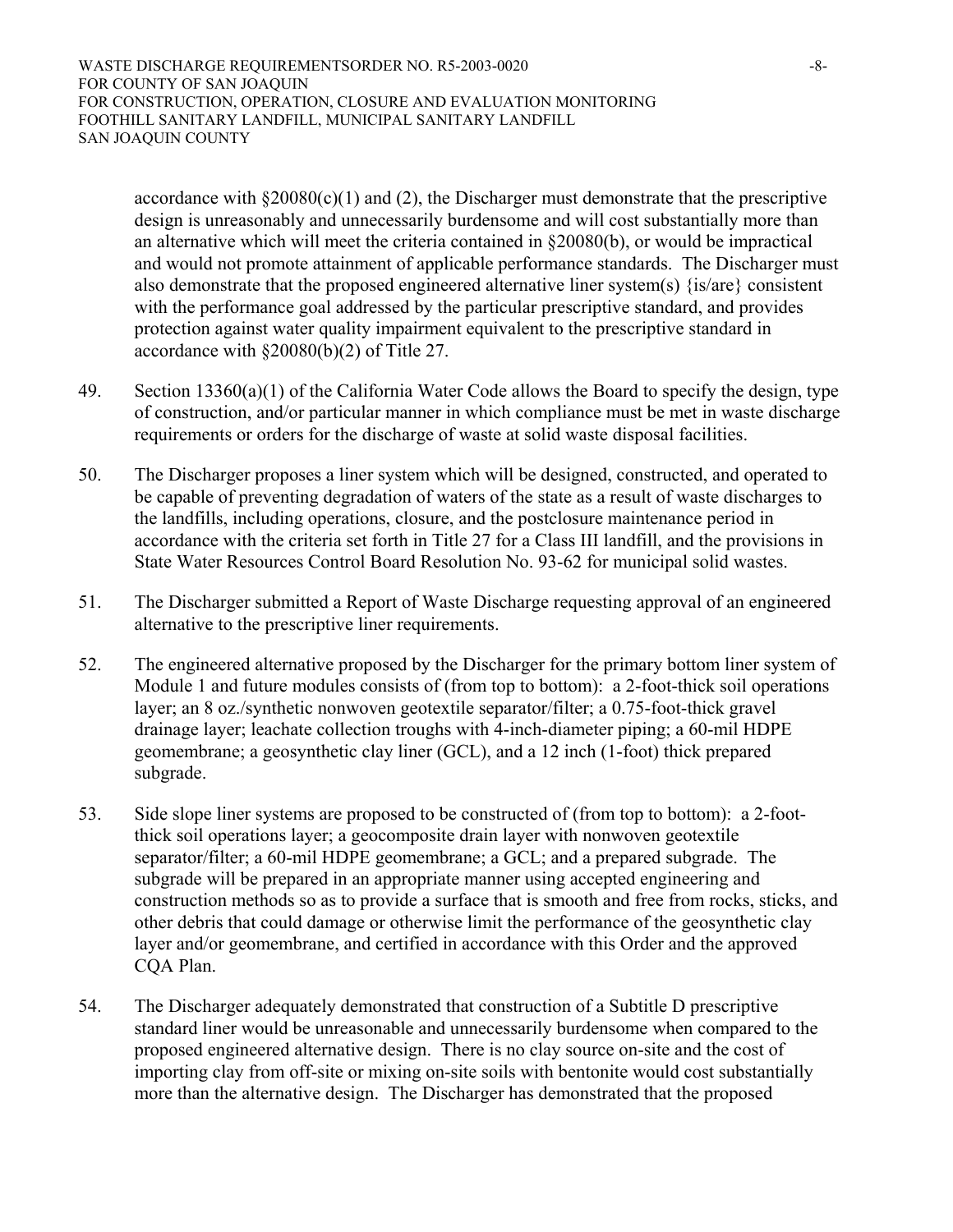engineered alternative is consistent with the performance goals of the prescriptive standard and affords equivalent protection against water quality impairment.

- 55. The leachate collection and removal system collection components consist of (from top to bottom):
	- 2-foot thick soil operations layer;
	- 8-oz/sy nonwoven geotextile separator/filter;
	- 0.75-foot-thick gravel drainage layer on base areas, and a geocomposite drain on the side slopes; and
	- Leachate collection troughs with 4- and 6-inch-diameter lateral and header piping, surrounded with drainage gravel.
- 56. Each lateral leachate pipe is equipped with a pipe riser at each end for inspection, and cleaning if necessary, during the operational life of the module. A wire rope or cable will also be installed in each leachate lateral pipe to enable pull through of a video camera for LCRS inspection, if necessary.
- 57. All lateral and header leachate pipes are sized for flow capacities at least twice peak design flows from modeled "worst case" peak leachate production. The peak monthly leachate production, based on leachate removal records at the nearby North County Recycling Center and Sanitary Landfill is 200,000 gallons per month.
- 58. A 4-foot deep leachate removal sump allows for a 3-foot depth of leachate over a 2-foot deep monitoring trench, without leachate backup into the LCRS collection troughs. A leachate pipe riser is provided for leachate monitoring and removal. The leachate removal pump system includes leachate level monitoring sensors, pump, automatic pump controls, and a flow system to record leachate volumes removed. An above ground leachate storage tank facility will receive leachate pumped from the sump, in advance of leachate handling for disposal.
- 59. The sump area is underlain with a secondary composite liner system, equipped with a monitoring sump and pump system to provide additional protection against the higher leachate head necessary within the leachate sump area. The system is designed to remove, far in excess of estimated peak flows, to preclude leachate head build-up on the base liner beyond the limits of the sump. A monitoring riser 12 inches in diameter is provided to enable monitoring for leachate, and its removal, if present.
- 60. Construction will proceed only after all applicable construction quality assurance plans have been approved by Executive Officer.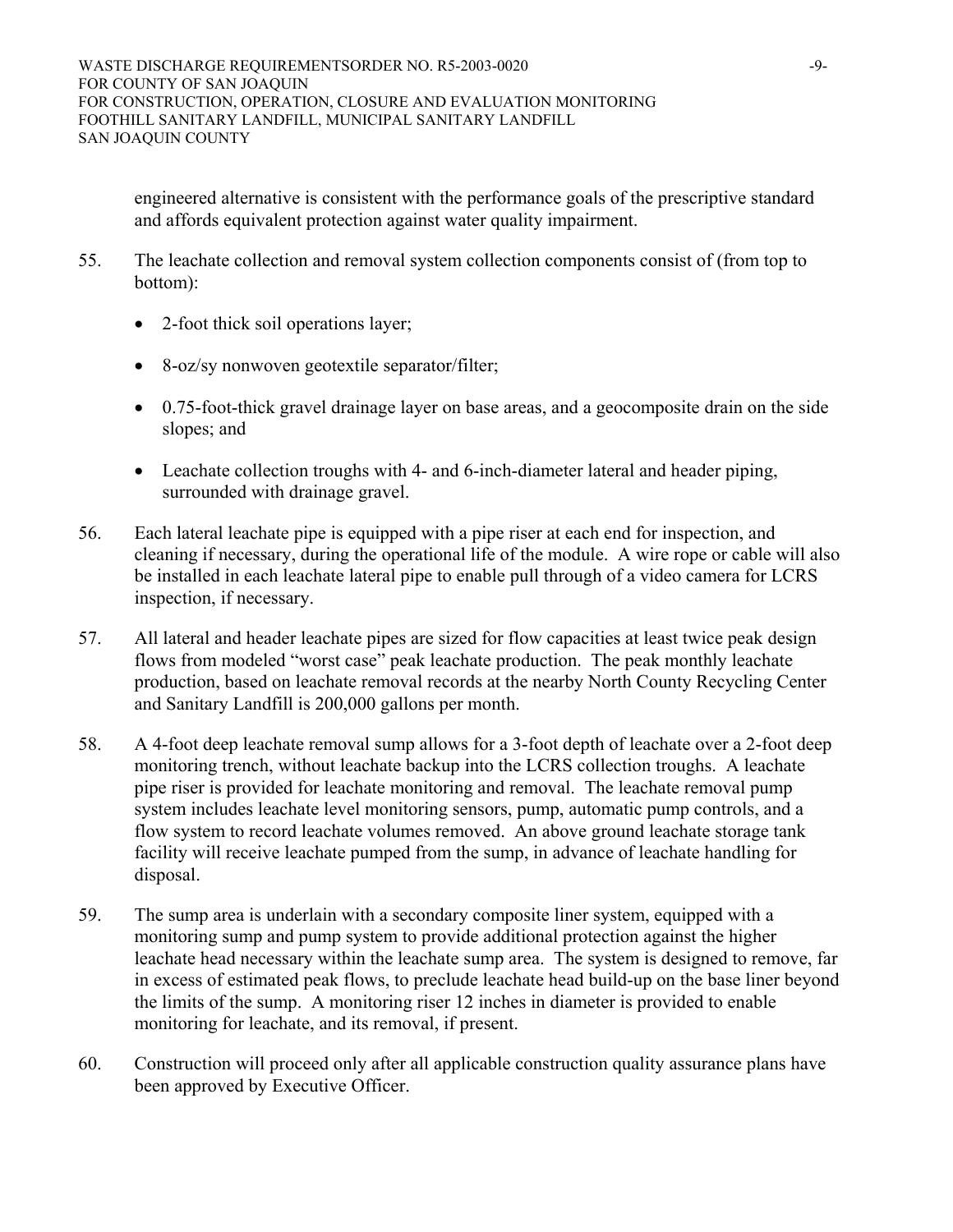# **CEQA AND OTHER CONSIDERATIONS**

- 61. The action to revise waste discharge requirements for this existing facility is exempt from the provisions of the California Environmental Quality Act (CEQA), Public Resource Code §21000, et seq., and the CEQA guidelines, in accordance with Title 14, CCR, §15301.
- 62. This order implements:
	- a. The Water Quality Control Plan for the Sacramento River and San Joaquin River Basins, Fourth Edition.
	- b. The prescriptive standards and performance goals of Chapters 1 through 7, Subdivision 1, Division 2, Title 27, of the California Code of Regulations, effective 18 July 1997, and subsequent revisions;
	- c. The prescriptive standards and performance criteria of RCRA Subtitle D, Part 258; and;
	- d. State Water Resources Control Board Resolution No. 93-62, *Policy for Regulation of Discharges of Municipal Solid Waste*, adopted 17 June 1993.

# **PROCEDURAL REQUIREMENTS**

- 63. All local agencies with jurisdiction to regulate land use, solid waste disposal, air pollution, and to protect public health have approved the use of this site for the discharges of waste to land stated herein.
- 64. The Board notified the Discharger and interested agencies and persons of its intent to prescribe waste discharge requirements for this discharge, and has provided them with an opportunity for a public hearing and an opportunity to submit their written views and recommendations.
- 65. The Board, in a public meeting, heard and considered all comments pertaining to the discharge.
- 66. Any person affected by this action of the Regional Board may petition the State Water Resources Control Board to review the action in accordance with Sections 2050 through 2068, Title 23, California Code of Regulations. The petition must be received by the State Water Resources Control Board, Office of Chief Counsel, P.O. Box 100, Sacramento, California 95812, within 30 days of the date of issuance of this Order. Copies of the laws and regulations applicable to the filing of a petition are available on the Internet at [http://www.swrcb.ca.gov/water\\_laws/index.html](http://www.swrcb.ca.gov/water_laws/index.html) and will be provided on request.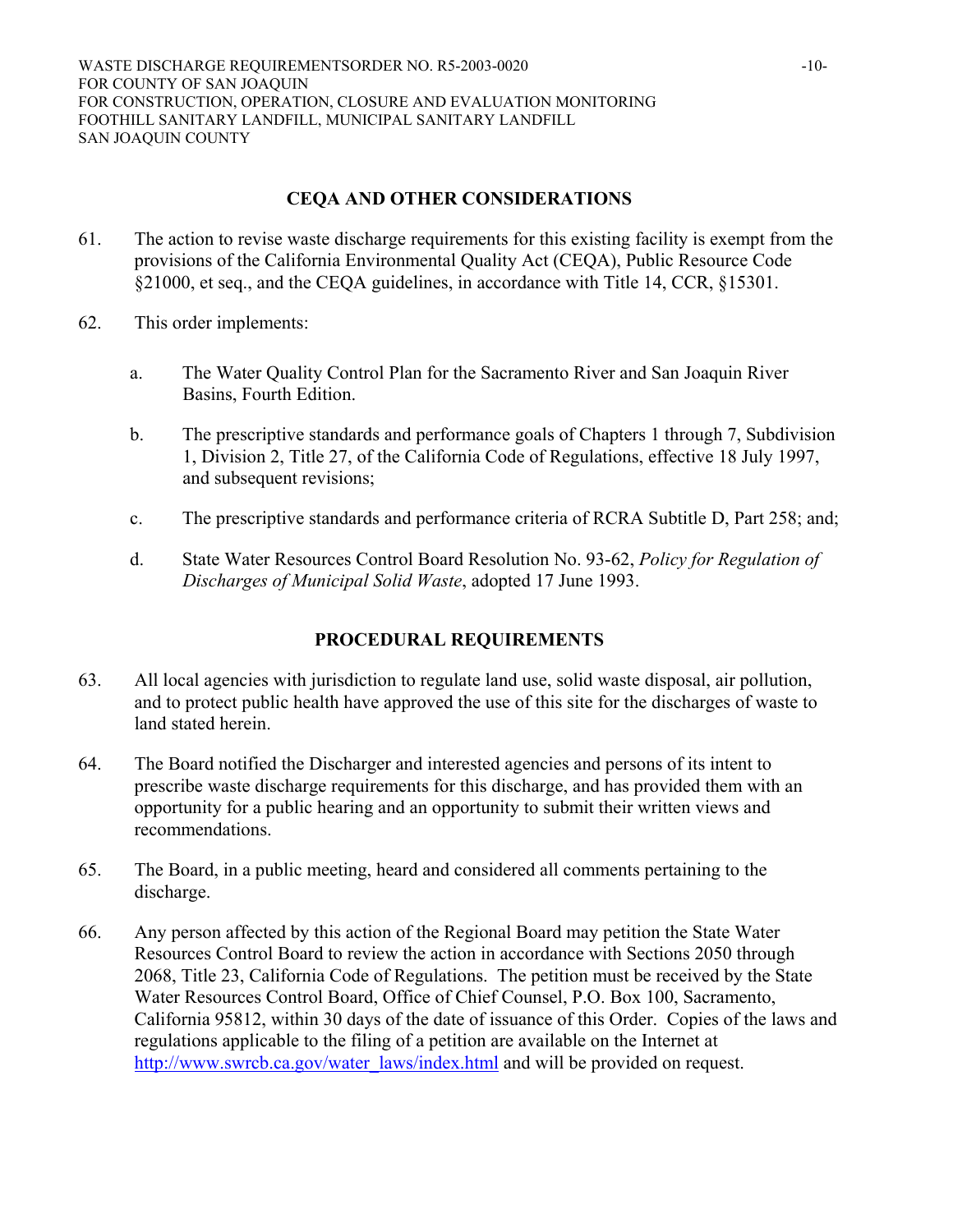IT IS HEREBY ORDERED, pursuant to Sections 13263 and 13267 of the California Water Code, that Order No. 94-258 is rescinded, and that the County of San Joaquin, its agents, successors, and assigns, in order to meet the provisions of Division 7 of the California Water Code and the regulations adopted there under, shall comply with the following:

# **A. PROHIBITIONS**

- 1. The discharge of 'hazardous waste' or 'designated waste' is prohibited. For the purposes of this Order, the term 'hazardous waste' is as defined in Title 23, California Code of Regulations, Section 2510 et seq., and 'designated waste' is as defined in Title 27.
- 2. The discharge of wastes outside of a Unit or portions of a Unit specifically designed for their containment is prohibited.
- 3. The discharge of waste to a closed Unit is prohibited**.** However, placement of waste over the surface of a closed module, in accordance with an approved Closure Plan and Liner Demonstration, may be acceptable.
- 4. The discharge shall not cause the release of pollutants, or waste constituents in a manner which could cause a condition of nuisance, degradation, contamination, or pollution of groundwater to occur, as indicated by the most appropriate statistical or nonstatistical data analysis method and retest method listed in this Order, the Monitoring and Reporting Program, or the Standard Provisions and Reporting Requirements.
- 5. The discharge of solid or liquid waste or leachate to surface waters, surface water drainage courses, or groundwater is prohibited.
- 6. The discharge of landfill leachate and or gas condensate liquids from sources other than the Unit is prohibited pursuant to 40 CFR §258.28.
- 7. The discharge shall not cause degradation of the waters of the state by release of waste constituents in soil-pore gas, soil-pore liquid, soil, or other geologic materials outside of the Unit if such waste constituents could migrate to waters of the State; in either the liquid or the gaseous phase, and cause a condition of nuisance, degradation, contamination, or pollution.

# **B. DISCHARGE SPECIFICATIONS**

- 1. Nonhazardous wastes shall be discharged to a Module equipped with an approved composite liner containment system, which meets the requirements for both liners and leachate collection, and removal systems specific under D. Construction Specifications, or as approved by the Board.
- 2. The discharge shall remain within the designated disposal area at all times.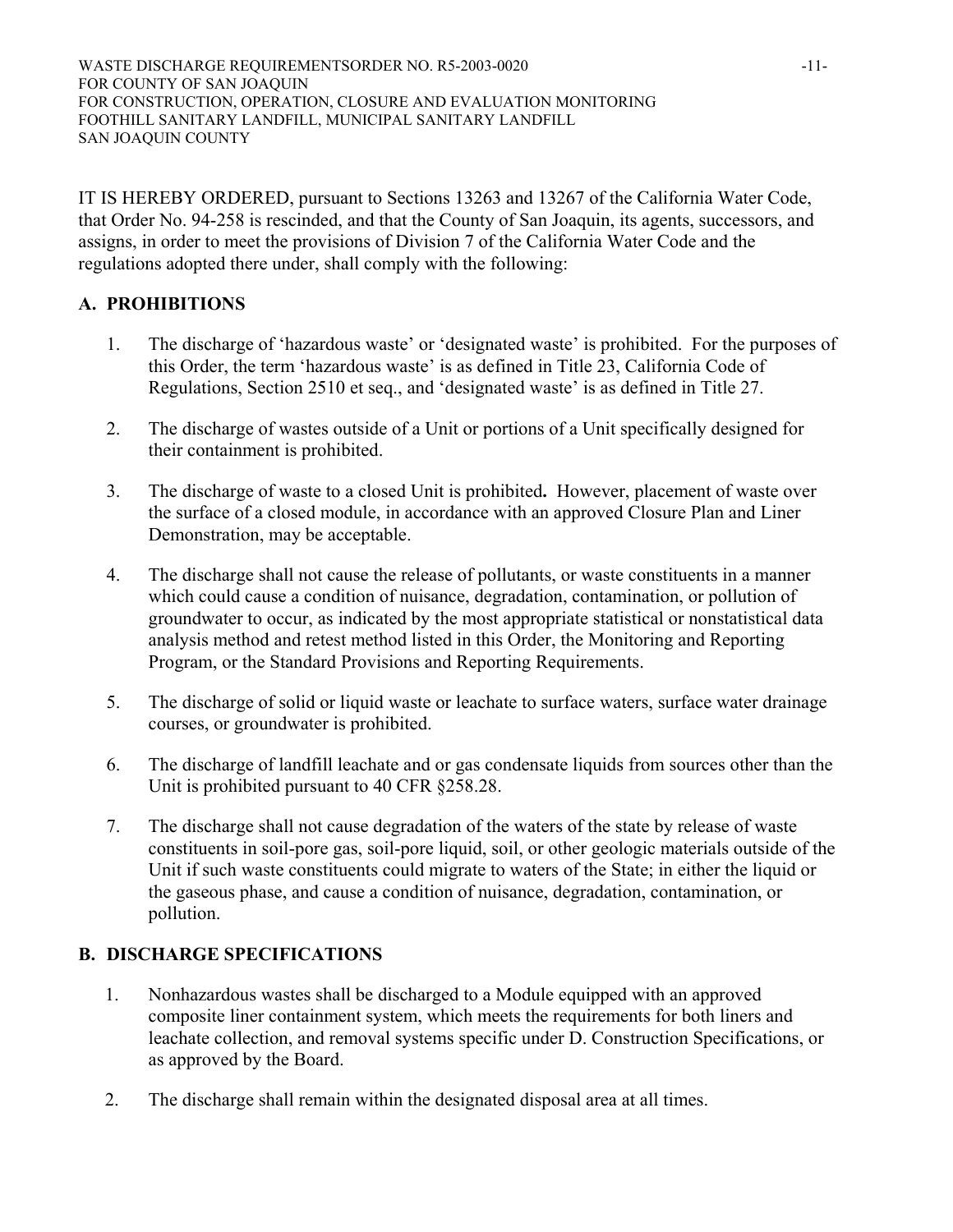WASTE DISCHARGE REQUIREMENTSORDER NO. R5-2003-0020 -12-FOR COUNTY OF SAN JOAQUIN FOR CONSTRUCTION, OPERATION, CLOSURE AND EVALUATION MONITORING FOOTHILL SANITARY LANDFILL, MUNICIPAL SANITARY LANDFILL SAN JOAQUIN COUNTY

- 3. The waste discharged to the initial two feet of all new waste management units or any expansion of the existing waste management unit, as measured from the top of the operations layer of the liner system, shall consist only of "packer waste," waste delivered in trailers from waste transfer stations, or other waste that is free of objects excluding that would pose a danger of physical damage to the liner system.
- 4. Landfill leachate and/or gas condensate fluids derived from the Foothill Landfill's collection and containment systems shall be discharged to a Module equipped with a composite liner containment system which meets the requirements for both liners and leachate collection and removal systems under D. Construction Specifications. Therefore, Module "I" is restricted from receiving these fluids.
- 5. The depth of fluid over any portion of the leachate collection and removal system shall not exceed 30 cm (~1 foot). The leachate collection sump may be designed to include a small limited area for the leachate removal pump where the fluid depth may exceed 30 cm. The leachate removal pump sump can be no larger or contain a fluid depth greater than the minimum needed for efficient pump operation.

# **C. FACILITY SPECIFICATIONS**

- 1. The Discharger shall, in a timely manner, remove and relocate any wastes discharged at this facility in violation of this Order.
- 2. The Discharger shall immediately notify the Board of any flooding, unpermitted discharge of waste off-site, equipment failure, slope failure, or other change in site conditions that could impair the integrity of waste or leachate containment facilities or precipitation and drainage control structures.
- 3. Water used for facility maintenance shall be limited to the minimum amount necessary for dust control and construction.
- 4. The Discharger shall maintain in good working order any facility, control system, or monitoring device installed to achieve compliance with the waste discharge requirements.
- 5. Methane and other landfill gases shall be adequately vented, removed from the Unit, or otherwise controlled, as needed, to prevent adverse health effects, nuisance conditions, or the impairment of the beneficial uses of surface water or groundwater due to migration through the unsaturated zone.
- 6. Surface drainage within the waste management facility either shall be contained on-site or be discharged in accordance with applicable storm water regulations.
- 7. The Discharger shall maintain a *Storm Water Pollution Prevention Plan and Monitoring Program and Reporting Requirements* in accordance with State Water Resources Control Board Order No. 97-03-DWQ, or retain all storm water on-site.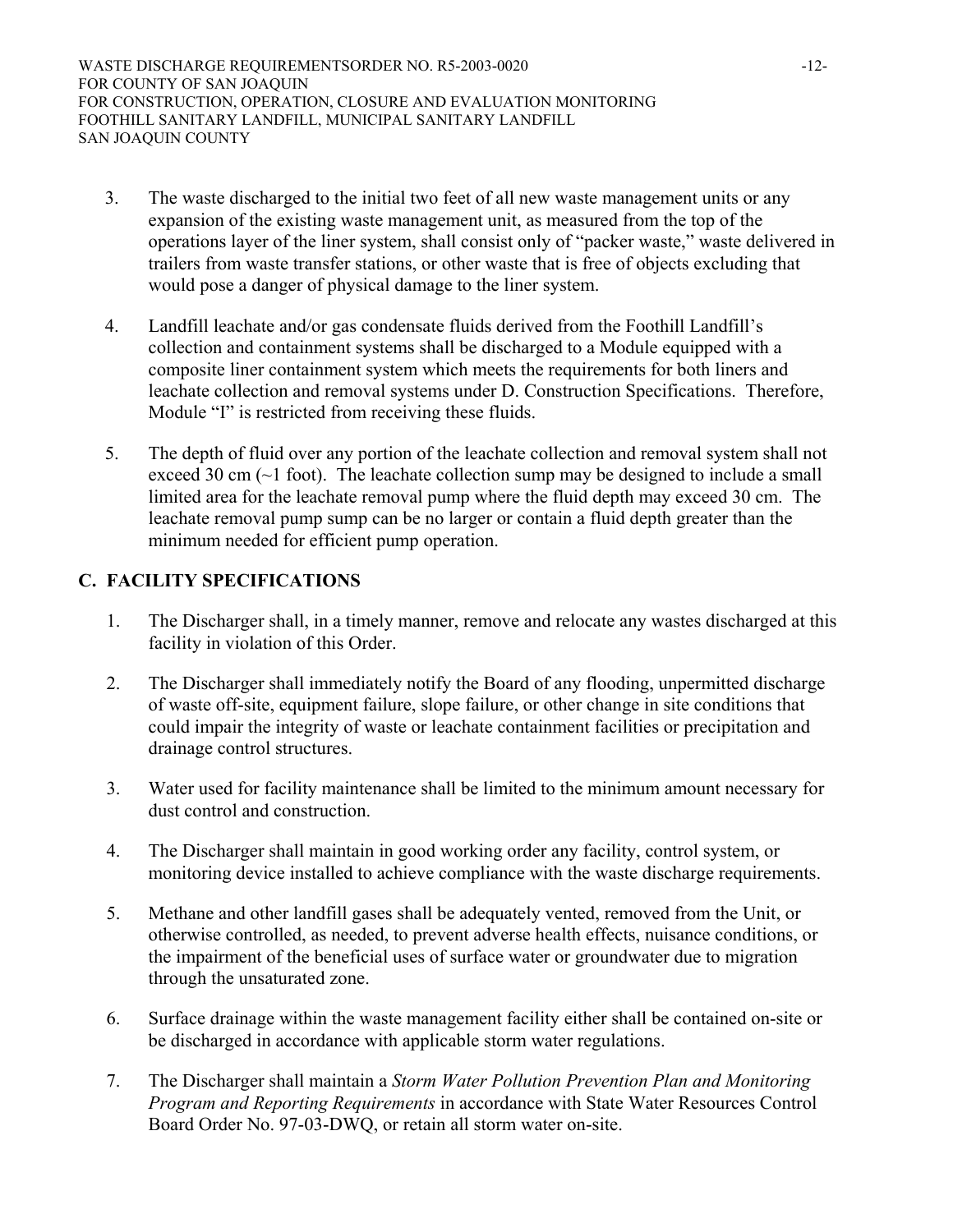8. Soil cover shall be provided and maintained, in addition to intermediate cover, on surfaces that have reached final elevations or which are not at final elevations but which will not receive refuse within two years. Surfaces shall be maintained with the following soil cover thickness:

Slopes 5:1 and less: a total 3 feet of compacted soil.

Slopes steeper than 5:1: a total 2 feet of compacted soil.

Soil thickness shall be after compaction to 85% relative density.

9. Interim and partial cover over wastes discharged to a landfill shall be designed and constructed to minimize percolation of liquids through the wastes.

## **D. CONSTRUCTION SPECIFICATIONS**

- 1. The Discharger shall submit for Executive Officer review and approval **prior to** construction, design plans and specifications for new Units and construction of new modules within existing Units, that include the following:
	- a. A Construction Quality Assurance Plan meeting the requirements of §20324 of Title 27; and
	- b. A geotechnical evaluation of the area soils, evaluating their use as the base layer; and
	- c. An unsaturated zone monitoring system, which is demonstrated to remain effective throughout the active life, closure, and postclosure maintenance periods of the Unit, which shall be installed beneath the composite liner system in accordance with §20415(d) of Title 27.
- 2. Both the bottom liner and side slope liner of all new Units and lateral expansion areas of existing Units shall be constructed in accordance with one of the following composite liner designs:
	- a. The prescriptive standard design which consists of a lower compacted soil layer that is a minimum of two feet thick with a hydraulic conductivity of  $1 \times 10^{-7}$  cm/sec or less and has a minimum relative compaction of 90%. Immediately above the compacted soil layer, and in direct and uniform contact with the soil layer, shall be a synthetic flexible membrane component that shall be at least 40-mil thick (or at least 60-mil thick if composed of high density polyethylene [HDPE]), which is immediately overlain with a leachate collection and removal system. A soil operations layer shall be placed above the leachate collection and removal system.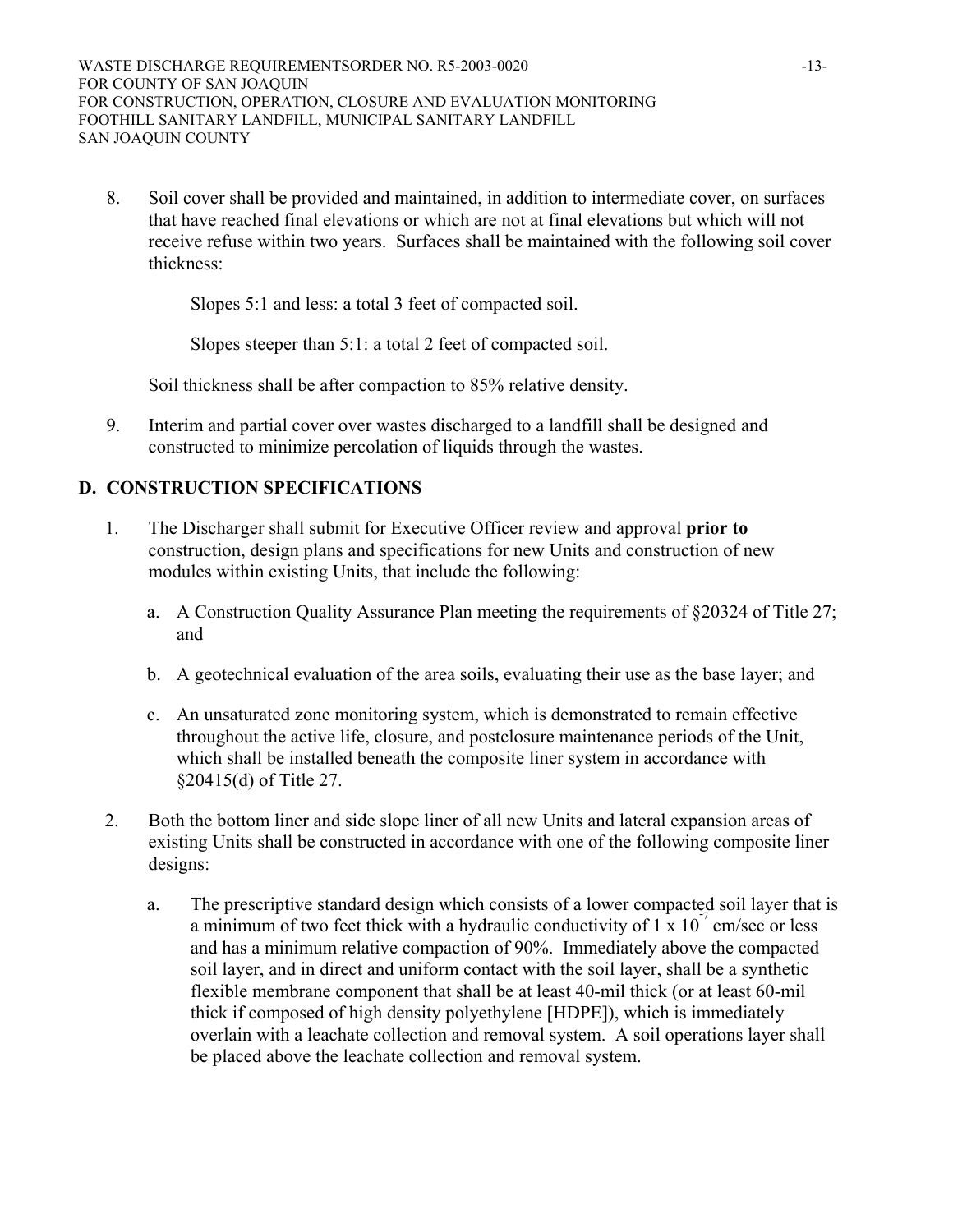- 3. Both the bottom liner and side slope liner of all new Units and lateral expansion areas of existing Units shall be constructed in accordance with one of the following composite liner designs:
	- a. The prescriptive standard design which consists of a lower compacted soil layer that is a minimum of two feet thick with a hydraulic conductivity of  $1 \times 10^{-7}$  cm/sec or less and has a minimum relative compaction of 90%. Immediately above the compacted soil layer, and in direct and uniform contact with the soil layer, shall be a synthetic flexible membrane component that shall be at least 40-mil thick (or at least 60-mil thick if composed of high density polyethylene [HDPE]), which is immediately overlain with a leachate collection and removal system. A soil operations layer shall be placed above the leachate collection and removal system.
	- b. An engineered alternative composite bottom liner system that is comprised, in ascending order, of the following:
		- 1) A twelve-inch thick engineered soil foundation layer that shall be constructed of select fine-grained soil materials which shall be compacted in lifts of six inches or less to 90% of maximum dry density at 0% to 4% wet of optimum moisture content, in accordance with the approved construction quality assurance plan, and shall be either:
			- a) Compacted to attain a hydraulic conductivity of  $1 \times 10^{-5}$  cm/sec or less; or
			- b) Meet the following gradation criteria:
				- (a) A maximum size of 3/8-inch;
				- (b) At least 30% of the material, by dry weight, passing the No. 200 U. S. Standard sieve;
				- (c) A gradation series (i.e., well-graded) that is amenable to compaction; and
		- 2) A nonwoven bottom geotextile, which may be part of the geosynthetic clay layer (GCL).
		- 3) A GCL that shall exhibit appropriate strength characteristics (hydrated) to accommodate stresses associated with specific landfill design parameters, with particular attention to interface, long-term creep shear, and bearing capacity.
		- 4) A 60-mil thick synthetic flexible membrane of HDPE.
		- 5) 0.75-foot-thick gravel drainage layer on base areas with a hydraulic conductivity greater than 0.1 cm/sec.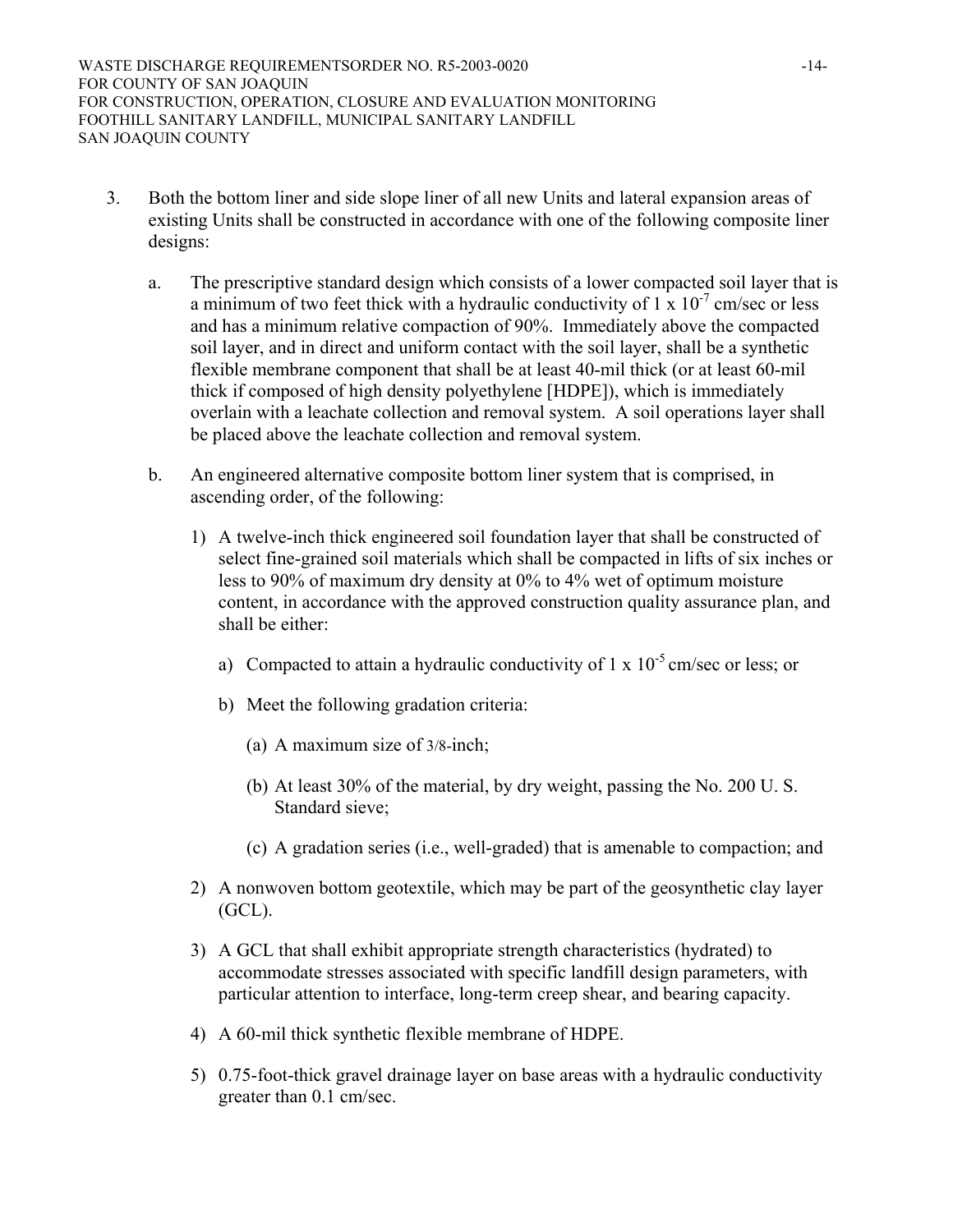- 6) A filter geotextile.
- c. The side slope liner shall be comprised, in ascending order, of the following:
	- 1) A prepared subgrade that meets the criteria contained in Construction Specification D.5, below.
	- 2) A GCL barrier that shall exhibit appropriate strength characteristics to accommodate stresses associated with specific landfill design parameters, with particular attention to interface, long-term creep shear, and bearing capacity.
	- 3) A 60-mil thick synthetic flexible primary membrane of HDPE.
	- 4) A geocomposite drainage layer.
	- 5) A filter geotextile.
	- 6) A two-foot thick soil operations layer.
- 4. The Discharger may propose changes to the liner system design prior to construction, provided that approved components are not eliminated, the engineering properties of the components are not substantially reduced, and the proposed liner system results in the protection of water quality equal to or greater than the design prescribed by Title 27 and this Order. The proposed changes may be made following approval by the Executive Officer. Substantive changes to the design require reevaluation as an engineered alternative and approval by the Board.
- 5. If the Discharger proposes to construct a liner system in which a GCL is placed on top of a subgrade, the subgrade for the bottom and the side slopes of the Unit shall be prepared in an appropriate manner using accepted engineering and construction methods so as to provide a smooth surface that is free from rocks, sticks, or other debris that could damage or otherwise limit the performance of the GCL.
- 6. Construction shall proceed only after all applicable construction quality assurance plans have been approved by Executive Officer.
- 7. Following the completion of construction of a Unit or portion of a Unit, and prior to discharge onto the newly constructed liner system, the final documentation required in §20324(d)(1)(C) of Title 27 shall be submitted to the Executive Officer for review and approval. The report shall be certified by a registered civil engineer or a certified engineering geologist. It shall contain sufficient information and test results to verify that construction was in accordance with the design plans and specifications, and with the prescriptive standards and performance goals of Title 27.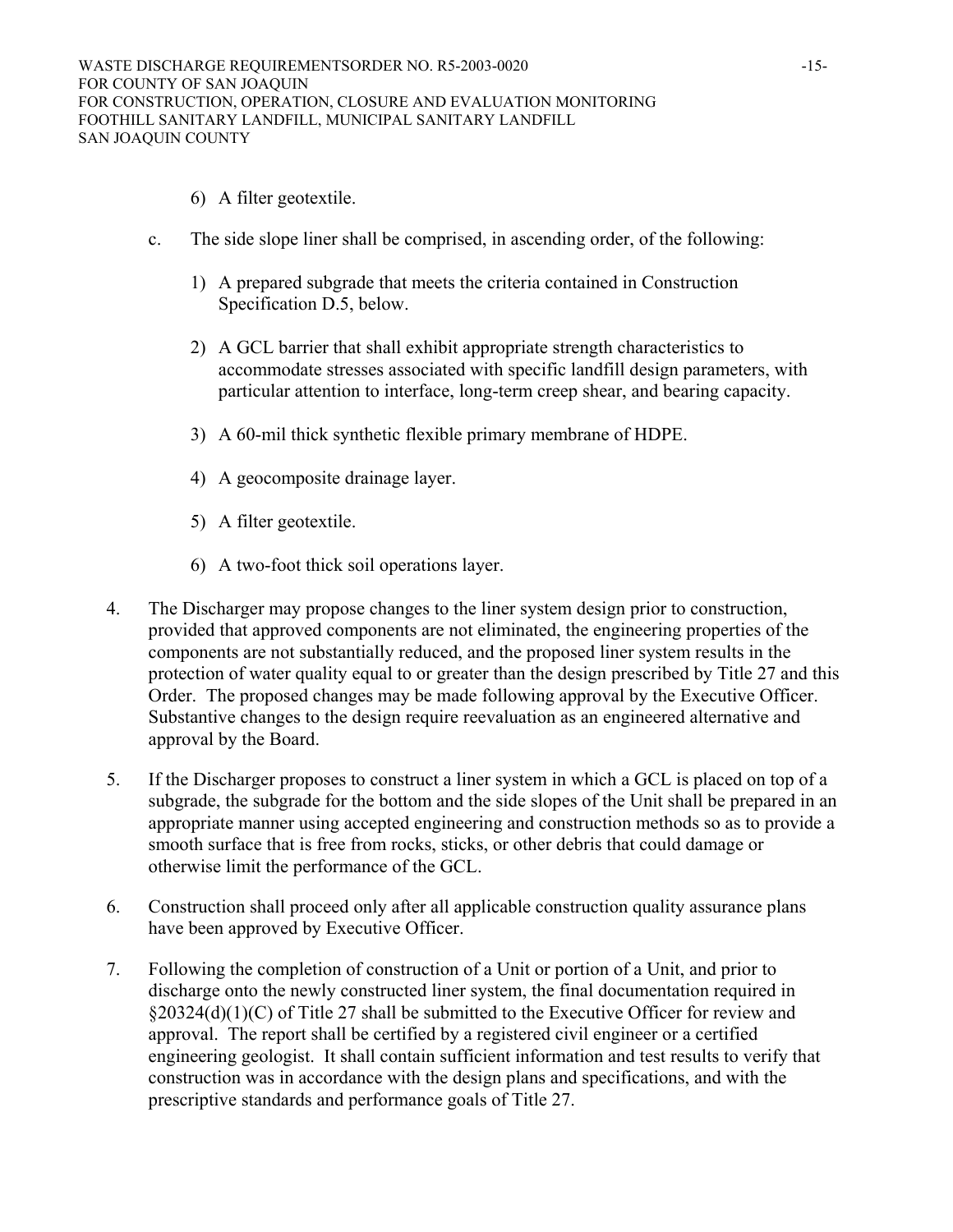- 8. A third party independent of both the Discharger and the construction contractor shall perform all of the construction quality assurance monitoring and testing during the construction of a liner system.
- 9. If monitoring reveals substantial or progressive increases of leachate generation above the design leachate flow volume (see Finding No. 40) by the Unit or portion of the Unit, such that the depth of fluid on any portion of the LCRS (excluding the leachate removal pump sump) exceeds 30 cm, the Discharger shall immediately notify the Board in writing within seven days. The notification shall include a timetable for remedial or corrective action necessary to achieve compliance with the leachate depth limitation.
- 10. Closure shall proceed only after approval of closure and postclosure maintenance plans.
- 11. Background monitoring points for the unsaturated zone shall be installed at a background plot having soil characteristics similar to those of the soil underlying the Unit's module(s).

# **E. DETECTION MONITORING SPECIFICATIONS**

- 1. The Discharger shall submit for Executive Officer review and approval a groundwater detection-monitoring program demonstrating compliance with Title 27 for any Unit expansion.
- 2. The Discharger shall comply with the detection monitoring program provisions of Title 27 for groundwater, surface water, and the unsaturated zone, and in accordance with Monitoring and Reporting Program No. R5-2003-0020. A detection-monitoring program for a new Unit shall be installed, operational, and one year of monitoring data collected prior to the discharge of wastes.
- 3. The Discharger shall provide Board staff a minimum of one week notification prior to commencing any field activities related to the installation, repair, or abandonment of monitoring devices, and a minimum 48 hour notification prior to the collection of samples associated with a detection monitoring program, evaluation monitoring program, or corrective action program.
- 4. The Discharger shall comply with the Water Quality Protection Standard as specified in this Order, Monitoring and Reporting Program No. R5-2003-0020, and the Standard Provisions and Reporting Requirements, dated April 2000.
- 5. The Water Quality Protection Standard for organic compounds which are not naturally occurring and not detected in background groundwater samples shall be taken as the detection limit of the analytical method used (i.e., US-EPA methods 8260 and 8270), but not less than 0.1 parts per billion (ppb). The repeated detection of one or more nonnaturally occurring organic compounds in samples above the Water Quality Protection Standard from detection monitoring wells is evidence of a release from the Unit.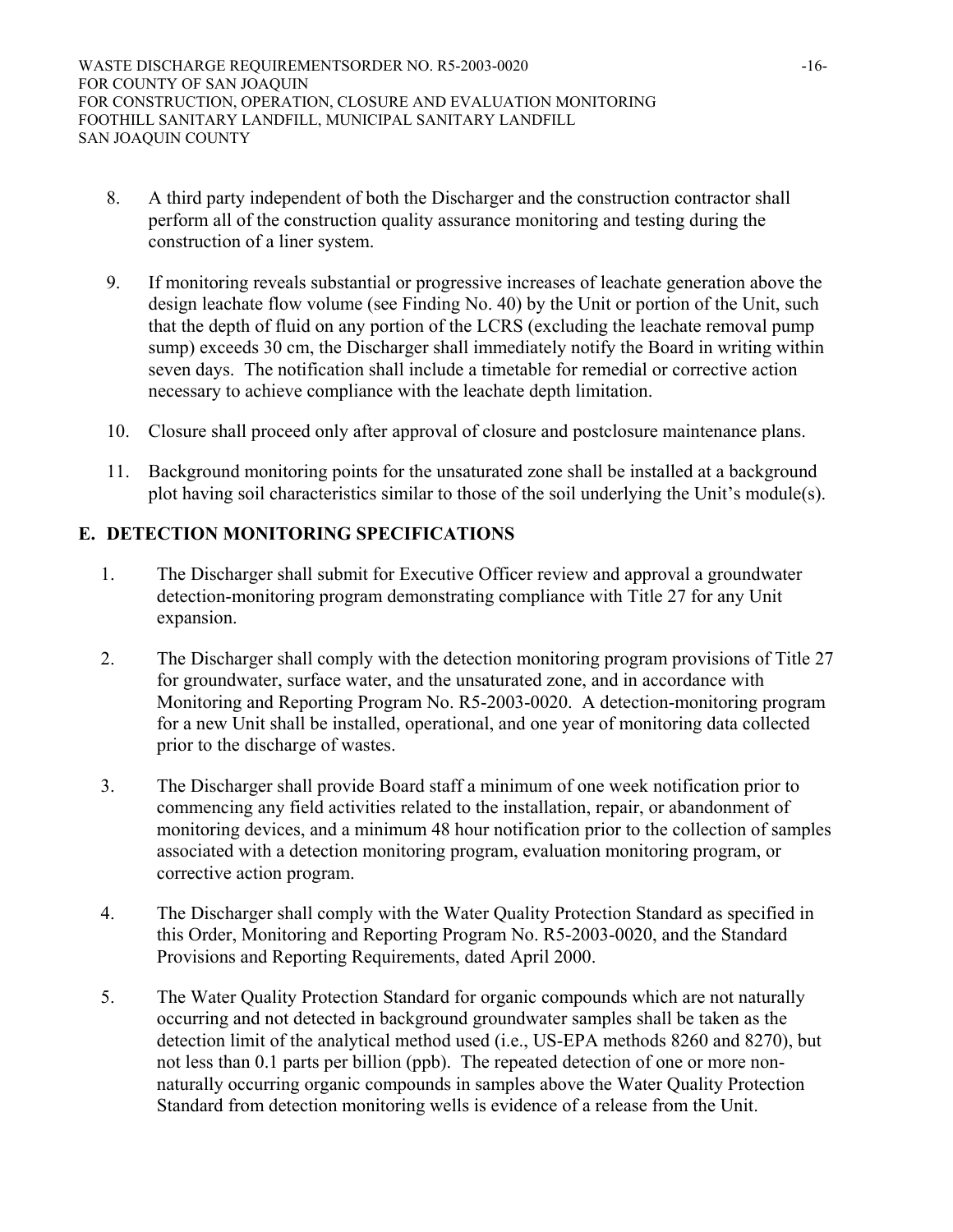- 6. The concentrations of the constituents of concern in waters passing the Point of Compliance shall not exceed the concentration limits established pursuant to Monitoring and Reporting Program No. R5-2003-0020.
- 7. For each monitoring event, the Discharger shall determine whether the landfill is in compliance with the Water Quality Protection Standard using procedures specified in Monitoring and Reporting Program No. R5-2003-0020 and §20415(e) of Title 27.
- 8. For any given monitored medium, the samples taken from all monitoring points and background monitoring points to satisfy the data analysis requirements for a given reporting period shall all be taken within a span not to exceed 30 days, unless the Executive Officer approves a longer time period, and shall be taken in a manner that ensures sample independence to the greatest extent feasible. Specific methods of collection and analysis must be identified. Sample collection, storage, and analysis shall be performed according to the most recent version of USEPA Methods, such as the latest editions, as applicable, of: (1) Methods for the Analysis of Organics in Water and Wastewater (USEPA 600 Series), (2) Test Methods for Evaluating Solid Waste (SW-846, latest edition), and (3) Methods for Chemical Analysis of Water and Wastes (USEPA 600/4-79-020), and in accordance with the approved Sample Collection and Analysis Plan.
- 9. If methods other than USEPA-approved methods or Standard Methods are used, the exact methodology shall be submitted for review and approval by the Executive Officer prior to use.
- 10. The methods of analysis and the detection limits used must be appropriate for the expected concentrations. For the monitoring of any constituent or parameter that is found in concentrations which produce more than 90% non-numerical determinations (i.e., "trace" or "ND") in data from background monitoring points for that medium, the analytical method having the lowest method detection limit (MDL) shall be selected from among those methods which would provide valid results in light of any matrix effects or interferences.
- 11. "Trace" results results falling between the MDL and the practical quantitation limit (PQL) - shall be reported as such, and shall be accompanied by both the estimated MDL and PQL values for that analytical run.
- 12. MDLs and PQLs shall be derived by the laboratory for each analytical procedure, according to State of California laboratory accreditation procedures. These MDLs and PQLs shall reflect the detection and quantitation capabilities of the specific analytical procedure and equipment used by the lab, rather than simply being quoted from USEPA analytical method manuals. In relatively interference-free water, laboratory-derived MDLs and PQLs are expected to closely agree with published USEPA MDLs and PQLs.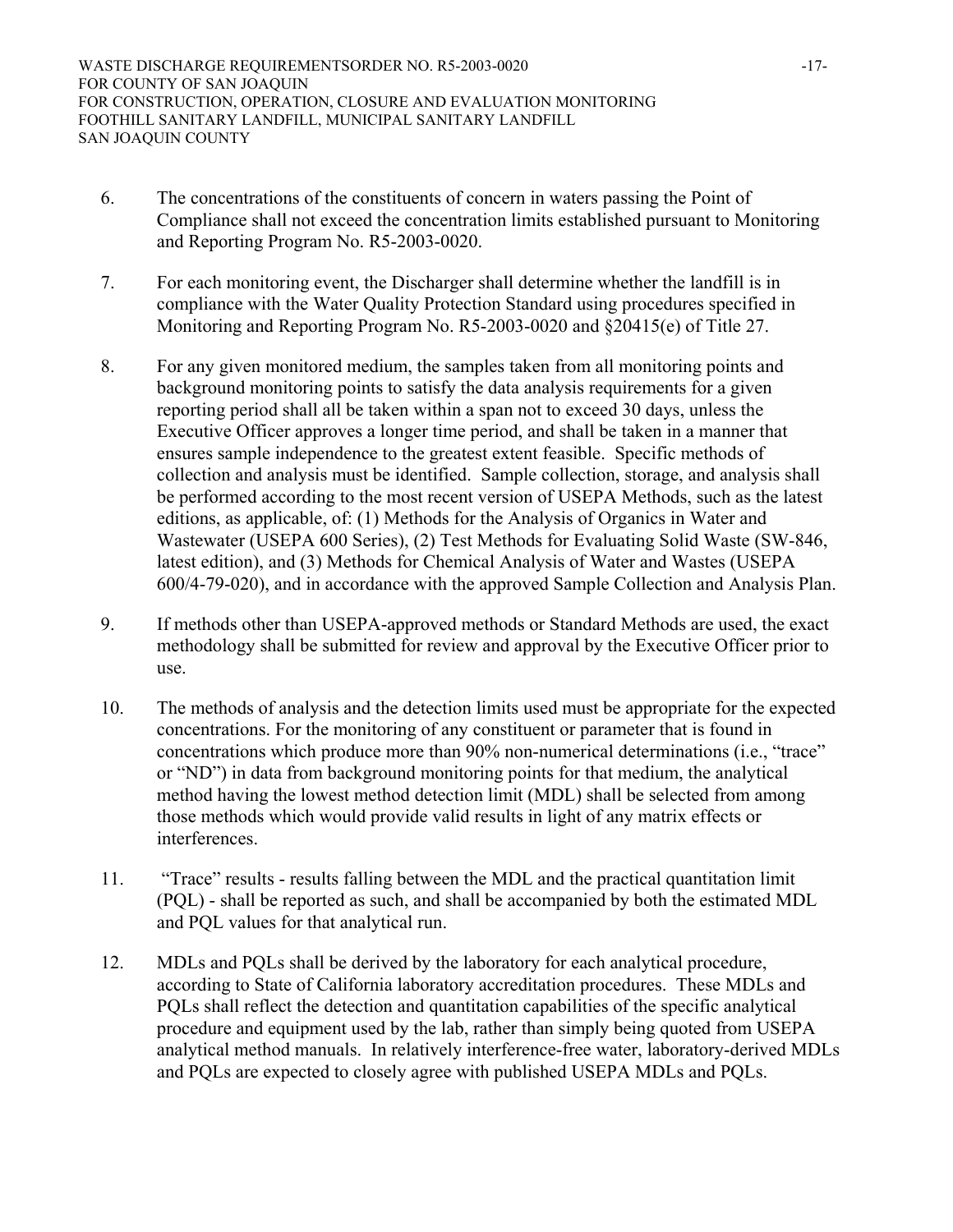WASTE DISCHARGE REQUIREMENTSORDER NO. R5-2003-0020 -18-FOR COUNTY OF SAN JOAQUIN FOR CONSTRUCTION, OPERATION, CLOSURE AND EVALUATION MONITORING FOOTHILL SANITARY LANDFILL, MUNICIPAL SANITARY LANDFILL SAN JOAQUIN COUNTY

- 13. If the laboratory suspects that, due to a change in matrix or other effects, the true detection limit or quantitation limit for a particular analytical run differs significantly from the laboratory-derived MDL/PQL values, the results shall be flagged accordingly, along with estimates of the detection limit and quantitation limit actually achieved. The MDL shall always be calculated such that it represents the lowest achievable concentration associated with a 99% reliability of a nonzero result. The PQL shall always be calculated such that it represents the lowest constituent concentration at which a numerical value can be assigned with reasonable certainty that it represents the constituent's actual concentration in the sample. Normally, PQLs should be set equal to the concentration of the lowest standard used to calibrate the analytical procedure.
- 14. All QA/QC data shall be reported, along with the sample results to which they apply, including the method, equipment, analytical detection and quantitation limits, the percent recovery, an explanation for any recovery that falls outside the QC limits, the results of equipment and method blanks, the results of spiked and surrogate samples, the frequency of quality control analysis, and the name and qualifications of the person(s) performing the analyses. Sample results shall be reported unadjusted for blank results or spike recoveries. In cases where contaminants are detected in QA/QC samples (i.e., field, trip, or lab blanks), the accompanying sample results shall be appropriately flagged.
- 15. Unknown chromatographic peaks shall be reported, along with an estimate of the concentration of the unknown analyte. When unknown peaks are encountered, second column or second method confirmation procedures shall be performed to attempt to identify and more accurately quantify the unknown analyte.
- 16. The statistical method shall account for data below the practical quantitation limit (PQL) with one or more statistical procedures that are protective of human health and the environment. Any PQL validated pursuant to §20415(e)(7) of Title 27 that is used in the statistical method shall be the lowest concentration (or value) that can be reliably achieved within limits of precision and accuracy specified in the WDRs for routine laboratory operating conditions that are available to the facility. The Discharger's technical report, pursuant to §20415(e)(7) of Title 27, shall consider the PQLs listed in Appendix IX to Chapter 14 of Division 4.5 of Title 22, California Code of Regulations, for guidance when specifying limits of precision and accuracy. For any given constituent monitored at a background or downgradient monitoring point, an indication that falls between the MDL and the PQL for that constituent (hereinafter called a "trace" detection) shall be identified and used in appropriate statistical or nonstatistical tests. Nevertheless, for a statistical method that is compatible with the proportion of censored data (trace and ND indications) in the data set, the Discharger can use the laboratory's concentration estimates in the trace range (if available) for statistical analysis, in order to increase the statistical power by decreasing the number of "ties."
- 17. Background for water samples or soil-pore gas samples shall be represented by the data from all samples taken from applicable background monitoring points during that reporting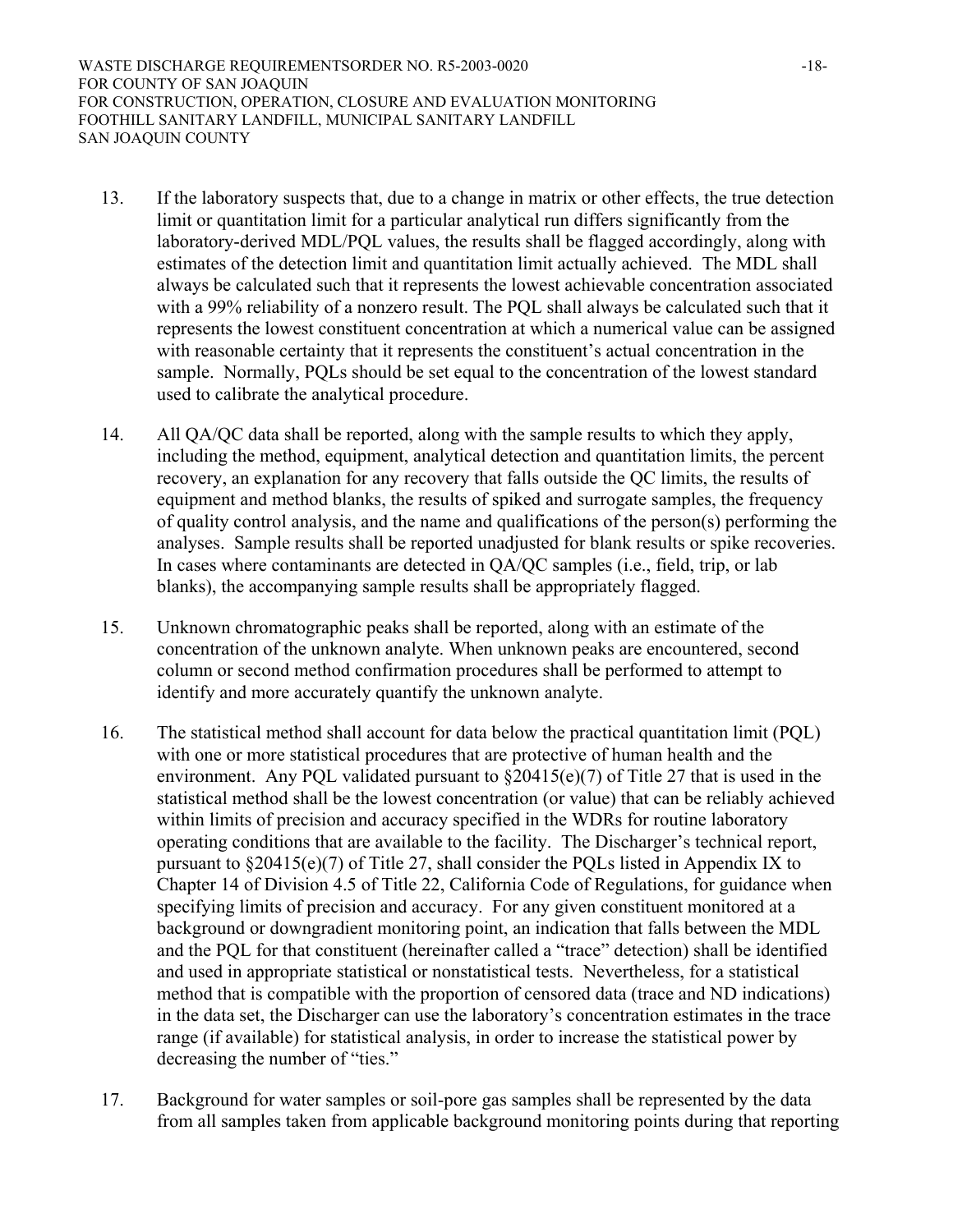period (at least one sample from each background monitoring point). The Discharger may propose an alternate statistical method [to the methods listed under 27 CCR  $\S20415(e)(8)(A-D)$ ] in accordance with  $\S20415(e)(8)(E)$  of Title 27, for review and approval by the Executive Officer.

- 18. The Discharger may propose an alternate statistical method [to the methods listed under 27 CCR  $\S 20415(e)(8)(A-D)$ ] in accordance with  $\S 20415(e)(8)(E)$  of Title 27, for review and approval by the Executive Officer. Upon receiving written approval from the Executive Officer, alternate statistical procedures may be used for determining the significance of analytical results for common laboratory contaminants (i.e., methylene chloride, acetone, diethylhexyl phthalate, and di-n-octyl phthalate). Nevertheless, analytical results involving detection of these analytes in any background or downgradient sample shall be reported and flagged for easy reference by Board staff.
- 19. The Discharger shall use the following nonstatistical method for all analytes, which are not amenable to the statistical test above. The nonstatistical method shall be implemented as follows:
	- a. For every compliance well, regardless of the monitoring program, the discharger shall use this data analysis method, jointly, for all analytes that are detected in less than 10% of background samples. Any analyte that triggers a discrete retest per this method shall be added to the monitoring parameter list:

**Triggers —** From the constituent of concern or monitoring parameter list identify each analyte in the **current** sample that exceeds either its respective MDL or PQL. The discharger shall conclude that the exceedance provides a preliminary indication [or, for a retest, provide a measurably significant indication] of a release or a change in the nature or extent of the release, at that well, if *either:* 

- 1) The data contains two or more analytes that are detected in less than 10% of background samples that equal or exceed their respective MDLs; or
- 2) The data contains one analyte that equals or exceeds its PQL.

# b. **Discrete Retest** [27 CCR §20415(e)(8)(E)]:

- 1) In the event that the discharger concludes (pursuant to paragraph 19.a., above) that there is a preliminary indication, then the discharger shall immediately notify Regional Board staff by phone or e-mail and, within 30 days of such indication, shall collect two new (retest) samples from the indicating compliance well.
- 2) For any given compliance well retest sample, the discharger shall include, in the retest analysis, only the laboratory analytical results for those analytes indicated in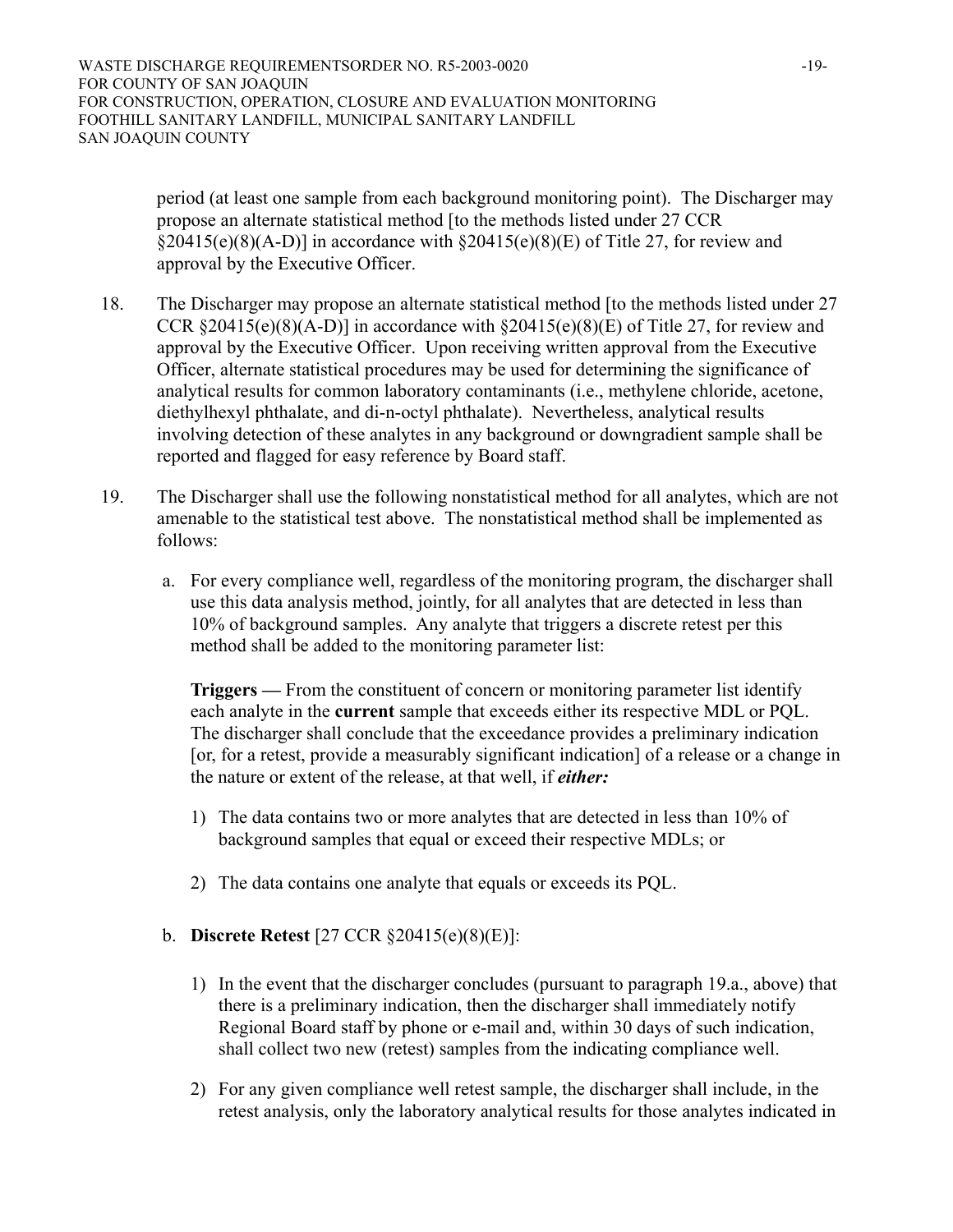that well's original test. As soon as the retest data are available, the discharger shall apply the same test [under 19.a.], to separately analyze each of the two suites of retest data at that compliance well.

- 3) If either (or both) of the retest samples trips either (or both) of the triggers under ¶19.a., then the discharger shall conclude that there is a measurably significant increase at that well for the analyte(s) indicated in the validating retest sample(s) and shall:
	- a) **Immediately** notify the Board about the constituent verified to be present at the monitoring point, and follow up with written notification submitted by certified mail **within seven days** of validation; and
	- b) If the Discharger believes that the constituent is from a source other than the Unit, then:
		- (a) **Within seven days** of determining "measurably significant" evidence of a release, submit to the Board by certified mail a Notification of Intent to make such a demonstration pursuant to  $\frac{20420(k)}{7}$  of Title 27; and
		- (b) **Within 90 days** of determining "measurably significant" evidence of a release, submit a report to the Board that demonstrates that a source other than the Unit caused the evidence, or that the evidence resulted from error in sampling, analysis or evaluation, or from natural variation in groundwater, surface water, or the unsaturated zone.
- 20. If the Executive Officer determines, after reviewing the submitted report in 19.b.3.a)(b) above, that the detected constituent most likely originated from the Unit(s), the Discharger shall immediately implement the requirements of XI. Response To A Release, C. Release Has Been Verified, contained in the Standard Provisions and Reporting Requirements (April 2000).

# **F. EVALUATION MONITORING REQUIREMENTS**

- 1. The Discharger shall conduct an evaluation-monitoring program used to assess the nature and extent of the release from the Unit and to design a corrective action program meeting the requirements of §20430 of Title 27. At a minimum, an evaluation monitoring program for a Unit shall include:
	- a) An assessment of the nature and extent of the release from the Unit. This assessment shall include a determination of the special distribution and concentration of each constituent of concern throughout the zone affected by the release.
	- b) For MSW landfills, the Discharger shall comply with the additional notification and monitoring system requirements incorporated by reference into State Water Resources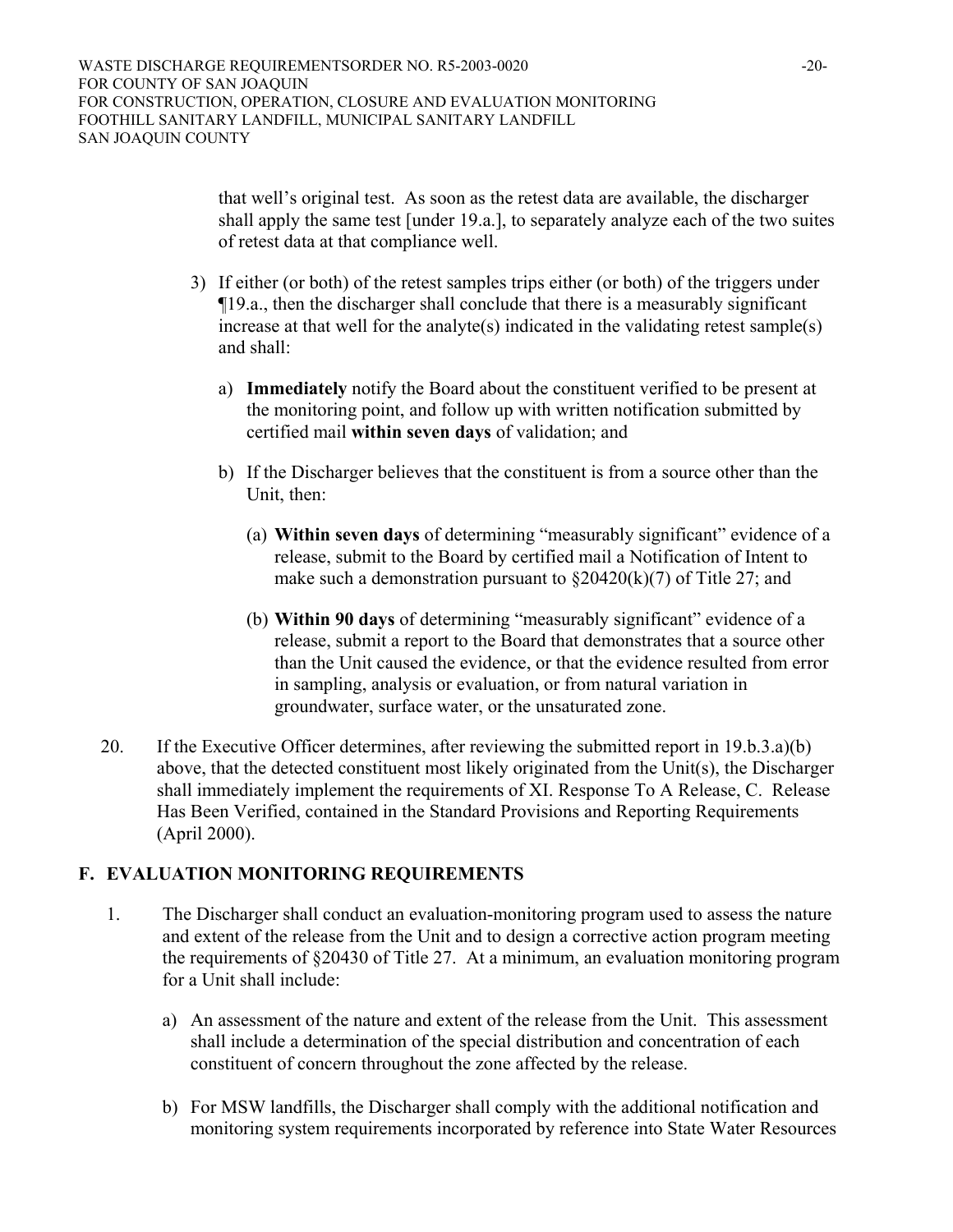Control Board Resolution No. 93-62, regarding notification and monitoring relative to offsite or potential off-site migration of waste constituents.

- c) Submit an engineering feasibility study for corrective action based on the data collected to delineate the release and from the ongoing monitoring program.
- d) For MSW landfills, the Discharger shall discuss the results of the engineering feasibility study, prior to the selection of a remedy, in a public meeting with interested and affected parties.
- e) Submit a report of waste discharge to the Board to establish a corrective action program meeting the requirements of §20430 of Title 27 based on the data collected to delineate the release and on the engineering feasibility study.
- 2. The Discharger, **within 14 days** of determining "measurably significant" evidence of a release, shall notify all persons who own the land or reside on the land that directly overlies any portion of the plume of contamination if contaminants have migrated off-site if indicated by sampling of detection monitoring wells.

# **G. CORRECTIVE ACTION MONITORING**

- 1. The Corrective Action Monitoring Program shall be used to assess the nature and extent of the release from the landfill and to evaluate the effectiveness of the corrective action program and the landfill cover.
- 2. In accordance with the Corrective Action Monitoring Program, the Discharger shall collect and analyze all data necessary to assess the effectiveness of the Corrective Action in reducing the impacts of the release on groundwater quality. A sufficient number of monitoring wells shall be installed to delineate the release.
- 3. The Discharger shall comply with the monitoring provisions for the Corrective Action Program (CAP) as described in Section 20430(d) of Title 27. The program shall include an annual report evaluating the ground water and unsaturated zone data of the past year(s) to demonstrate the effectiveness of the CAP.

# **H. LANDFILL CLOSURE REQUIREMENTS**

- 1. The Discharger shall submit a closure and post-closure maintenance plan (or suitable modifications to a pre-existing plan) that complies with 40 CFR 258.60 and 258.61 and with Title 27 of the CCR.
- 2. At closure, each landfill unit shall receive a final cover consisting, at a minimum, of a two-foot thick foundation layer which may contain waste materials, overlain by a one-foot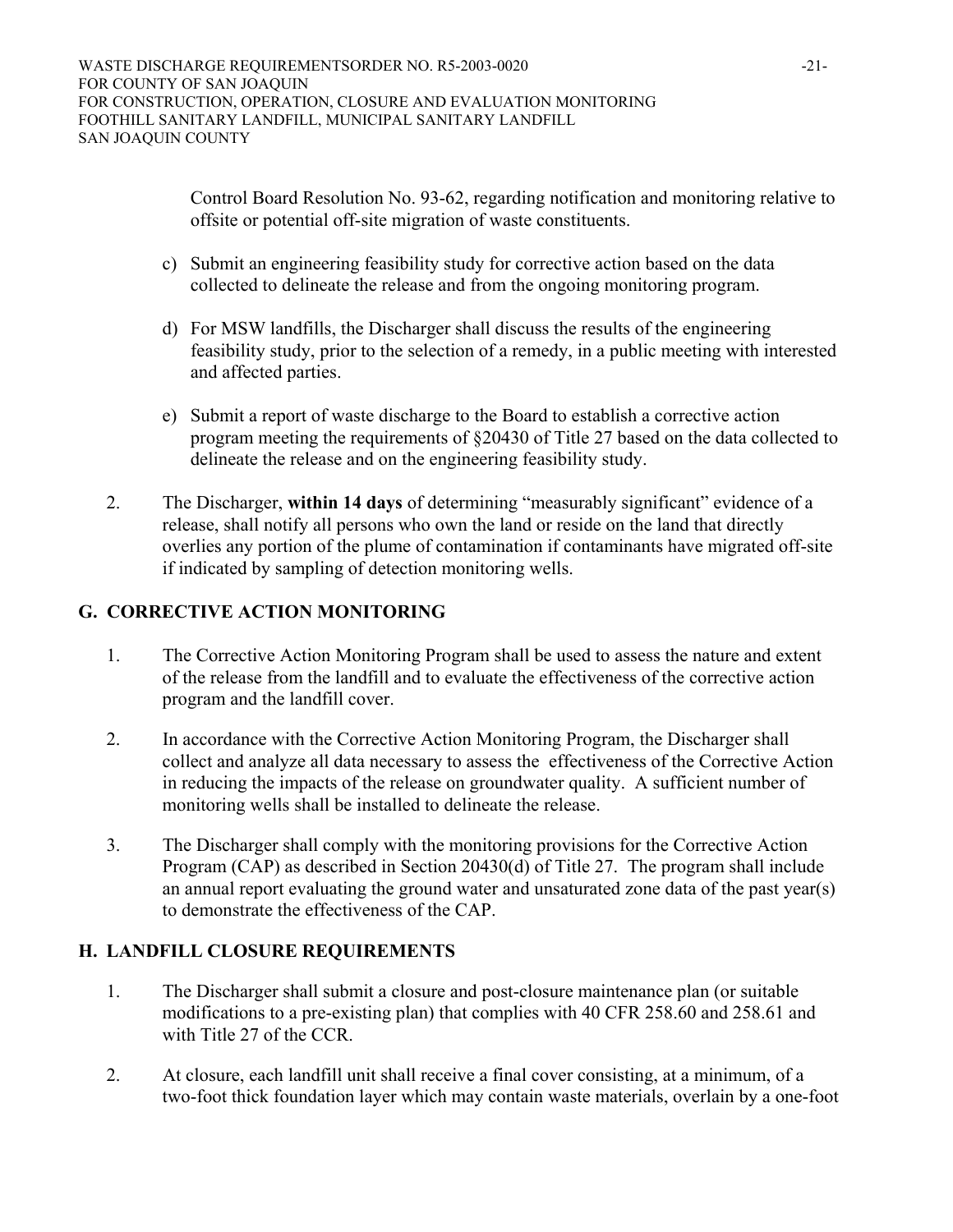thick clay liner, and finally by a one-foot thick vegetative soil layer, or engineered equivalent as approved by the Executive officer.

- 3. Vegetation shall be planted and maintained over each closed landfill unit. Vegetation shall be selected to require a minimum of irrigation and maintenance and shall have a rooting depth not in excess of the vegetative layer thickness.
- 4. Closed landfill units shall be graded to at least a three percent grade and maintained to prevent ponding.
- 5. The Discharger proposes to place waste over closed Module "I" over the life of the entire landfill as each module is expanded. The Discharger shall provide, at a minimum, a settlement and static and dynamic slope stability study of the refuse and cover/liner layers as part of the Closure and Postclosure Maintenance Plan required for Corrective Action for each module expanded against Module "I," as applicable.

# **I. REPORTING REQUIREMENTS**

- 1. In the event the Discharger does not comply or will be unable to comply with any prohibition or limitation of this Order for any reason, the Discharger shall notify the appropriate Board office by telephone or email **as soon as** it or its agents have knowledge of such noncompliance or potential for noncompliance, and shall confirm this notification in writing **within two weeks**. The written notification shall state the nature, time, and cause of noncompliance, and shall describe the measures being taken to prevent recurrences and shall include a timetable for corrective actions.
- 2. The Discharger shall retain records of all monitoring information, including all calibration and maintenance records, all original strip chart recordings of continuous monitoring instrumentation, copies of all reports required by this Order, and records of all data used to complete the application for this Order. Records shall be maintained throughout the life of the facility including the postclosure period.

Such legible records shall show the following for each sample:

- a. Sample identification and the monitoring point or background monitoring point from which it was taken, along with the identity of the individual who obtained the sample;
- b. Date, time, and manner of sampling;
- c. Date and time that analyses were started and completed, and the name of the personnel and laboratory performing each analysis;
- d. Complete procedure used, including method of preserving the sample, and the identity and volumes of reagents used;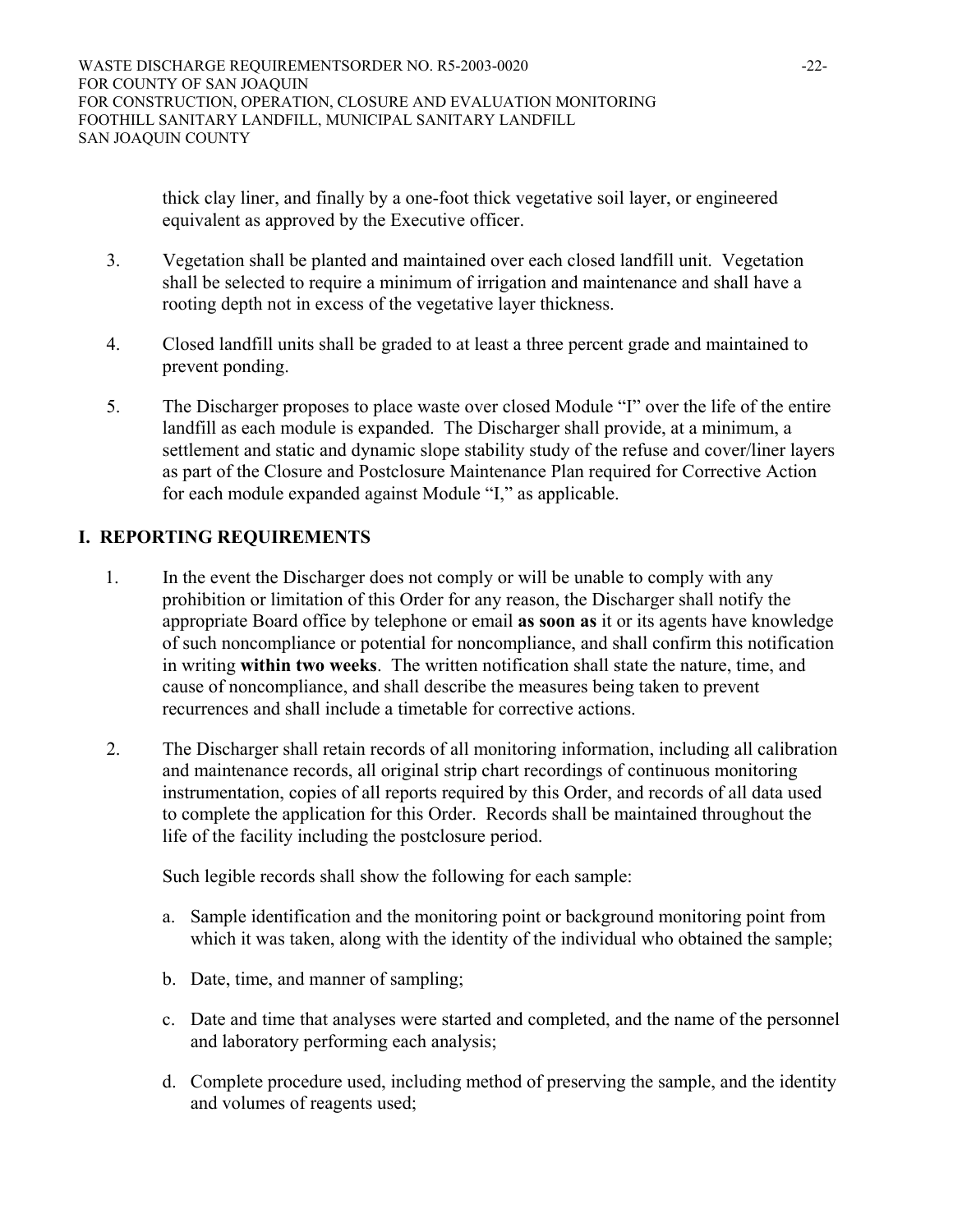- e. Calculation of results; and
- f. Results of analyses, and the MDL and PQL for each analysis.
- 3. A transmittal letter explaining the essential points shall accompany each report. At a minimum, the transmittal letter shall identify any violations found since the last report was submitted, and if the violations were corrected. If no violations have occurred since the last submittal, this shall be stated in the transmittal letter. The transmittal letter shall also state that a discussion of any violations found since the last report was submitted, and a description of the actions taken or planned for correcting those violations, including any references to previously submitted time schedules, is contained in the accompanying report.
- 4. Each monitoring report shall include a compliance evaluation summary. The summary shall contain at least:
	- a. For each monitoring point and background monitoring point addressed by the report, a description of:
		- 1) The time of water level measurement;
		- 2) The type of pump or other device used for purging and the elevation of the pump intake relative to the elevation of the screened interval;
		- 3) The method of purging (the pumping rate; the equipment and methods used to monitor field pH, temperature, and conductivity during purging; the calibration of the field equipment; results of the pH, temperature, conductivity, and turbidity testing; and the method of disposing of the purge water) to remove all portions of the water that was in the well bore while the sample was being taken;
		- 4) The type of pump or other device used for sampling, if different than the pump or device used for purging; and
		- 5) A statement that the sampling procedure was conducted in accordance with the approved Sampling and Analysis Plan.
	- b. A map or aerial photograph showing the locations of observation stations, monitoring points, and background monitoring points.
	- c. For each groundwater body, a description and graphical presentation of the gradient and direction of groundwater flow under/around the Unit, and the groundwater flow rate, based upon water level elevations taken prior to the collection of the water quality data submitted in the report.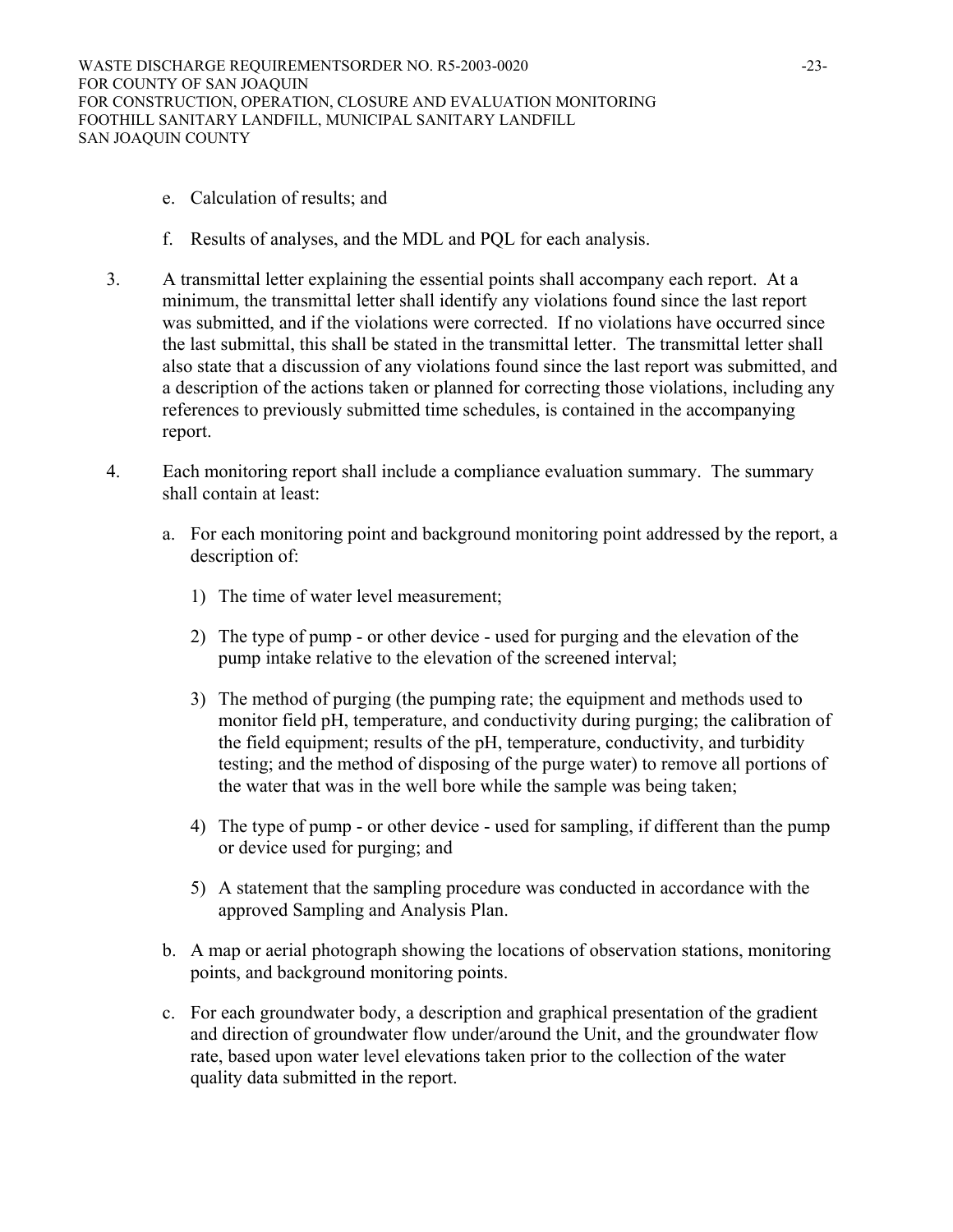- d. Laboratory statements of results of all analyses evaluating compliance with requirements.
- e. An evaluation of the effectiveness of the leachate monitoring and control facilities, and of the run-off/run-on control facilities.
- f. A summary and certification of completion of all **Standard Observations** for the Unit(s), for the perimeter of the Unit, and for the receiving waters. The Standard Observations shall include:
	- 1) For the Unit:
		- a) Evidence of ponded water at any point on the facility (show affected area on map);
		- b) Evidence of odors presence or absence, characterization, source, and distance of travel from source; and
		- c) Evidence of erosion and/or of day-lighted refuse.
	- 2) Along the perimeter of the Unit:
		- a) Evidence of liquid leaving or entering the Unit, estimated size of affected area, and flow rate (show affected area on map);
		- b) Evidence of odors presence or absence, characterization, source, and distance of travel from source; and
		- c) Evidence of erosion and/or of day-lighted refuse.
	- 3) For receiving waters:
		- a) Floating and suspended materials of waste origin presence or absence, source, and size of affected area;
		- b) Discoloration and turbidity description of color, source, and size of affected area;
		- c) Evidence of odors presence or absence, characterization, source, and distance of travel from source;
		- d) Evidence of water uses presence of water-associated wildlife;
		- e) Flow rate; and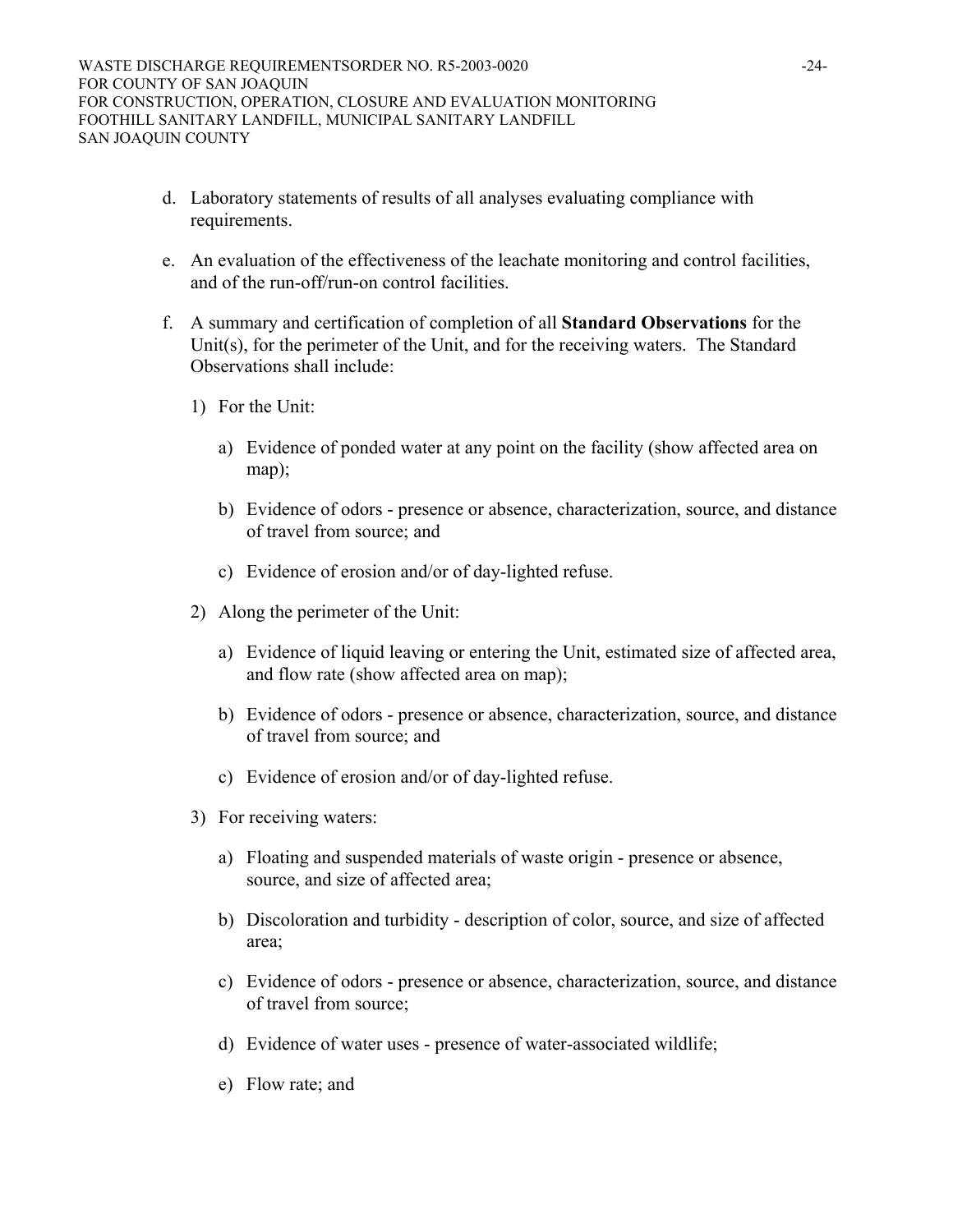- f) Weather conditions wind direction and estimated velocity, total precipitation during recent days and on the day of observation.
- g. The quantity and types of wastes discharged and the locations in the Unit where waste has been placed since submittal of the last such report.
- 5. The Discharger shall report by telephone or email any seepage from the disposal area **immediately** after it is discovered. A written report shall be filed with the Board **within seven days**, containing at least the following information:
	- a. A map showing the location(s) of seepage;
	- b. An estimate of the flow rate;
	- c. A description of the nature of the discharge (e.g., all pertinent observations and analyses);
	- d. Verification that samples have been submitted for analyses of the Constituents of Concern and Monitoring Parameters, and an estimated date that the results will be submitted to the Board; and
	- e. Corrective measures underway or proposed, and corresponding time schedule.
- 6. The Discharger shall submit an Annual Monitoring Summary Report to the Board covering the reporting period of the previous monitoring year. This report shall contain:
	- a. All monitoring parameters and constituents of concern shall be graphed so as to show historical trends at each monitoring point and background monitoring point, for all samples taken within at least the previous five calendar years. Each such graph shall plot the concentration of one or more constituents for the period of record for a given monitoring point or background monitoring point, at a scale appropriate to show trends or variations in water quality. The graphs shall plot each datum, rather than plotting mean values. For any given constituent or parameter, the scale for background plots shall be the same as that used to plot downgradient data. Graphical analysis of monitoring data may be used to provide significant evidence of a release.
	- b. Unless otherwise exempted by the Executive Officer, all monitoring analytical data obtained during the previous two-six-month reporting periods, shall be submitted in tabular form as well as in a digital file format acceptable to the Executive Officer. The Board regards the submittal of data in hard copy and in digital format as "...the form necessary for..." statistical analysis [§20420(h)], in that this facilitates periodic review by the Board.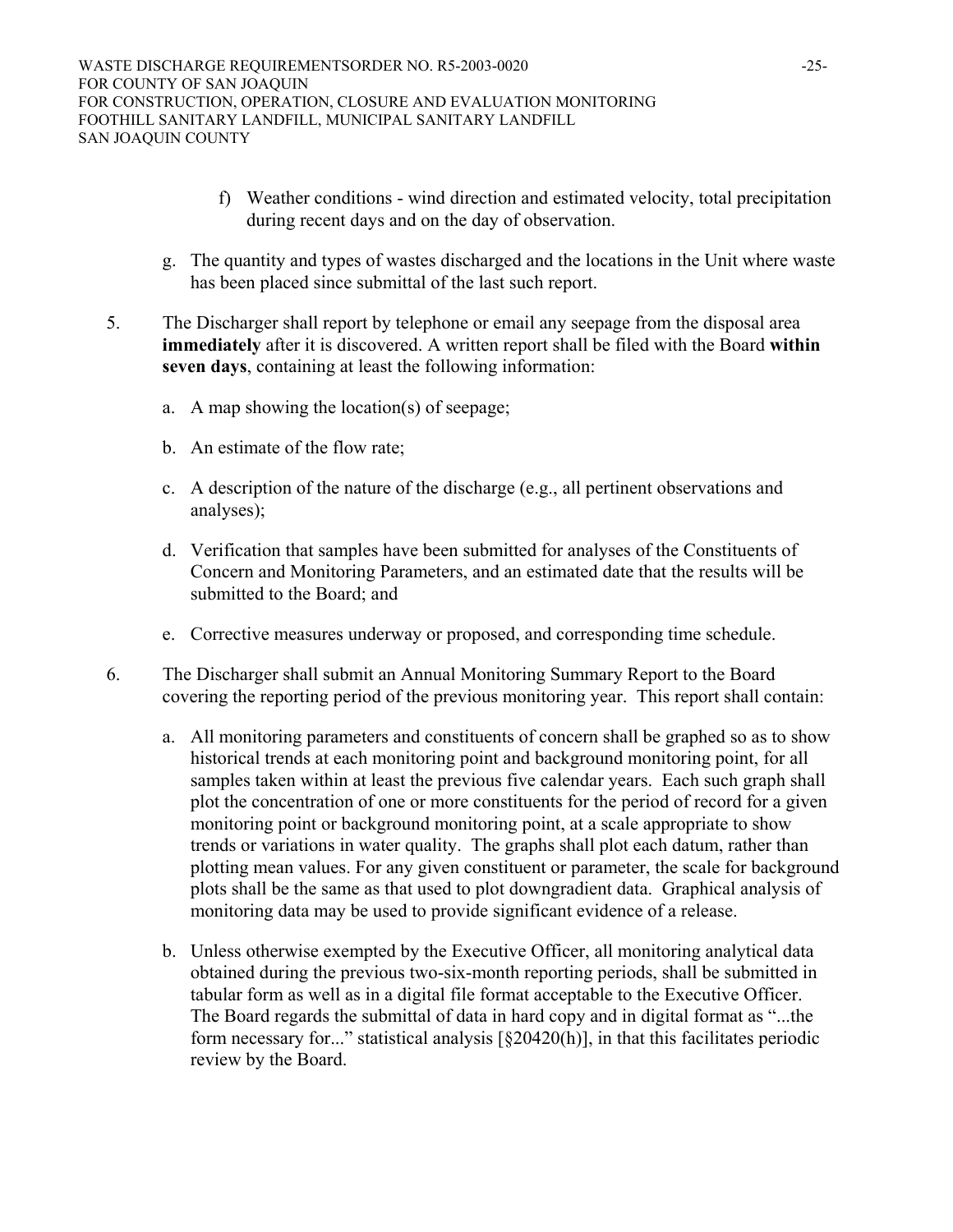- c. A comprehensive discussion of the compliance record, and the result of any corrective actions taken or planned which may be needed to bring the Discharger into full compliance with the waste discharge requirements.
- d. A map showing the area and elevations in which filling has been completed during the previous calendar year and a comparison to final closure design contours.
- e. A written summary of the monitoring results, indicating any changes made or observed since the previous annual report.
- f. An evaluation of the effectiveness of the leachate monitoring/control facilities.
- 7. The Discharger or persons employed by the Discharger shall comply with all notice and reporting requirements of the State Department of Water Resources with regard to the construction, alteration, destruction, or abandonment of all monitoring wells used for compliance with this Order or with MRP Order No. R5-2003-0020, as required by Section 13750 through 13755 of the California Water Code.
- 8. The Discharger shall notify the Board in writing of any proposed change in ownership or responsibility for construction or operation of the landfill. The Discharger shall notify the succeeding owner or operator in writing of the existence of this Order. A copy of that notification shall be sent to the Board.
- 9. The Board will review this Order periodically and will revise these requirements when necessary.

# **J. PROVISIONS**

- 1. The Discharger shall maintain a copy of this Order at the facility and make it available at all times to facility operating personnel, who shall be familiar with its contents, and to regulatory agency personnel.
- 2. The Discharger shall comply with all applicable provisions of Title 27 and 40 Code of Federal Regulations Part 258 (Subtitle D) that are not specifically referred to in this Order.
- 3. The Discharger shall comply with Monitoring and Reporting Program No. R5-2003-0020, which is incorporated into and made part of this Order.
- 4. The Discharger shall comply with the applicable portions of the Standard Provisions and Reporting Requirements for Waste Discharge Requirements for Nonhazardous Solid Waste Discharges Regulated by Title 27 and/or Subtitle D (27 CCR §20005 et seq. and 40 CFR 258 et seq.), dated April 2000, which are hereby incorporated into this Order.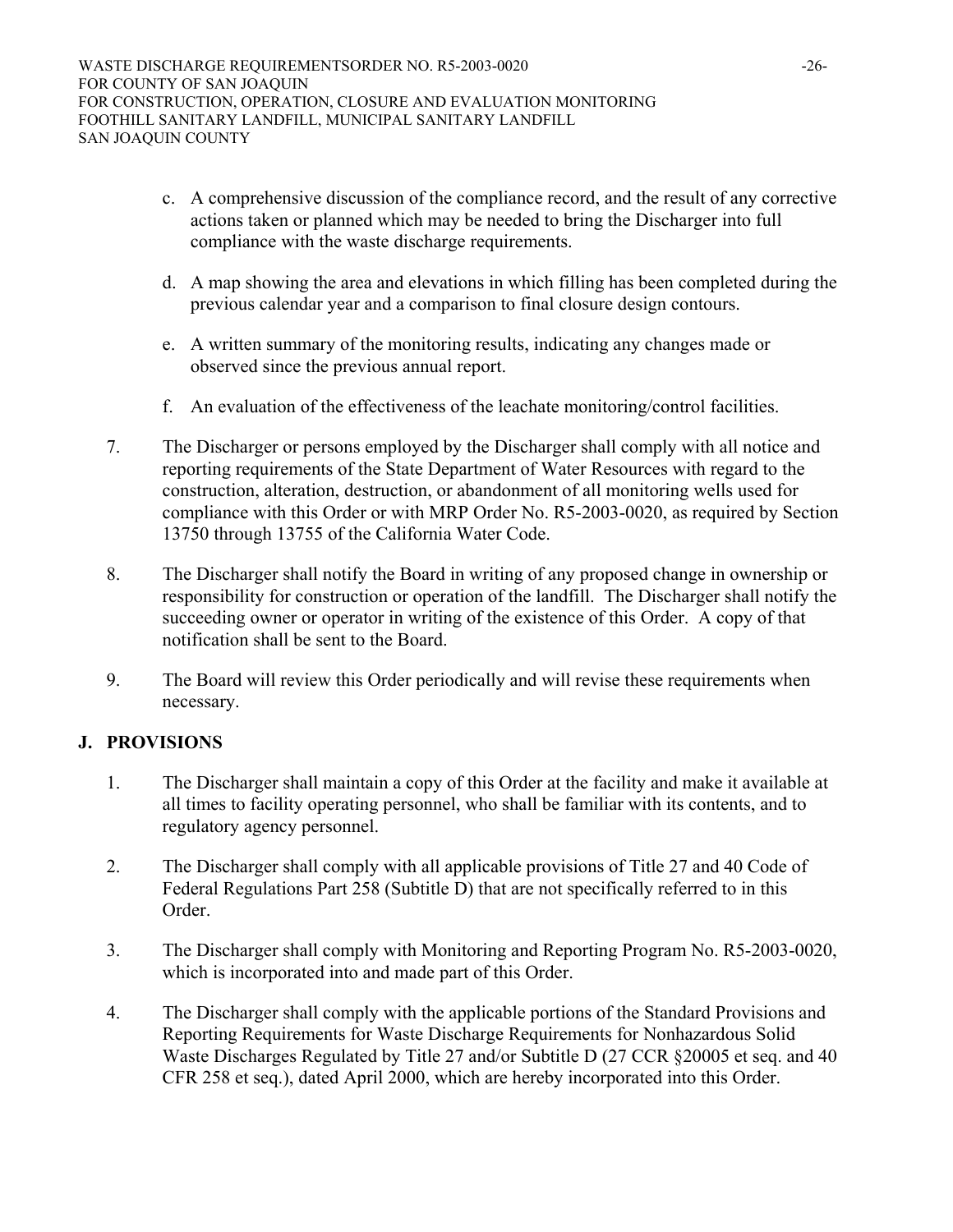- 5. All reports and transmittal letters shall be signed by persons identified below:
	- a. For a corporation: by a principal executive officer of at least the level of senior vice-president.
	- b. For a partnership or sole proprietorship: by a general partner or the proprietor.
	- c. For a municipality, state, federal or other public agency: by either a principal executive officer or ranking elected or appointed official.
	- d. A duly authorized representative of a person designated in a, b or c above if;
		- 1) The authorization is made in writing by a person described in a, b, or c of this provision;
		- 2) The authorization specifies either an individual or a position having responsibility for the overall operation of the regulated facility or activity, such as the position of plant manager, operator of a Unit, superintendent, or position of equivalent responsibility. (A duly authorized representative may thus be either a named individual or any individual occupying a named position); and
		- 3) The written authorization is submitted to the Board.
	- e. Any person signing a document under this Section shall make the following certification:

"I certify under penalty of law that I have personally examined and am familiar with the information submitted in this document and all attachments and that, based on my inquiry of those individuals immediately responsible for obtaining the information, I believe that the information is true, accurate, and complete. I am aware that there are significant penalties for submitting false information, including the possibility of fine and imprisonment."

- 6. The Discharger shall take all reasonable steps to minimize any adverse impact to the waters of the State resulting from noncompliance with this Order. Such steps shall include accelerated or additional monitoring as necessary to determine the nature, extent, and impact of the noncompliance.
- 7. The owner of the waste management facility shall have the continuing responsibility to assure protection of waters of the state from discharged wastes and from gases and leachate generated by discharged waste during the active life, closure, and postclosure maintenance period of the Unit(s) and during subsequent use of the property for other purposes.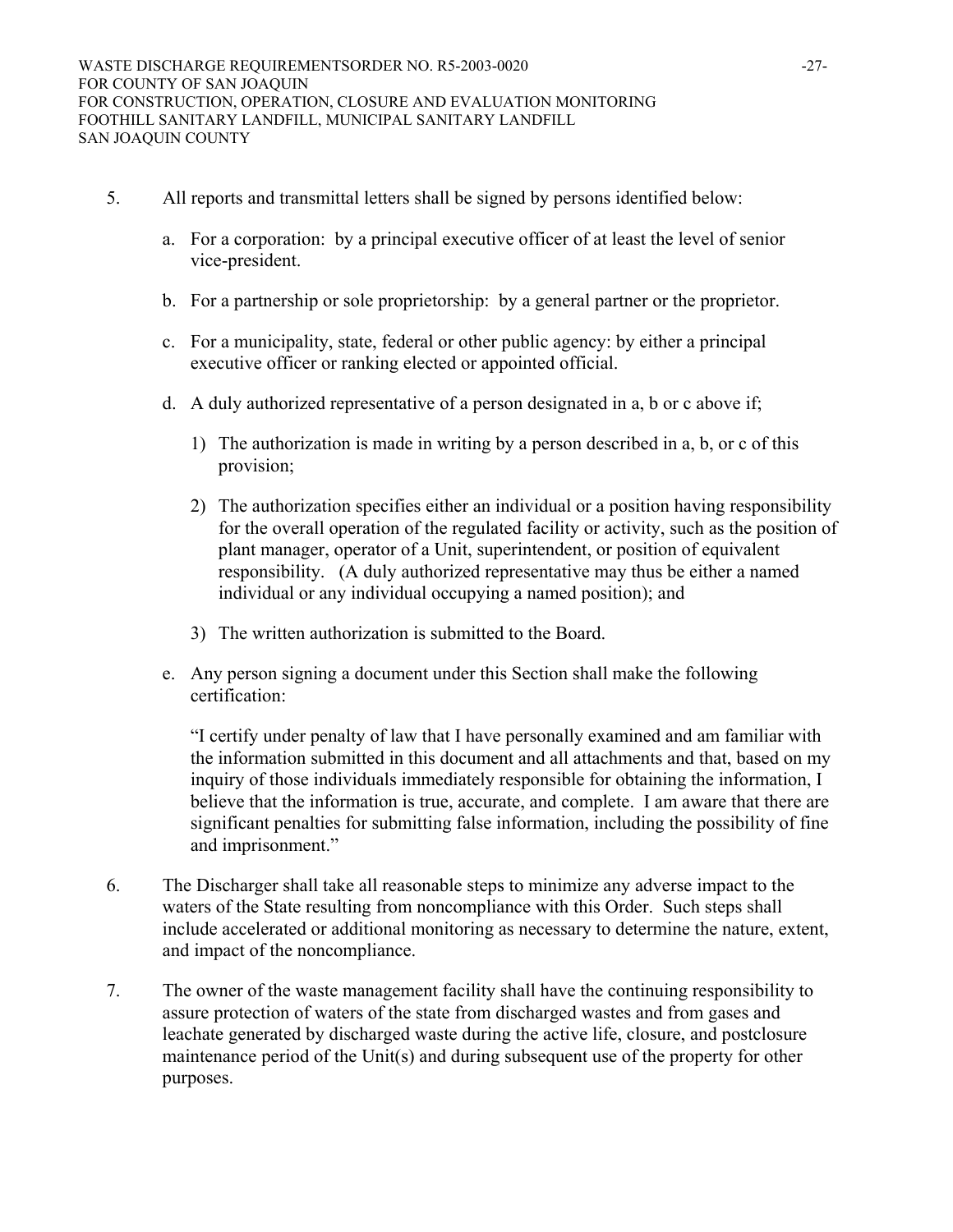- 8. The fact that it would have been necessary to halt or reduce the permitted activity in order to maintain compliance with this Order shall not be regarded as a defense for the Discharger's violations of the Order.
- 9. To assume ownership or operation under this Order, the succeeding owner or operator must apply in writing to the Board requesting transfer of the Order within 14 days of assuming ownership or operation of this facility. The request must contain the requesting entity's full legal name, the State of incorporation if a corporation, the name and address and telephone number of the persons responsible for contact with the Board, and a statement. The statement shall comply with the signatory requirements contained in Provision F.5. In addition, state that the new owner or operator assumes full responsibility for compliance with this Order. Failure to submit the request shall be considered a discharge without requirements, a violation of the California Water Code. Transfer of this Order shall be approved or disapproved by the Board.
- 10. The Discharger shall conduct an annual review of the financial assurance for initiating and completing corrective action, and submit a report for Executive Officer review and approval. The assurances of financial responsibility shall provide that funds for corrective action shall be available to the Regional Board upon the issuance of any order under California Water Code, Division 7, Chapter 5. The Discharger shall adjust the cost annually to account for inflation and any changes in facility design, construction, or operation.
- 11. The Discharger shall conduct an annual review of the financial assurance for closure and postclosure maintenance, and submit a report for Executive Officer review and approval. The assurances of financial responsibility shall provide that funds for closure and postclosure maintenance shall be available to the Regional Board upon the issuance of any order under California Water Code, Division 7, Chapter 5. The Discharger shall adjust the cost annually to account for inflation and any changes in facility design, construction, or operation.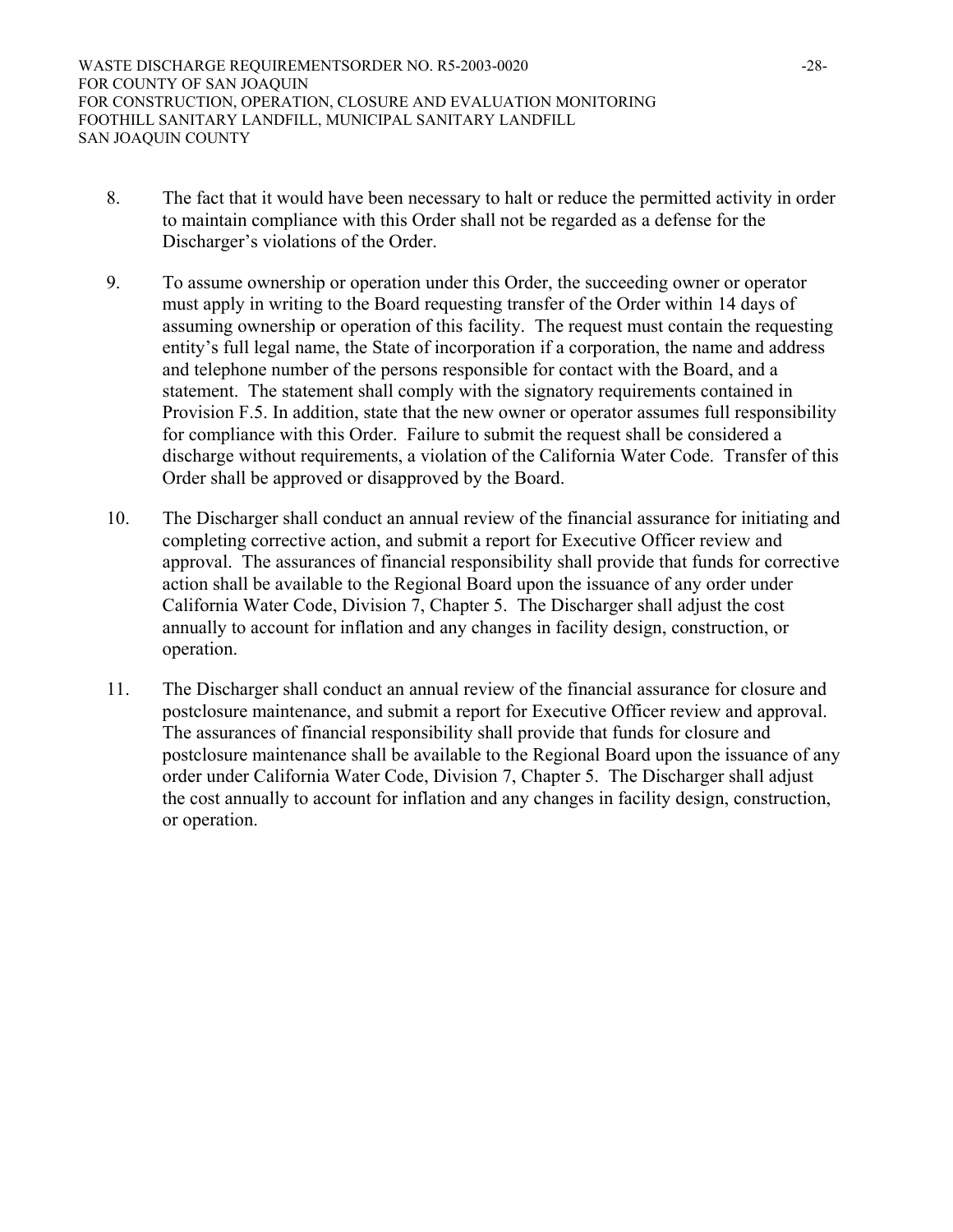12. The Discharger shall complete the tasks contained in these waste discharge requirements in accordance with the following time schedule:

|    | <b>Task</b>                                                                                                                                                                                                            | <b>Compliance Date</b>       |
|----|------------------------------------------------------------------------------------------------------------------------------------------------------------------------------------------------------------------------|------------------------------|
|    | <b>A. Construction Plans</b>                                                                                                                                                                                           |                              |
|    | Submit construction and design plans<br>for Executive Officer review and approval.<br>(See Construction Specification D.1)                                                                                             | <b>Prior to construction</b> |
|    | <b>B. Construction Report</b>                                                                                                                                                                                          |                              |
|    | Submit a construction report upon completion<br>demonstrating construction was in accordance<br>with approved construction plans for Executive<br>Officer review and approval.<br>(See Construction Specification D.6) | Prior to discharge           |
|    | <b>C. Evaluation Monitoring Program</b>                                                                                                                                                                                |                              |
|    | Submit an Engineering Feasibility Report which<br>includes closure of Module "I" (see Provision J.1.c.)                                                                                                                | 1 June 2003                  |
|    | <b>D. Partial Cover</b>                                                                                                                                                                                                |                              |
|    | Submit a Workplan for the design and construction<br>of the soil cover for all modules in the Unit.<br>Address the performance standards for precipitation<br>and drainage controls.                                   | 1 June 2003                  |
|    | <b>E. Financial Assurance Review</b>                                                                                                                                                                                   |                              |
|    | 1. Annual Review of Financial Assurance for<br>initiating and completing corrective action<br>(see Provision J.10.)                                                                                                    | 30 April each year           |
| 2. | Annual Review of Financial Assurance for<br>closure and postclosure maintenance<br>(see Provision J.11.)                                                                                                               | 30 April each year           |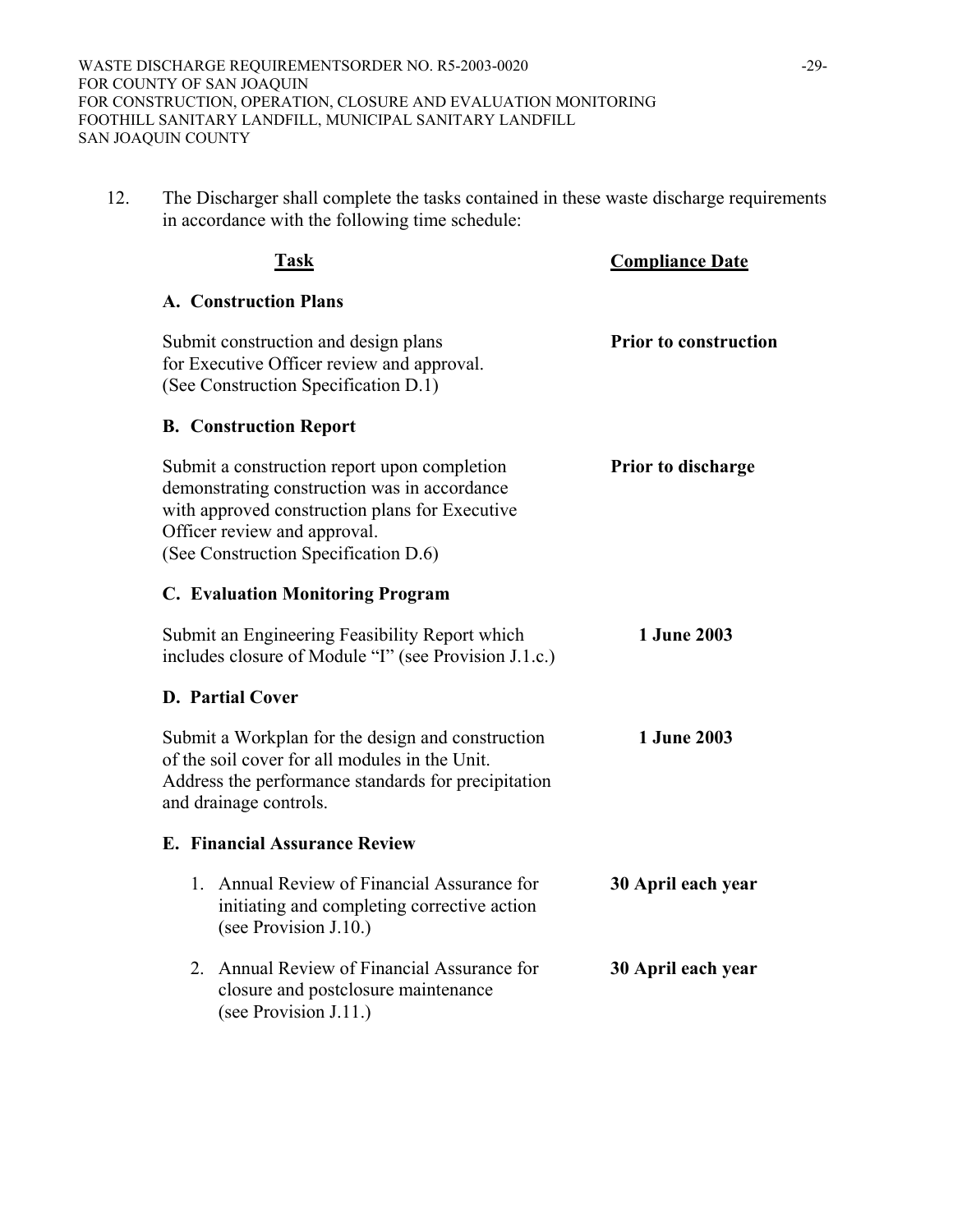WASTE DISCHARGE REQUIREMENTSORDER NO. R5-2003-0020 -30-FOR COUNTY OF SAN JOAQUIN FOR CONSTRUCTION, OPERATION, CLOSURE AND EVALUATION MONITORING FOOTHILL SANITARY LANDFILL, MUNICIPAL SANITARY LANDFILL SAN JOAQUIN COUNTY

I, THOMAS R. PINKOS, Executive Officer, do hereby certify that the foregoing is a full, true, and correct copy of an Order adopted by the California Regional Water Quality Control Board, Central Valley Region, on 31 January 2003.

> $\mathcal{L}_\text{max}$  , where  $\mathcal{L}_\text{max}$  and  $\mathcal{L}_\text{max}$  and  $\mathcal{L}_\text{max}$ THOMAS R. PINKOS, Executive Officer

KAS: January 31, 2003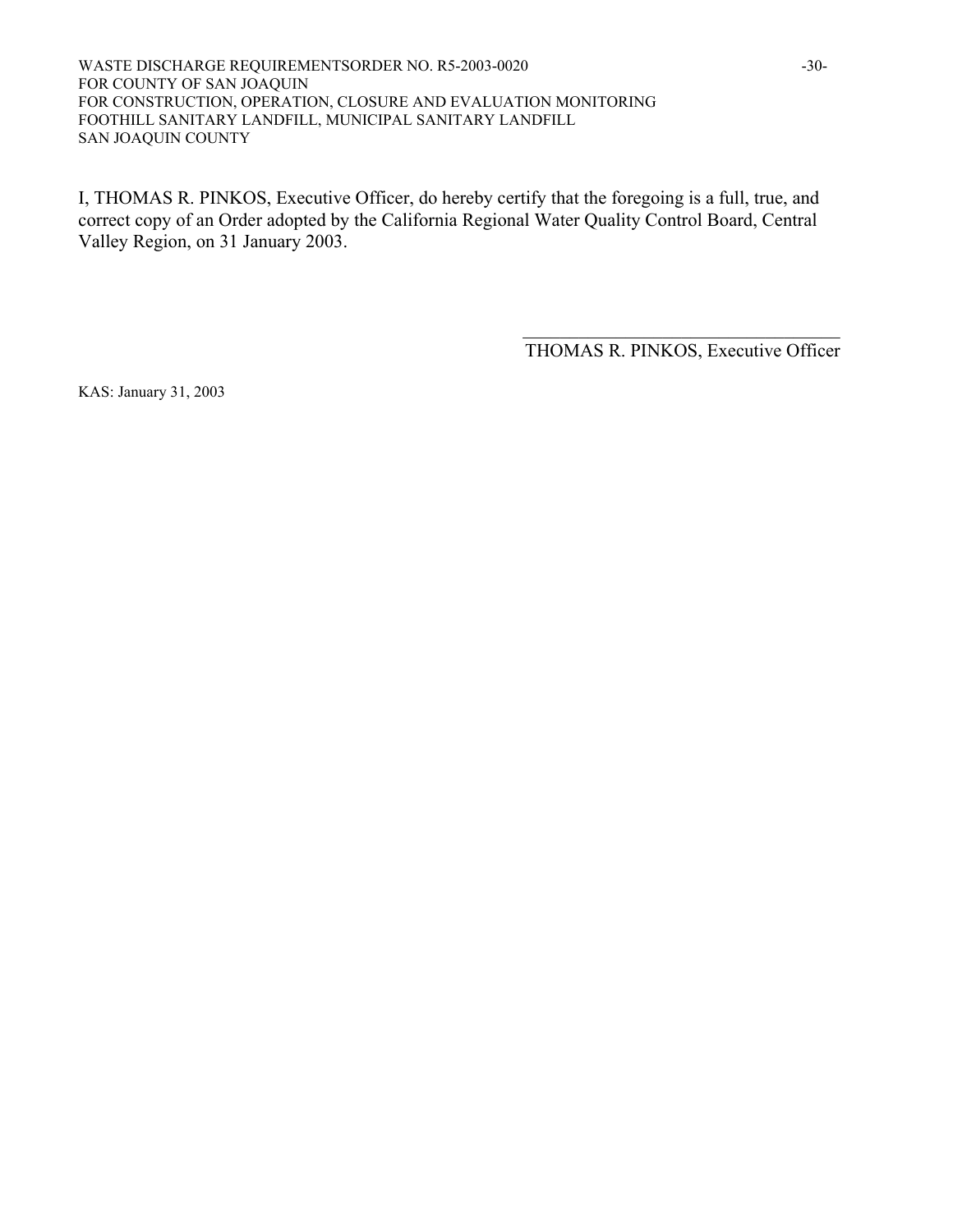# CALIFORNIA REGIONAL WATER QUALITY CONTROL BOARD CENTRAL VALLEY REGION

## ORDER NO. R5-2003-0020

# MONITORING AND REPORTING PROGRAM FOR COUNTY OF SAN JOAQUIN AND FOOTHILL SANITARY LANDFILL, INC. MUNICIPAL SOLID WASTE (CLASS III) SAN JOAQUIN COUNTY

Compliance with this Monitoring and Reporting Program, with Title 27, California Code of Regulations, Section 20005, et seq. (hereafter Title 27), and with the *Standard Provisions and Reporting Requirements for Waste Discharge Requirements for Nonhazardous Solid Waste Discharges Regulated by Title 27 and/or Subtitle D (27 CCR §20005 et seq. and 40 CFR 258)*, dated April 2000, is ordered by Waste Discharge Requirements Order No. R5-2003-0020.

## **A. REQUIRED MONITORING REPORTS**

|    | <b>Report</b>                                                             | Due                  |
|----|---------------------------------------------------------------------------|----------------------|
| 1. | Groundwater Monitoring (Section D.1)                                      | <b>See Table I</b>   |
| 2. | <b>Annual Monitoring Summary Report</b><br>(Order No. R5-2003-0020, F.6.) | <b>Annually</b>      |
| 3. | Unsaturated Zone Monitoring (Section D.2)                                 | <b>See Table II</b>  |
| 4. | Leachate Monitoring (Section D.3)                                         | <b>See Table III</b> |
| 5. | Surface Water Monitoring (Section D.4)                                    | <b>See Table IV</b>  |
| 6. | Facility Monitoring (Section D.5)                                         | As necessary         |
| 7. | Response to a Release<br>(Standard Provisions and Reporting Requirements) | As necessary         |

## **B. REPORTING**

 The Discharger shall report monitoring data and information as required in this Monitoring and Reporting Program and as required in Order No. R5-2003-0020 and the Standard Provisions and Reporting Requirements. Reports which do not comply with the required format will be **REJECTED** and the Discharger shall be deemed to be in noncompliance with the waste discharge requirements. In reporting the monitoring data required by this program, the Discharger shall arrange the data in tabular form so that the date, the constituents, the concentrations, and the units are readily discernible. The data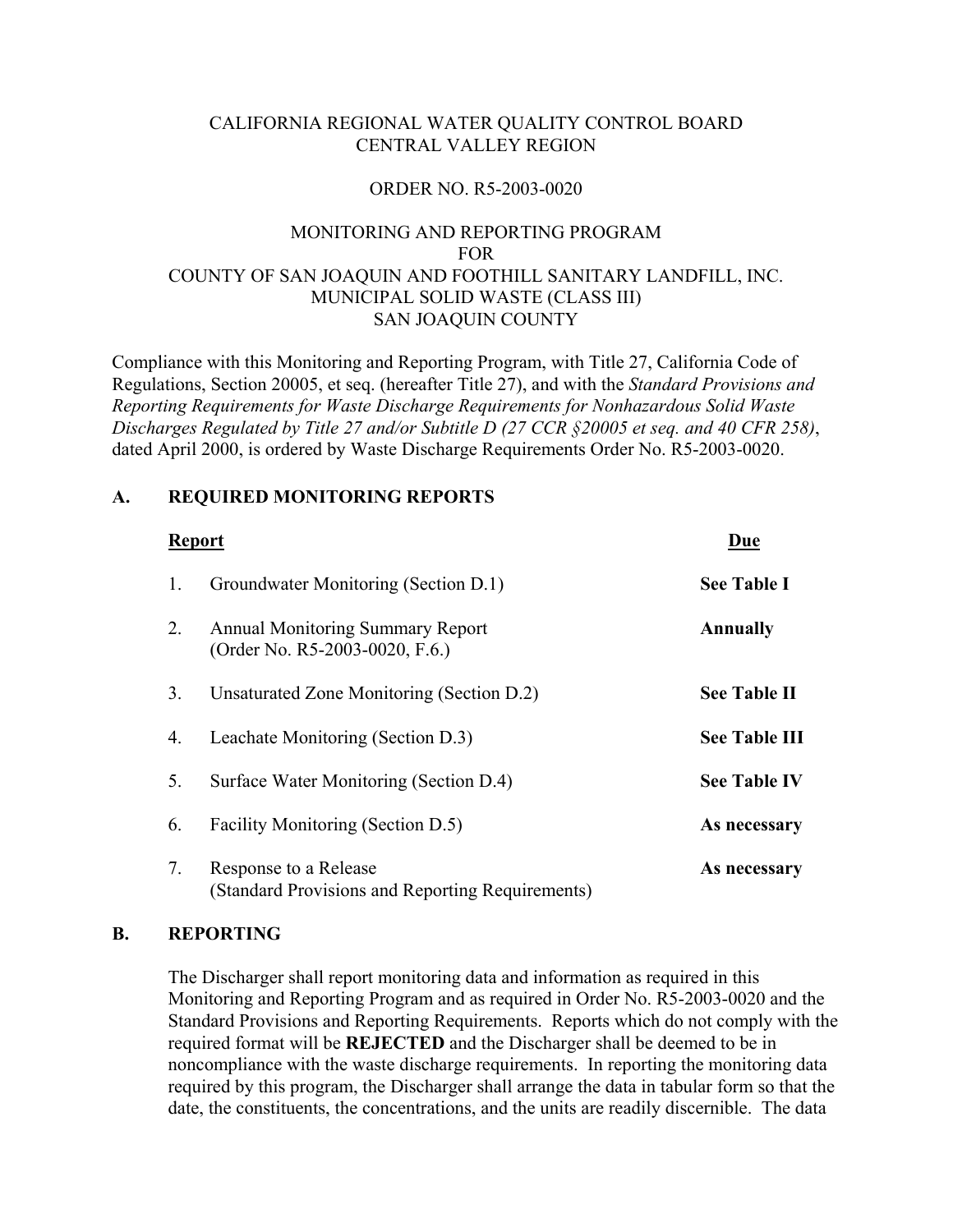shall be summarized in such a manner so as to illustrate clearly the compliance with waste discharge requirements or the lack thereof. Data shall also be submitted in a digital format acceptable to the Executive Officer.

 Each monitoring report shall include a compliance evaluation summary as specified in F. Reporting Requirements, of Order No. R5-2003-0020.

 Field and laboratory tests shall be reported in each monitoring report. Monthly, quarterly, semiannual, and annual monitoring reports shall be submitted to the Board in accordance with the following schedule for the calendar period in which samples were taken or observations made.

| Sampling<br><b>Frequency</b> | Reporting<br>Frequency | Reporting<br>Periods End                           | Report<br>Date Due                              |
|------------------------------|------------------------|----------------------------------------------------|-------------------------------------------------|
| Monthly                      | Quarterly              | Last Day of Month                                  | by Semiannual Schedule                          |
| Quarterly                    | Quarterly              | 31 March<br>30 June<br>30 September<br>31 December | 30 April<br>31 July<br>31 October<br>31 January |
| Semiannually                 | Semiannually           | 30 June<br>31 December                             | 31 July<br>31 January                           |
| Annually                     | Annually               | 31 December                                        | 31 January                                      |

 The Discharger shall submit an **Annual Monitoring Summary Report** to the Board covering the previous monitoring year. The annual report shall contain the information specified in F. Reporting Requirements, of Order No. R5-2003-0020, and a discussion of compliance with the waste discharge requirements and the Water Quality Protection Standard.

 The results of **all monitoring** conducted at the site shall reported to the Board in accordance with the reporting schedule above for the calendar period in which samples were taken or observations made.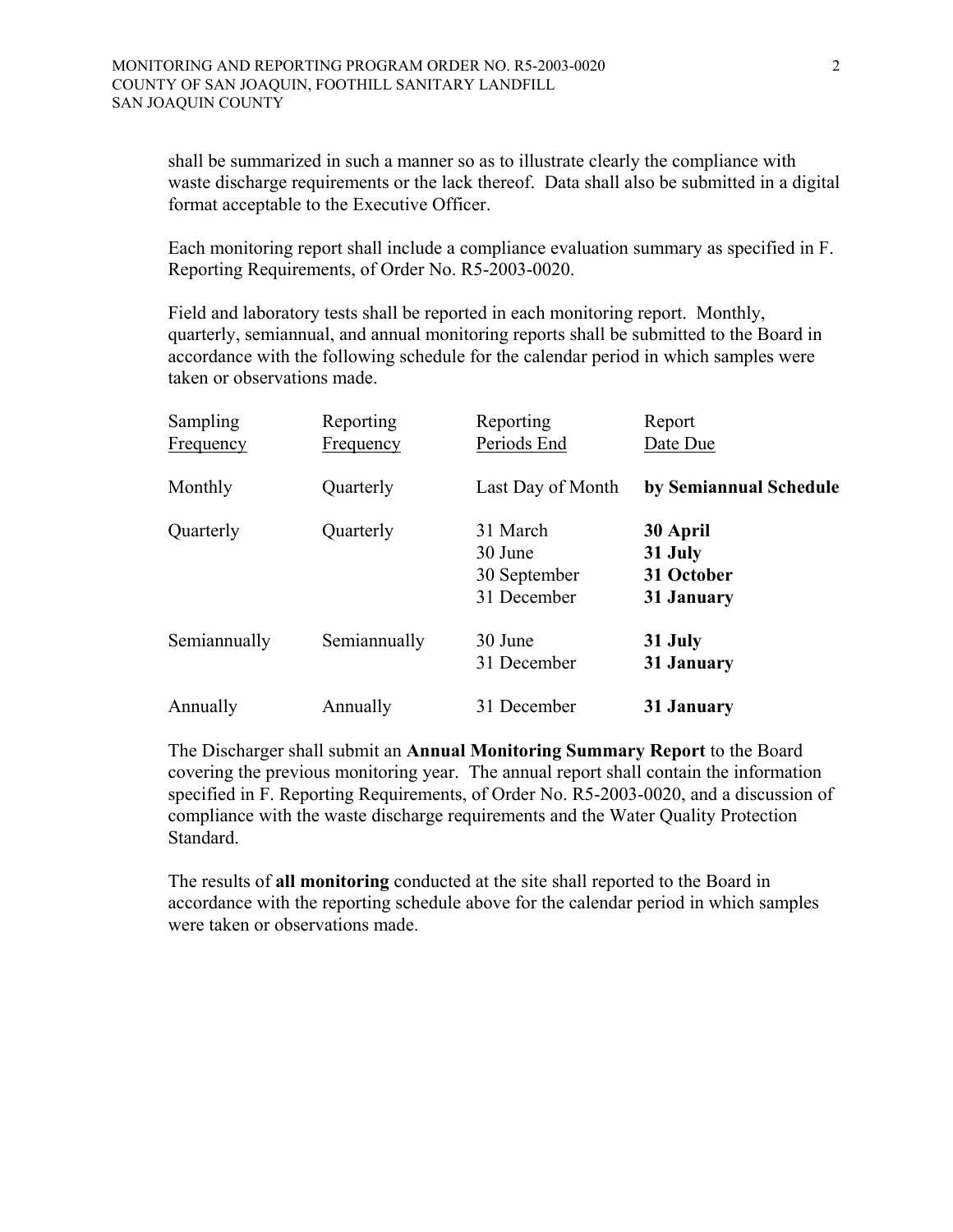## **C. WATER QUALITY PROTECTION STANDARD AND COMPLIANCE PERIOD**

## **1. Water Quality Protection Standard Report**

For each waste management unit (Unit), the Water Quality Protection Standard shall consist of all constituents of concern, the concentration limit for each constituent of concern, the point of compliance, and all water quality monitoring points.

The Water Quality Protection Standard for naturally occurring waste constituents consists of the constituents of concern, the concentration limits, and the point of compliance and all monitoring points. The Executive Officer shall review and approve the Water Quality Protection Standard, or any modification thereto, for each monitored medium.

The report shall:

- a. Identify **all distinct bodies of surface and ground water** that could be affected in the event of a release from a Unit or portion of a Unit. This list shall include at least the uppermost aquifer and any permanent or ephemeral zones of perched groundwater underlying the facility.
- b. Include a map showing the monitoring points and background monitoring points for the surface water monitoring program, groundwater monitoring program, and the unsaturated zone monitoring program. The map shall include the point of compliance in accordance with §20405 of Title 27.
- c. Evaluate the perennial direction(s) of groundwater movement within the uppermost groundwater zone(s).

If subsequent sampling of the background monitoring point(s) indicates significant water quality changes due to either seasonal fluctuations or other reasons unrelated to waste management activities at the site, the Discharger may request modification of the Water Quality Protection Standard.

## **2. Constituents of Concern**

The constituents of concern include all the waste constituents, their reaction products, and hazardous constituents that are reasonably expected to be in or derived from waste contained in the Unit. The constituents of concern for all Units at the facility are those listed in Tables I through IV for the specified monitored medium, and Table VI. The Discharger shall monitor all constituents of concern every five years, or more frequently as required in accordance with a Corrective Action Program.

## a**. Monitoring Parameters**

Monitoring parameters are constituents of concern that are the waste constituents,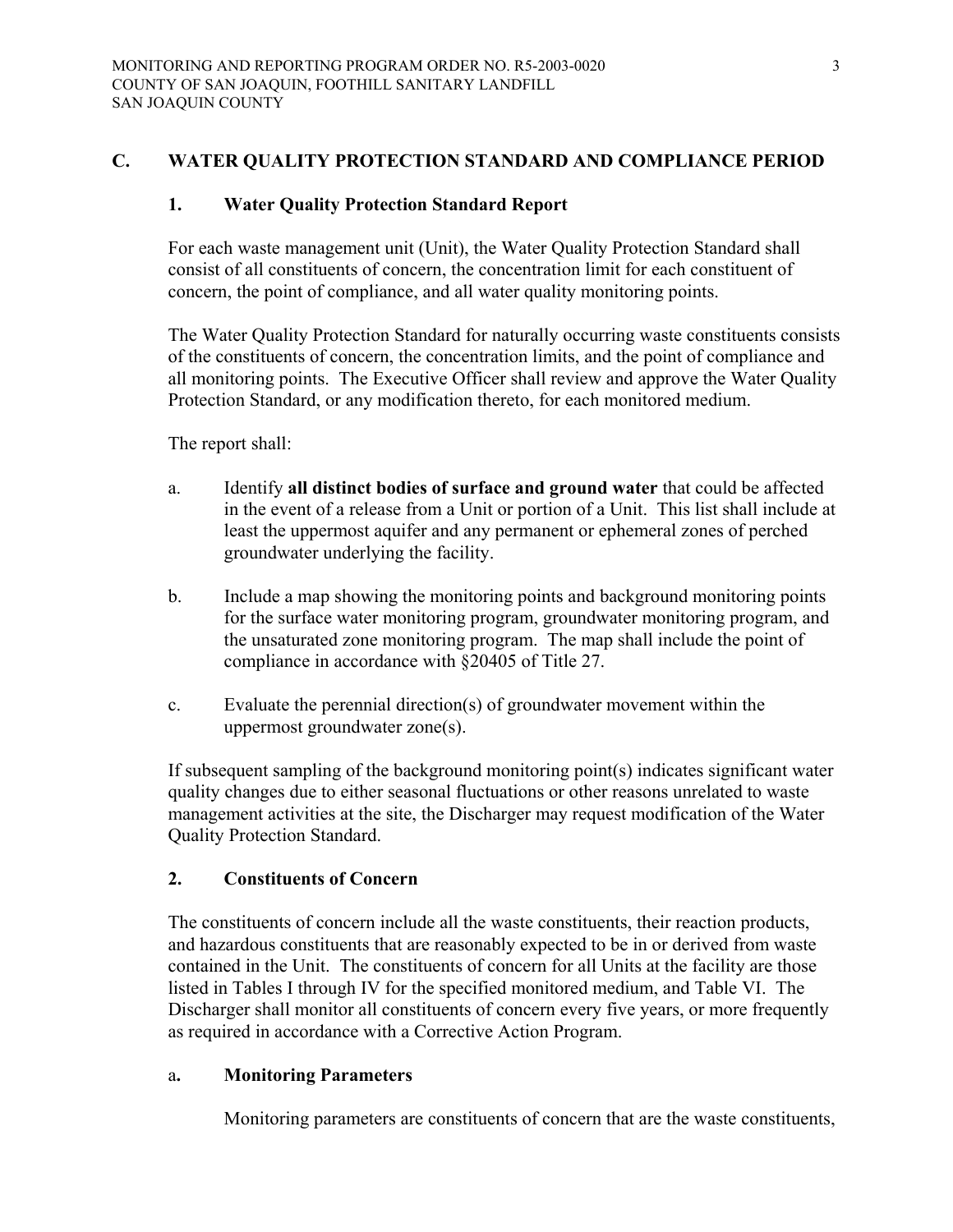reaction products, hazardous constituents, and physical parameters that provide a reliable indication of a release from a Unit. The monitoring parameters for all Units are those listed in Tables I through V for the specified monitored medium.

## **3. Concentration Limits**

For a naturally occurring constituent of concern, the concentration limit for each constituent of concern shall be determined as follows:

- a. By calculation in accordance with a statistical method pursuant to §20415 of Title 27; or
- b. By an alternate statistical method acceptable to the Executive Officer in accordance with §20415 of Title 27.

The established concentration limits for naturally occurring constituents of concern are listed in **Table VII for groundwater, Table VIII for surface water, and Table IX for the unsaturated zone**. Those values that have no established Concentration Limits shall be determined (TBD) upon collection and evaluation of a minimum of 8 samples.

## **4. Point of Compliance**

The point of compliance for the water standard at each Unit is a vertical surface located at the hydraulically downgradient limit of the Unit that extends through the uppermost aquifer underlying the Unit.

# **5. Compliance Period**

The compliance period for each Unit shall be the number of years equal to the active life of the Unit plus the closure period. The compliance period is the minimum period during which the Discharger shall conduct a water quality monitoring program subsequent to a release from the Unit. The compliance period shall begin anew each time the Discharger initiates an evaluation monitoring program.

# **D. MONITORING**

The Discharger shall comply with the detection monitoring program provisions of Title 27 for groundwater, surface water, and the unsaturated zone, in accordance with Detection Monitoring Specification E.2 and E.4 of Waste Discharge Requirements, Order No. R5-2003-0020. Detection monitoring for a new module shall be installed, operational, and one year of monitoring data collected **prior to** the discharge of wastes, as applicable. All monitoring shall be conducted in accordance with a Sample Collection and Analysis Plan, which includes quality assurance/quality control standards, that is acceptable to the Executive Officer.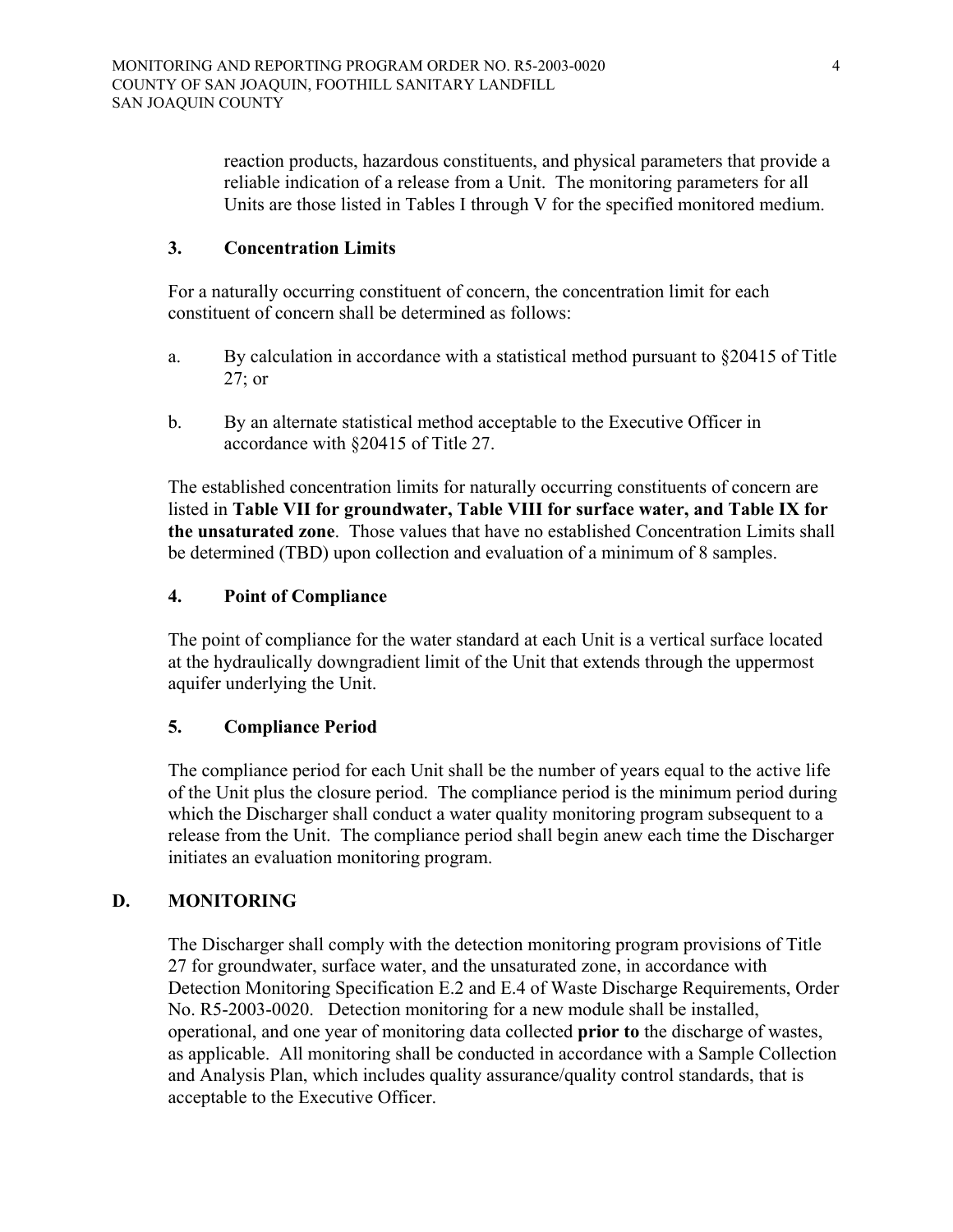All point of compliance monitoring wells established for the detection monitoring program shall constitute the monitoring points for the groundwater Water Quality Protection Standard. All detection monitoring program groundwater monitoring wells, unsaturated zone monitoring devices, leachate, and surface water monitoring points shall be sampled and analyzed for monitoring parameters and constituents of concern as indicated and listed in Tables I through IV. One well (domestic/supply) located inside the property boundary shall be monitored concurrent with the wells of the monitoring and reporting program.

Method detection limits and practical quantitation limits shall be reported. All peaks shall be reported, including those which cannot be quantified and/or specifically identified. Metals shall be analyzed in accordance with the methods listed in Table VI.

The Discharger may, with the approval of the Executive Officer, use alternative analytical test methods, including new USEPA approved methods, provided the methods have method detection limits equal to or lower than the analytical methods specified in this Monitoring and Reporting Program.

## **1. Groundwater**

The Discharger shall operate and maintain a groundwater detection monitoring system that complies with the applicable provisions of §20415 and §20420 of Title 27 in accordance with a Detection Monitoring Program approved by the Executive Officer. The Discharger shall collect, preserve, and transport groundwater samples in accordance with the approved Sample Collection and Analysis Plan.

The Discharger shall determine the groundwater flow rate and direction in the uppermost aquifer and in any zones of perched water and in any additional zone of saturation monitored pursuant to this Monitoring and Reporting Program, and report the results semiannually, including the times of highest and lowest elevations of the water levels in the wells.

Hydrographs of each well shall be submitted showing the elevation of groundwater with respect to the elevations of the top and bottom of the screened interval and the elevation of the pump intake. Hydrographs of each well shall be prepared quarterly and submitted annually.

Groundwater samples shall be collected from the point-of-compliance wells, background wells, and any additional wells added as part of the approved groundwater monitoring system. Samples shall be collected and analyzed for the monitoring parameters in accordance with the methods and frequency specified in Table I.

The monitoring parameters shall also be evaluated each reporting period with regards to the cation/anion balance, and the results shall be graphically presented using a Stiff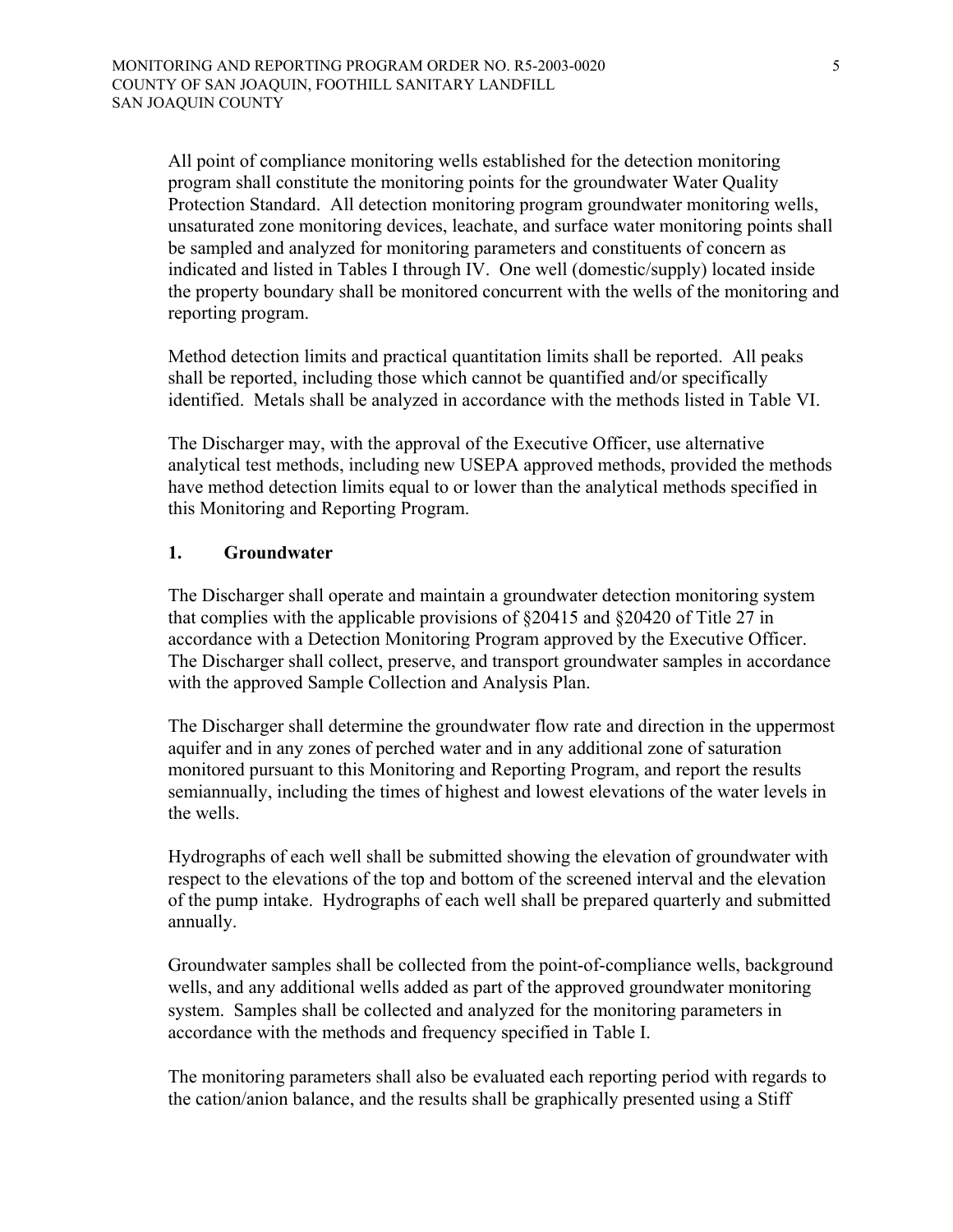diagram, a Piper graph, or a Schueller plot. Samples for the constituents of concern specified in Table I shall be collected and analyzed in accordance with the methods listed in Table VI every five years.

# **2. Unsaturated Zone Monitoring**

The Discharger shall operate and maintain an unsaturated zone detection monitoring system that complies with the applicable provisions of §20415 and §20420 of Title 27 in accordance with a detection monitoring plan approved by the Executive Officer. The Discharger shall collect, preserve, and transport samples in accordance with the quality assurance/quality control standards contained in the approved Sample Collection and Analysis Plan.

Unsaturated zone samples shall be collected from the monitoring devices and background monitoring devices of the approved unsaturated zone monitoring system. The collected samples shall be analyzed for the listed constituents in accordance with the methods and frequency specified in Table II. All monitoring parameters shall be graphed to show historical trends at each monitoring point. Samples for the constituents of concern specified in Table II shall be collected and analyzed in accordance with the methods listed in Table VI every five years.

Unsaturated zone monitoring reports shall be included with the corresponding quarterly groundwater monitoring reports and shall include an evaluation of potential impacts of the facility on the unsaturated zone and compliance with the Water Quality Protection Standard.

# **3. Leachate Monitoring**

All Unit leachate collection and removal system sumps shall be inspected monthly for leachate generation. Upon detection of leachate in a previously dry leachate collection and removal system, leachate shall be sampled **immediately** and analyzed for the constituents listed in Table III. Leachate shall then be sampled and analyzed annually during the fourth quarter thereafter, with a retest during the following second quarter if constituents are detected that have not been previously detected. Leachate samples shall be collected and analyzed for the listed constituents in accordance with the methods and frequency specified in Table III. The constituents of concern list shall include all constituents listed in Table VI. The quantity of leachate pumped from each sump shall be measured and reported monthly as Leachate Flow Rate (in gallons).

Leachate which seeps to the surface from the Unit shall be sampled and analyzed for the constituents listed in Table III upon detection. The quantity of leachate shall be *estimated* and reported as Leachate Flow Rate (in gallons/day).

# **4. Surface Water Monitoring**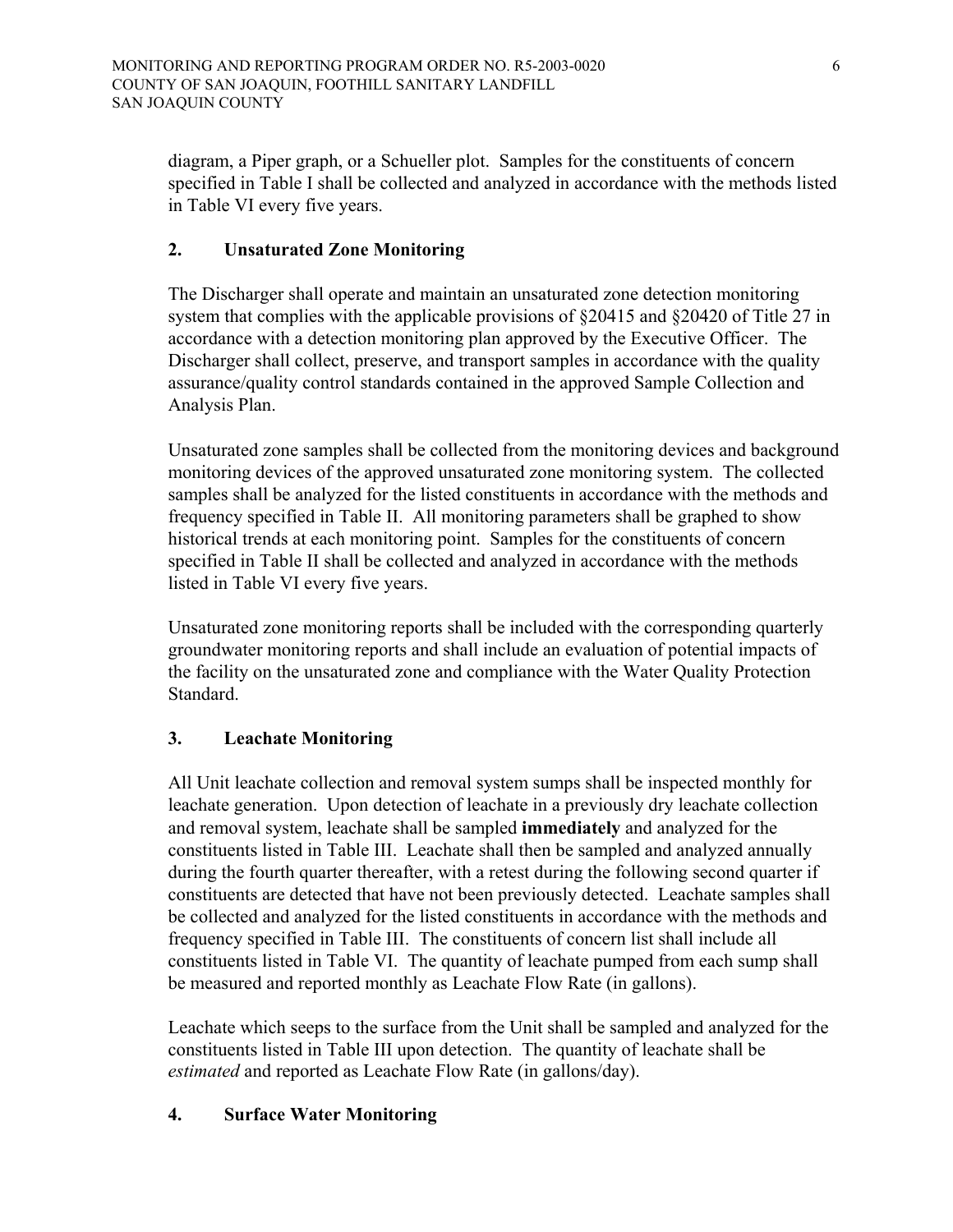The Discharger shall install and operate a surface water detection monitoring system where appropriate that complies with the applicable provisions of  $\S 20415$  and  $\S 20420$  of Title 27 and has been approved by the Executive Officer.

For all monitoring points and background monitoring points assigned to surface water detection monitoring, samples shall be collected and analyzed for the monitoring parameters in accordance with the methods and frequency specified in Table IV. All surface water monitoring samples shall be collected and analyzed for the constituents of concern specified in Table IV every five years. All monitoring parameters shall be graphed so as to show historical trends at each sample location.

## **5. Facility Monitoring**

## a. **Facility Inspection**

Annually, prior to the anticipated rainy season, but no later than **30 September**, the Discharger shall conduct an inspection of the facility. The inspection shall assess damage to the drainage control system, groundwater monitoring equipment (including wells, etc.), and shall include the Standard Observations contained in section  $F_4$  f of the Standard Provisions and Reporting Requirements, August 2000. Any necessary construction, maintenance, or repairs shall be completed by **31 October**. By **15 November** of each year, the Discharger shall submit an annual report describing the results of the inspection and the repair measures implemented, including photographs of the problem and the repairs.

## b. **Storm Events**

The Discharger shall inspect all precipitation, diversion, and drainage facilities for damage within 7 days following major storm events. Necessary repairs shall be completed within 30 days of the inspection. The Discharger shall report any damage and subsequent repairs within 45 days of completion of the repairs, including photographs of the problem and the repairs.

The Discharger shall implement the above monitoring program on the effective date of this Program.

Ordered by: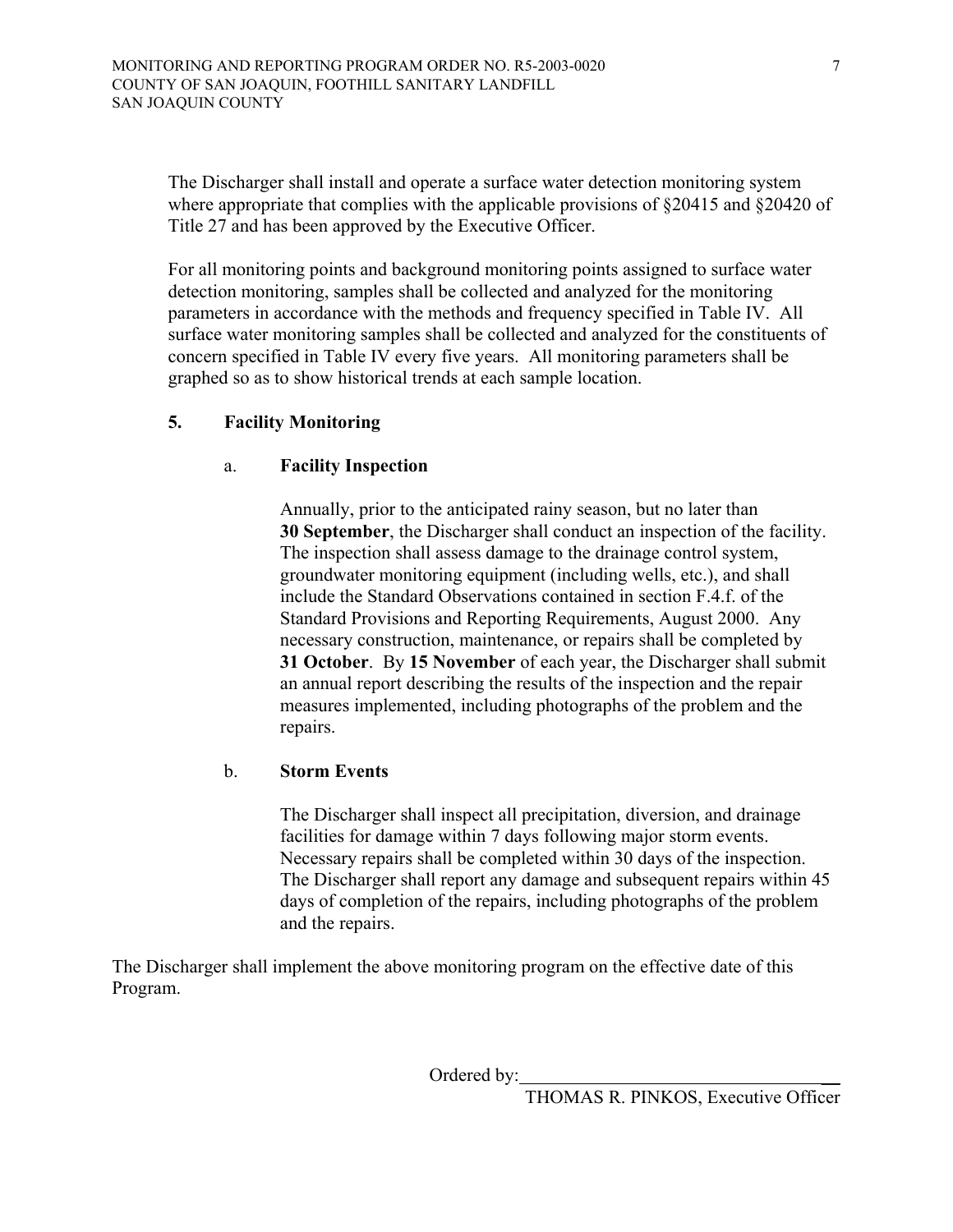#### MONITORING AND REPORTING PROGRAM ORDER NO. R5-2003-0020 COUNTY OF SAN JOAQUIN, FOOTHILL SANITARY LANDFILL SAN JOAQUIN COUNTY

31 January 2003

(Date)

KAS:January 31, 2003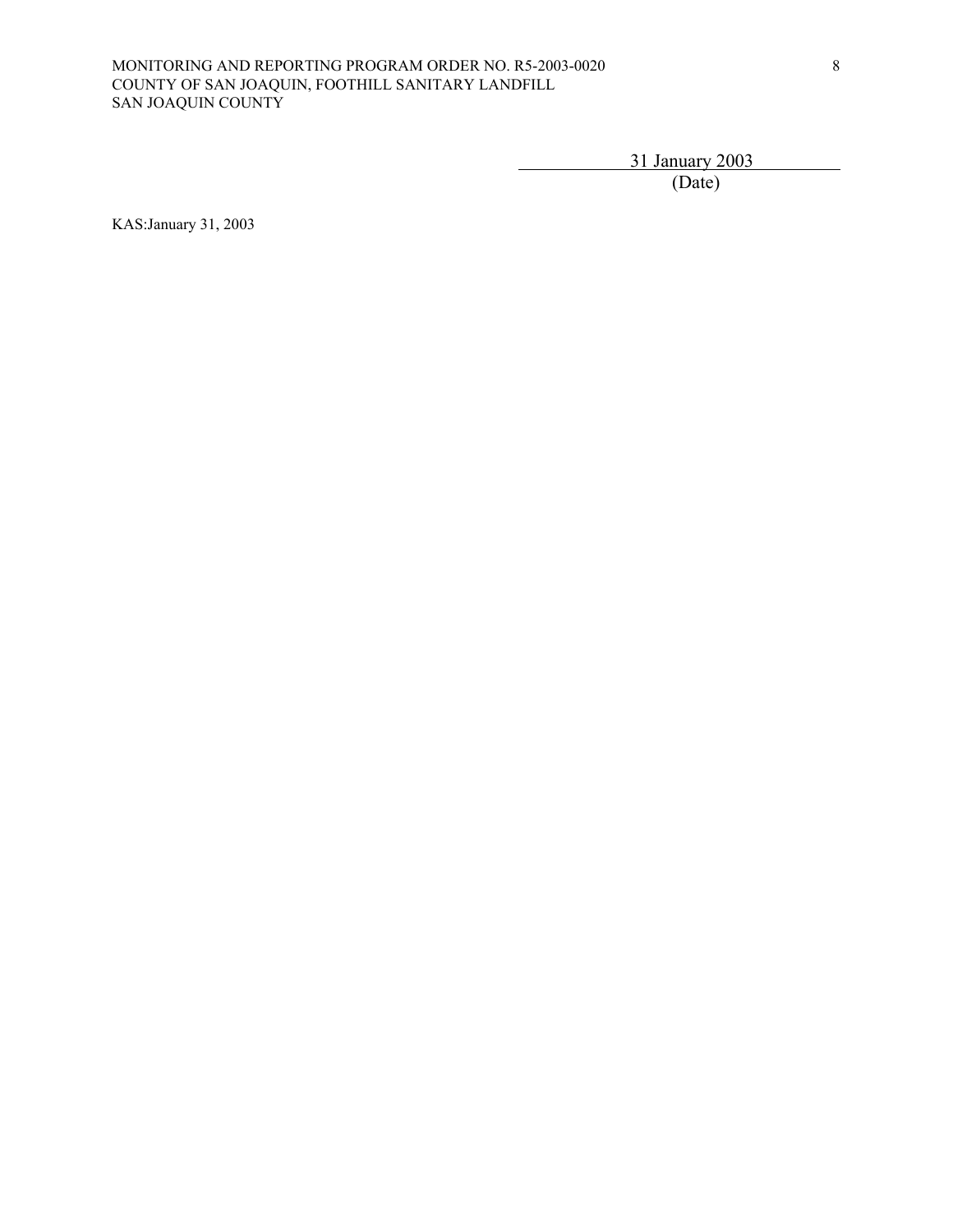### **GROUNDWATER DETECTION MONITORING PROGRAM**

Parameter Units Erequency

## **Field Parameters**

| Groundwater Elevation          | Ft. & hundredths, M.S.L. | Quarterly  |
|--------------------------------|--------------------------|------------|
| Temperature                    | 0 <sup>C</sup>           | Semiannual |
| <b>Electrical Conductivity</b> | $\mu$ mhos/cm            | Semiannual |
| pΗ                             | pH units                 | Semiannual |
| Turbidity                      | Turbidity units          | Semiannual |
|                                |                          |            |

# **Monitoring Parameters**

| Total Dissolved Solids (TDS)     | mg/L      | Semiannual |
|----------------------------------|-----------|------------|
| Chloride                         | mg/L      | Semiannual |
| Carbonate                        | mg/L      | Semiannual |
| <b>Bicarbonate</b>               | mg/L      | Semiannual |
| Nitrate - Nitrogen               | mg/L      | Semiannual |
| Sulfate                          | mg/L      | Semiannual |
| Calcium                          | mg/L      | Semiannual |
| Magnesium                        | mg/L      | Semiannual |
| Potassium                        | mg/L      | Semiannual |
| Sodium                           | mg/L      | Semiannual |
| Volatile Organic Compounds       | $\mu$ g/L | Semiannual |
| (USEPA Method 8260, see Table V) |           |            |

## **Constituents of Concern (see Table VI)**

| <b>Total Organic Carbon</b>         | mg/L      | 5 years |
|-------------------------------------|-----------|---------|
| Inorganics (dissolved)              | mg/L      | 5 years |
| <b>Volatile Organic Compounds</b>   | $\mu$ g/L | 5 years |
| (USEPA Method 8260B, extended list) |           |         |
| Semi-Volatile Organic Compounds     | $\mu$ g/L | 5 years |
| (USEPA Method 8270C)                |           |         |
| Chlorophenoxy Herbicides            | $\mu$ g/L | 5 years |
| (USEPA Method 8151A)                |           |         |
| Organophosphorus Compounds          | $\mu$ g/L | 5 years |
| (USEPA Method 8141A)                |           |         |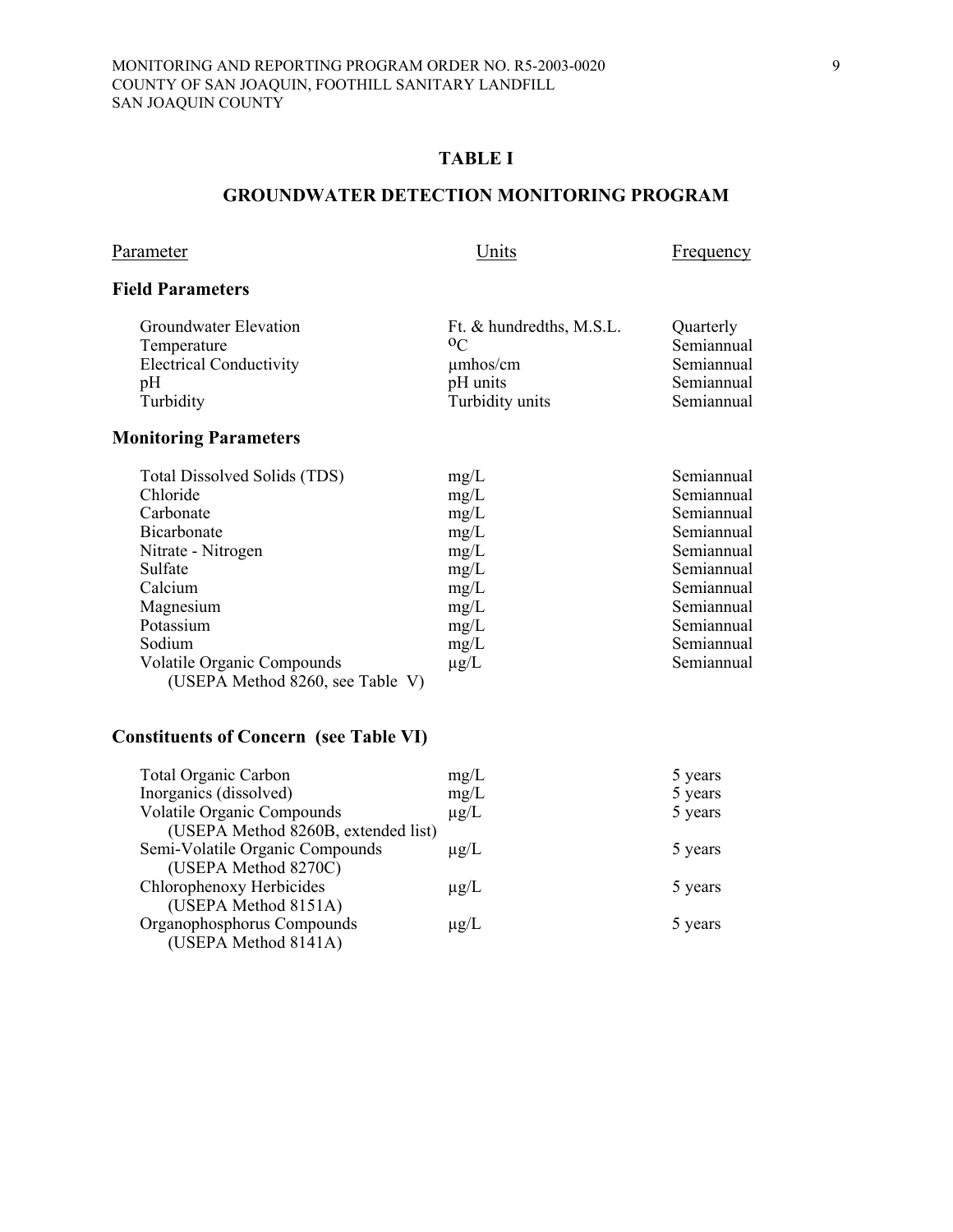## **TABLE II**

#### **UNSATURATED ZONE DETECTION MONITORING PROGRAM**

## **SOIL-PORE GAS**

| Parameter                                                                                                                                                                                                                                                                              | Units                                                                                     | Frequency                                                                                                                                              |
|----------------------------------------------------------------------------------------------------------------------------------------------------------------------------------------------------------------------------------------------------------------------------------------|-------------------------------------------------------------------------------------------|--------------------------------------------------------------------------------------------------------------------------------------------------------|
| <b>Monitoring Parameters</b>                                                                                                                                                                                                                                                           |                                                                                           |                                                                                                                                                        |
| Volatile Organic Compounds<br>(USEPA Method TO-14)                                                                                                                                                                                                                                     | $\mu$ g/cm <sup>3</sup>                                                                   | Semiannual                                                                                                                                             |
| Methane                                                                                                                                                                                                                                                                                | $\frac{0}{0}$                                                                             | Semiannual                                                                                                                                             |
| <b>SUCTION LYSIMETERS (or other vadose zone monitoring devices)</b>                                                                                                                                                                                                                    |                                                                                           |                                                                                                                                                        |
| Parameter                                                                                                                                                                                                                                                                              | Units                                                                                     | Frequency                                                                                                                                              |
| <b>Field Parameters</b>                                                                                                                                                                                                                                                                |                                                                                           |                                                                                                                                                        |
| <b>Electrical Conductivity</b><br>pH                                                                                                                                                                                                                                                   | $\mu$ mhos/cm<br>pH units                                                                 | Semiannual<br>Semiannual                                                                                                                               |
| <b>Monitoring Parameters</b>                                                                                                                                                                                                                                                           |                                                                                           |                                                                                                                                                        |
| <b>Total Dissolved Solids (TDS)</b><br>Chloride<br>Carbonate<br><b>Bicarbonate</b><br>Nitrate - Nitrogen<br>Sulfate<br>Calcium<br>Magnesium<br>Potassium<br>Sodium<br>Volatile Organic Compounds<br>(USEPA Method 8260B, see Table V)<br><b>Constituents of Concern (see Table VI)</b> | mg/L<br>mg/L<br>mg/L<br>mg/L<br>mg/L<br>mg/L<br>mg/L<br>mg/L<br>mg/L<br>mg/L<br>$\mu$ g/L | Semiannual<br>Semiannual<br>Semiannual<br>Semiannual<br>Semiannual<br>Semiannual<br>Semiannual<br>Semiannual<br>Semiannual<br>Semiannual<br>Semiannual |
| <b>Total Organic Carbon</b>                                                                                                                                                                                                                                                            | mg/L                                                                                      | 5 years                                                                                                                                                |
| Inorganics (dissolved)<br>Volatile Organic Compounds<br>(USEPA Method 8260B, extended list)                                                                                                                                                                                            | mg/L<br>$\mu$ g/L                                                                         | 5 years<br>5 years                                                                                                                                     |
| Semi-Volatile Organic Compounds<br>(USEPA Method 8270C)                                                                                                                                                                                                                                | $\mu g/L$                                                                                 | 5 years                                                                                                                                                |
| Chlorophenoxy Herbicides<br>(USEPA Method 8151A)                                                                                                                                                                                                                                       | $\mu$ g/L                                                                                 | 5 years                                                                                                                                                |
| Organophosphorus Compounds<br>(USEPA Method 8141A)                                                                                                                                                                                                                                     | $\mu$ g/L                                                                                 | 5 years                                                                                                                                                |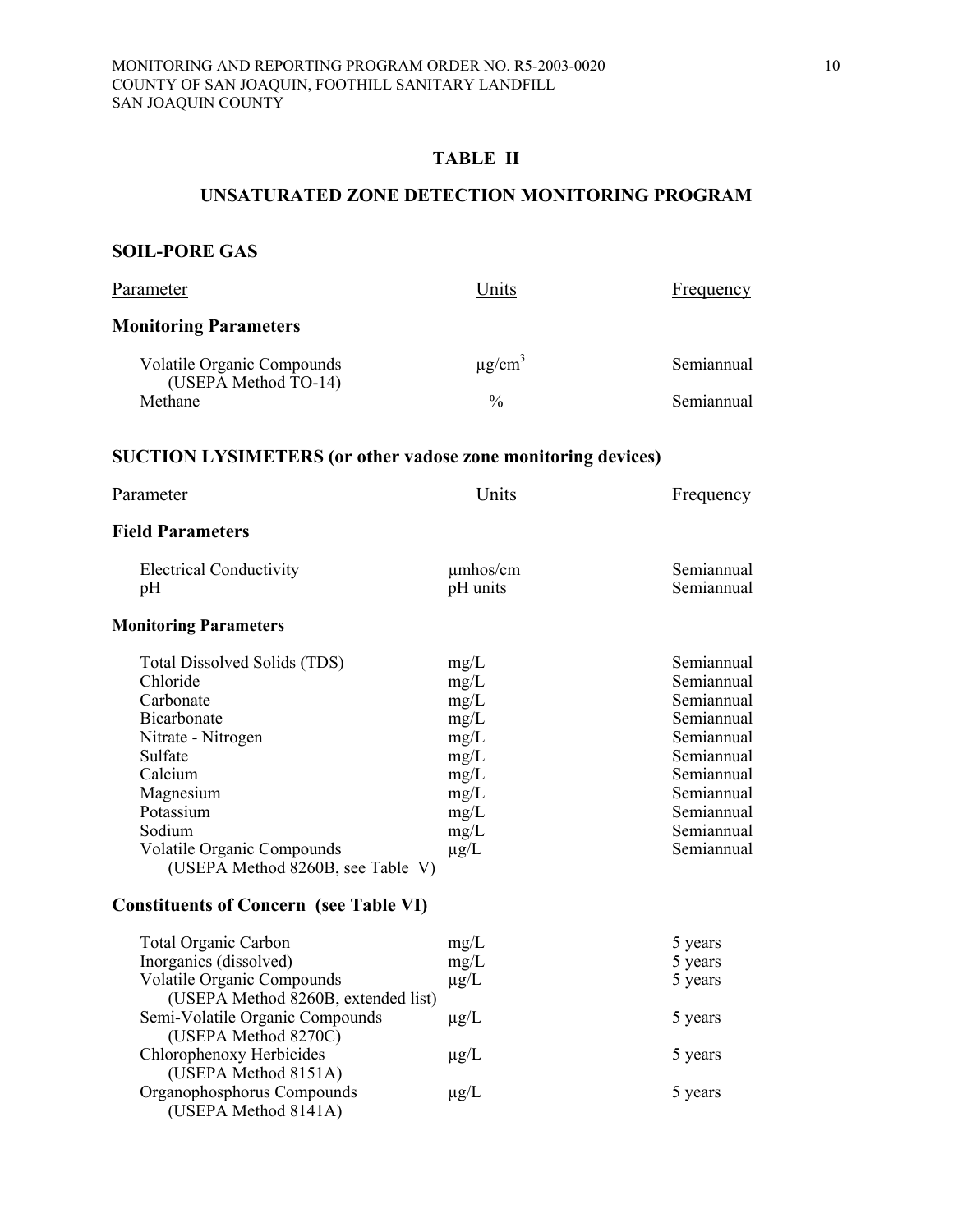## **TABLE III**

## **LEACHATE DETECTION MONITORING PROGRAM**

| Parameter                      | Units         | <b>Frequency</b> |
|--------------------------------|---------------|------------------|
| <b>Field Parameters</b>        |               |                  |
| <b>Total Flow</b>              | Gallons       | Monthly          |
| <b>Flow Rate</b>               | Gallons/Day   | Monthly          |
| <b>Electrical Conductivity</b> | $\mu$ mhos/cm | Monthly          |
| pH                             | pH units      | Monthly          |

## **Monitoring Parameters**

| Total Dissolved Solids (TDS)      | mg/L      | Annually |
|-----------------------------------|-----------|----------|
| Chloride                          | mg/L      | Annually |
| Carbonate                         | mg/L      | Annually |
| <b>Bicarbonate</b>                | mg/L      | Annually |
| Nitrate - Nitrogen                | mg/L      | Annually |
| Sulfate                           | mg/L      | Annually |
| Calcium                           | mg/L      | Annually |
| Magnesium                         | mg/L      | Annually |
| Potassium                         | mg/L      | Annually |
| Sodium                            | mg/L      | Annually |
| <b>Volatile Organic Compounds</b> | $\mu$ g/L | Annually |
| (USEPA Method 8260B, see Table V) |           |          |

# **Constituents of Concern (see Table VI)**

| <b>Total Organic Carbon</b>         | mg/L      | 5 years |
|-------------------------------------|-----------|---------|
| Inorganics (dissolved)              | mg/L      | 5 years |
| <b>Volatile Organic Compounds</b>   | $\mu$ g/L | 5 years |
| (USEPA Method 8260B, extended list) |           |         |
| Semi-Volatile Organic Compounds     | $\mu$ g/L | 5 years |
| (USEPA Method 8270C)                |           |         |
| Chlorophenoxy Herbicides            | $\mu$ g/L | 5 years |
| (USEPA Method 8151A)                |           |         |
| Organophosphorus Compounds          | $\mu$ g/L | 5 years |
| (USEPA Method 8141A)                |           |         |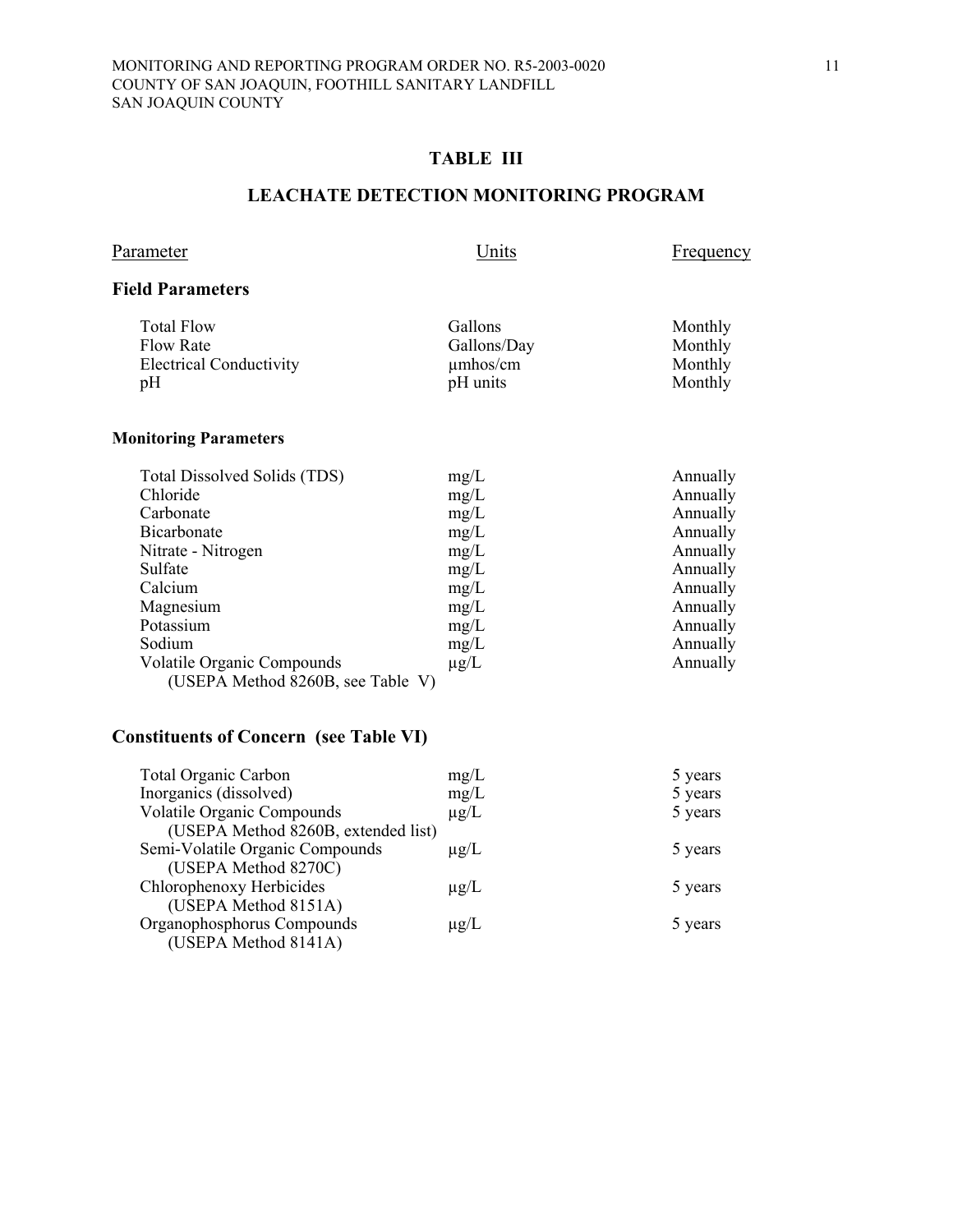## **TABLE IV**

### **SURFACE WATER DETECTION MONITORING PROGRAM**

| Parameter |
|-----------|
|-----------|

Units Frequency

## **Field Parameters**

| Temperature                    | 0 <sup>C</sup>  | Semiannual |
|--------------------------------|-----------------|------------|
| <b>Electrical Conductivity</b> | $\mu$ mhos/cm   | Semiannual |
| pH                             | pH units        | Semiannual |
| Turbidity                      | Turbidity units | Semiannual |

# **Monitoring Parameters**

| mg/L                              | Semiannual |
|-----------------------------------|------------|
| mg/L                              | Semiannual |
| mg/L                              | Semiannual |
| mg/L                              | Semiannual |
| mg/L                              | Semiannual |
| mg/L                              | Semiannual |
| mg/L                              | Semiannual |
| mg/L                              | Semiannual |
| mg/L                              | Semiannual |
| mg/L                              | Semiannual |
| $\mu$ g/L                         | Semiannual |
| (USEPA Method 8260B, see Table V) |            |
|                                   |            |

# **Constituents of Concern (see Table VI)**

| <b>Total Organic Carbon</b>         | mg/L      | 5 years |
|-------------------------------------|-----------|---------|
| Inorganics (dissolved)              | mg/L      | 5 years |
| <b>Volatile Organic Compounds</b>   | $\mu$ g/L | 5 years |
| (USEPA Method 8260B, extended list) |           |         |
| Semi-Volatile Organic Compounds     | $\mu$ g/L | 5 years |
| (USEPA Method 8270C)                |           |         |
| Chlorophenoxy Herbicides            | $\mu$ g/L | 5 years |
| (USEPA Method 8151A)                |           |         |
| Organophosphorus Compounds          | $\mu$ g/L | 5 years |
| (USEPA Method 8141A)                |           |         |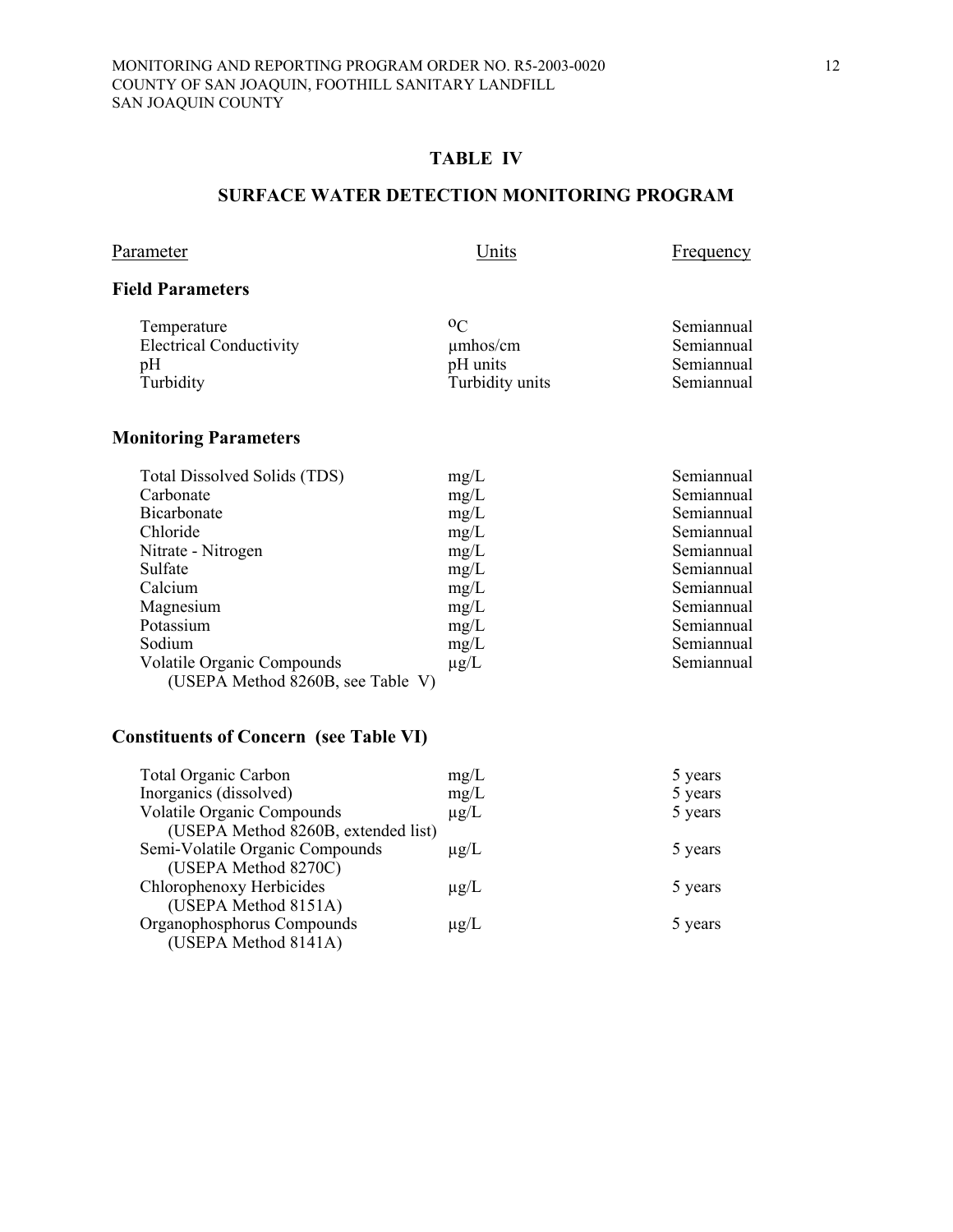#### **MONITORING PARAMETERS FOR DETECTION MONITORING**

#### **Surrogates for Metallic Constituents:**

 pH Total Dissolved Solids Electrical Conductivity Chloride Sulfate Nitrate nitrogen

#### **Constituents included in VOC:**

## **USEPA Method 8260B**

 Acetone Acrylonitrile Benzene Bromochloromethane Bromodichloromethane Bromoform (Tribromomethane) Carbon disulfide Carbon tetrachloride Chlorobenzene Chloroethane (Ethyl chloride) Chloroform (Trichloromethane) Dibromochloromethane (Chlorodibromomethane) 1,2-Dibromo-3-chloropropane (DBCP) 1,2-Dibromoethane (Ethylene dibromide; EDB) o-Dichlorobenzene (1,2-Dichlorobenzene) m-Dichlorobenzene (1,3-Dichlorobenzene) p-Dichlorobenzene (1,4-Dichlorobenzene) trans- l ,4-Dichloro-2-butene Dichlorodifluoromethane (CFC-12) 1,1-Dichloroethane (Ethylidene chloride) 1,2-Dichloroethane (Ethylene dichloride) 1,1 -Dichloroethylene (1,1 -Dichloroethene; Vinylidene chloride) cis- 1,2-Dichloroethylene (cis- 1,2-Dichloroethene) trans-1,2-Dichloroethylene (trans-1,2-Dichloroethene) 1,2-Dichloropropane (Propylene dichloride) cis- 1,3-Dichloropropene trans- 1,3-Dichloropropene Di-isopropylether (DIPE) Ethanol Ethyltertiary butyl ether Ethylbenzene 2-Hexanone (Methyl butyl ketone) Hexachlorobutadiene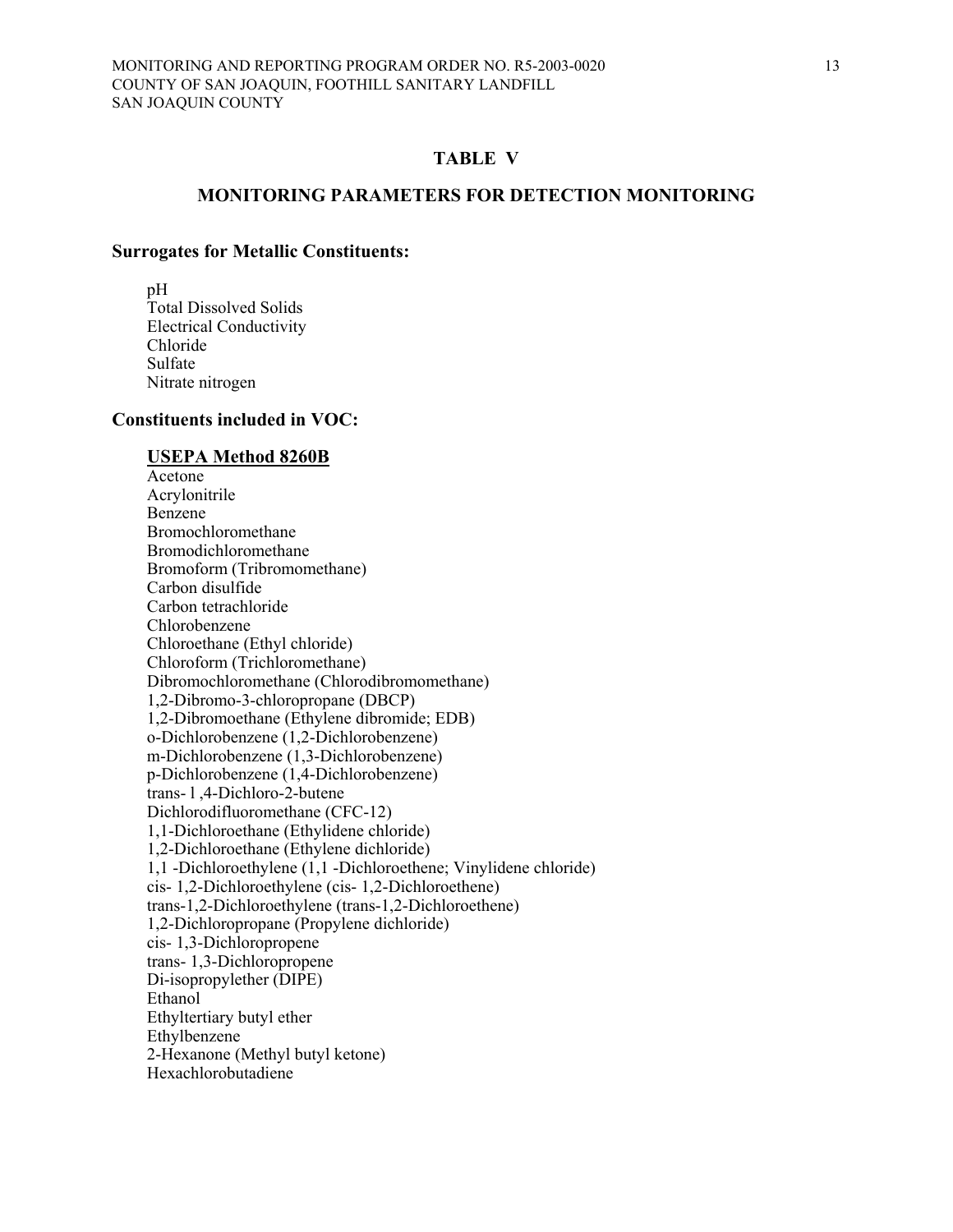#### **MONITORING PARAMETERS FOR DETECTION MONITORING**

#### **Continued**

 Hexachloroethane Methyl bromide (Bromomethene) Methyl chloride (Chloromethane) Methylene bromide (Dibromomethane) Methylene chloride (Dichloromethane) Methyl ethyl ketone (MEK: 2-Butanone) Methyl iodide (Iodomethane) Methyl t-butyl ether 4-Methyl-2-pentanone (Methyl isobutylketone) Naphthalene Styrene Tertiary amyl methyl ether Tertiary butyl alcohol 1,1,1,2-Tetrachloroethane 1,1.2,2-Tetrachloroethane Tetrachloroethylene (Tetrachloroethene; Perchloroethylene) Toluene 1,2,4-Trichlorobenzene 1,1,1-Trichloethane (Methylchloroforrn) 1,1,2-Trichloroethane Trichloroethylene (Trichloroethene) Trichlorofluoromethane (CFC- 11) 1,2,3-Trichloropropane Vinyl acetate Vinyl chloride Xylenes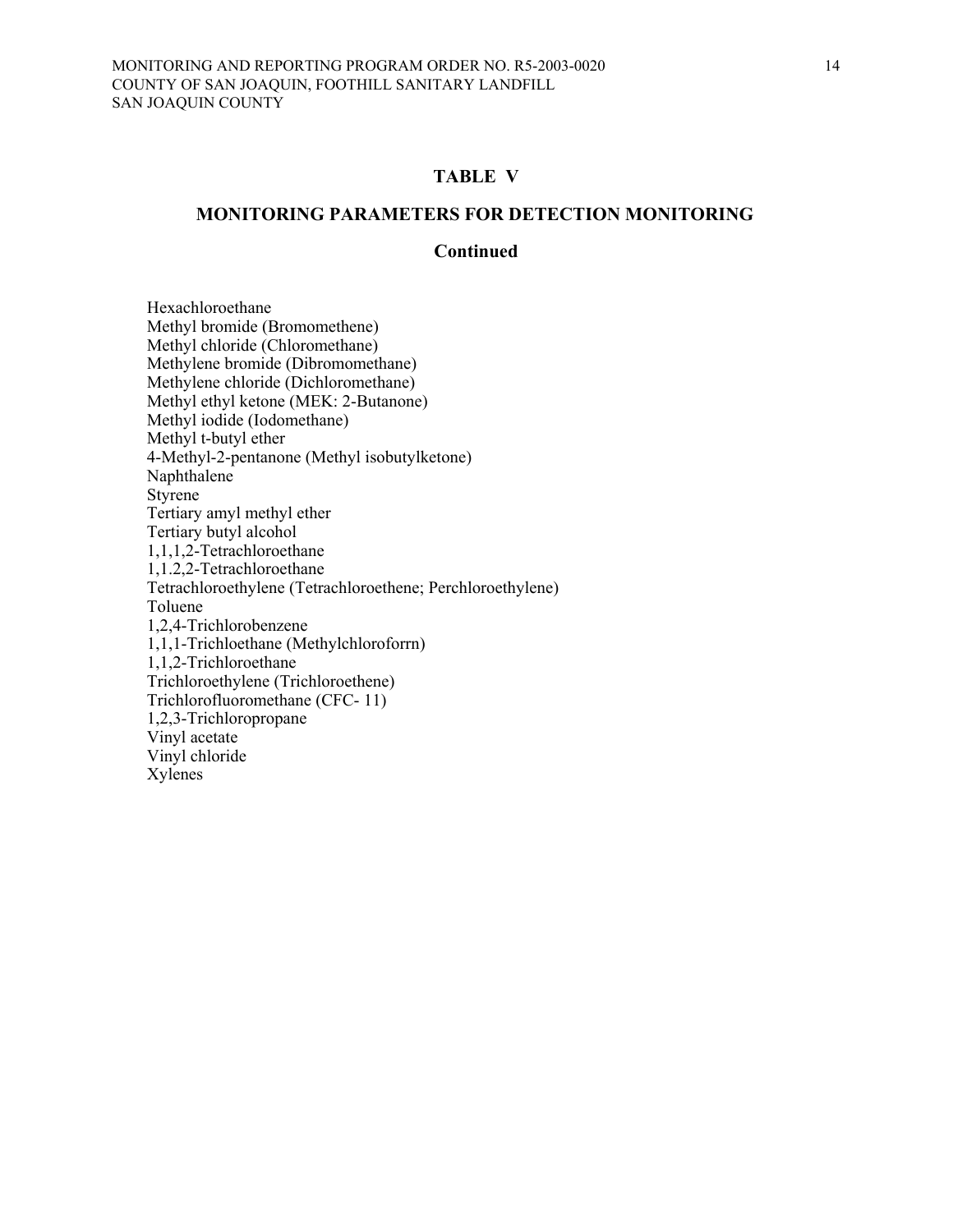#### **CONSTITUENTS OF CONCERN & APPROVED USEPA ANALYTICAL METHODS**

#### **Inorganics (dissolved): USEPA Method**

| Aluminum      | 6010  |
|---------------|-------|
| Antimony      | 7041  |
| <b>Barium</b> | 6010  |
| Beryllium     | 6010  |
| Cadmium       | 7131A |
| Chromium      | 6010  |
| Cobalt        | 6010  |
| Copper        | 6010  |
| Silver        | 6010  |
| Tin           | 6010  |
| Vanadium      | 6010  |
|               |       |
| Zinc          | 6010  |
| <b>Iron</b>   | 6010  |
| Manganese     | 6010  |
| Arsenic       | 7062  |
| Lead          | 7421  |
| Mercury       | 7470A |
| Nickel        | 7521  |
| Selenium      | 7742  |
| Thallium      | 7841  |
|               |       |
| Cyanide       | 9010B |
| Sulfide       | 9030B |
|               |       |

#### **Volatile Organic Compounds:**

#### **USEPA Method 8260**

 Acetone Acetonitrile (Methyl cyanide) Acrolein Acrylonitrile Allyl chloride (3-Chloropropene) Benzene Bromochloromethane (Chlorobromomethane) Bromodichloromethane (Dibromochloromethane) Bromoform (Tribromomethane) Carbon disulfide Carbon tetrachloride Chlorobenzene Chloroethane (Ethyl chloride) Chloroform (Trichloromethane) Chloroprene Dibromochloromethane (Chlorodibromomethane) 1,2-Dibromo-3-chloropropane (DBCP) 1,2-Dibromoethane (Ethylene dibromide; EDB) o-Dichlorobenzene (1,2-Dichlorobenzene) m-Dichlorobenzene (1,3-Dichlorobenzene)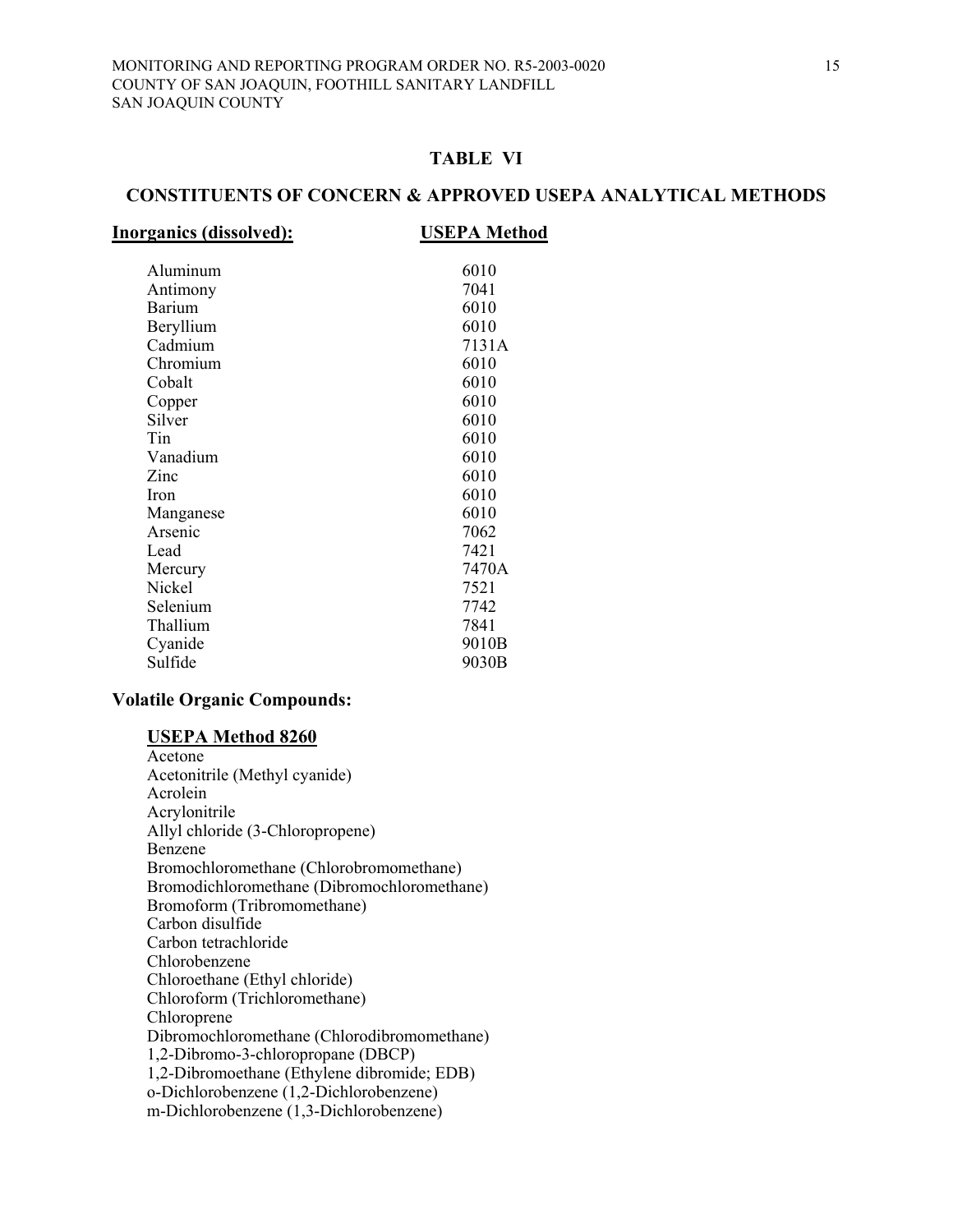#### **CONSTITUENTS OF CONCERN & APPROVED USEPA ANALYTICAL METHODS**

#### **Continued**

p-Dichlorobenzene (1,4-Dichlorobenzene) trans- 1,4-Dichloro-2-butene Dichlorodifluoromethane (CFC 12) 1,1 -Dichloroethane (Ethylidene chloride) 1,2-Dichloroethane (Ethylene dichloride) 1,1 -Dichloroethylene (1, l-Dichloroethene; Vinylidene chloride) cis- l ,2-Dichloroethylene (cis- 1,2-Dichloroethene) trans- l ,2-Dichloroethylene (trans- 1,2-Dichloroethene) 1,2-Dichloropropane (Propylene dichloride) 1,3-Dichloropropane (Trimethylene dichloride) 2,2-Dichloropropane (Isopropylidene chloride) 1,1 -Dichloropropene cis- 1,3-Dichloropropene trans- l ,3-Dichloropropene Di-isopropylether (DIPE) Ethanol Ethyltertiary butyl ether Ethylbenzene Ethyl methacrylate Hexachlorobutadiene Hexachloroethane 2-Hexanone (Methyl butyl ketone) Isobutyl alcohol Methacrylonitrile Methyl bromide (Bromomethane) Methyl chloride (Chloromethane) Methyl ethyl ketone (MEK; 2-Butanone) Methyl iodide (Iodomethane) Methyl t-butyl ether Methyl methacrylate 4-Methyl-2-pentanone (Methyl isobutyl ketone) Methylene bromide (Dibromomethane) Methylene chloride (Dichloromethane) Naphthalene Propionitrile (Ethyl cyanide) Styrene Tertiary amyl methyl ether Tertiary butyl alcohol 1,1,1,2-Tetrachloroethane 1,1,2,2-Tetrachloroethane Tetrachloroethylene (Tetrachloroethene; Perchloroethylene; PCE) Toluene 1,2,4-Trichlorobenzene 1,1,1 -Trichloroethane, Methylchloroform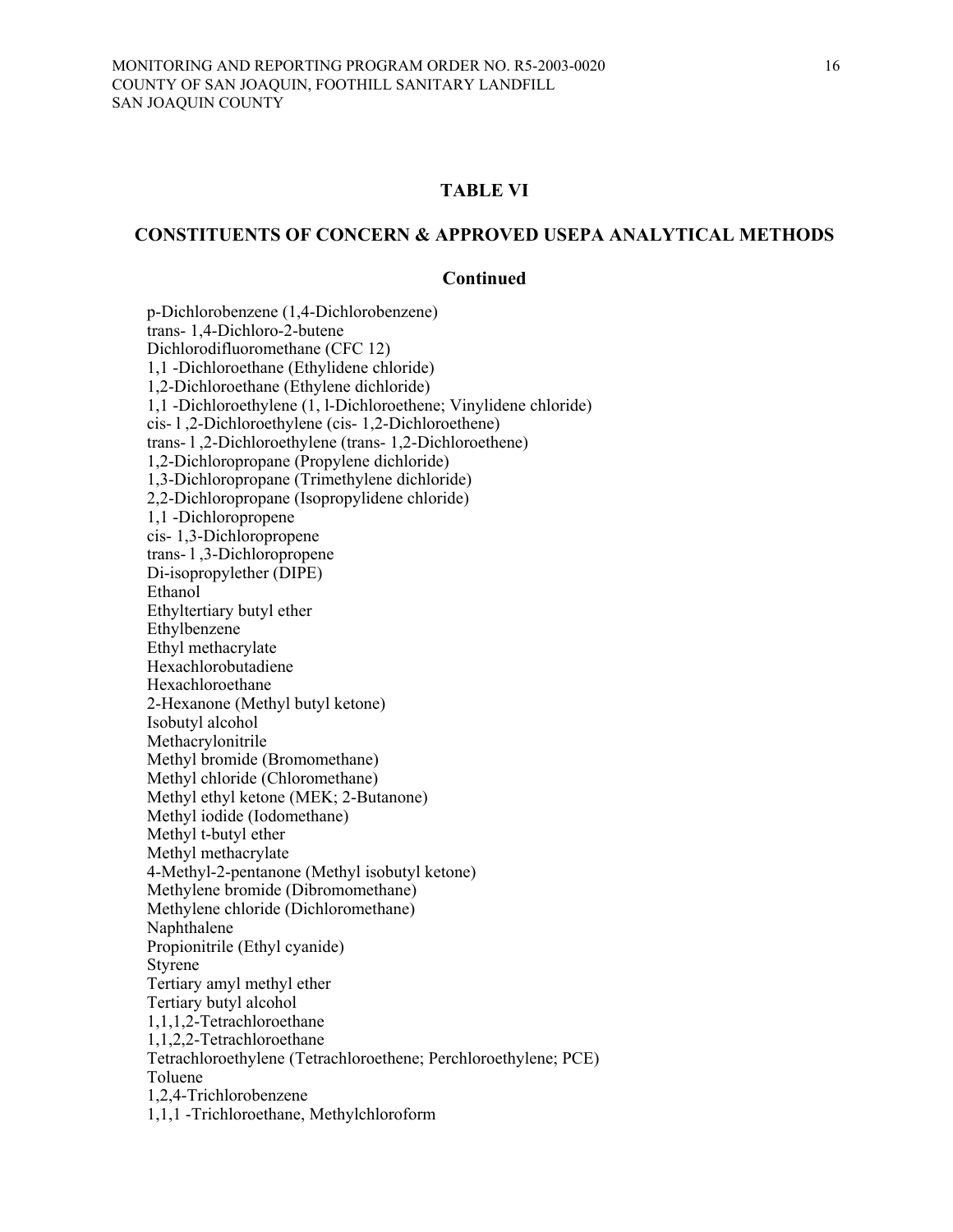#### **CONSTITUENTS OF CONCERN & APPROVED USEPA ANALYTICAL METHODS**

#### **Continued**

 1,1,2-Trichloroethane Trichloroethylene (Trichloroethene; TCE) Trichlorofluoromethane (CFC- 11) 1,2,3-Trichloropropane Vinyl acetate Vinyl chloride (Chloroethene) Xylene (total)

#### **Semi-Volatile Organic Compounds:**

#### **USEPA Method 8270 - base, neutral, & acid extractables**

 Acenaphthene Acenaphthylene Acetophenone 2-Acetylaminofluorene (2-AAF) Aldrin 4-Aminobiphenyl Anthracene Benzo[a]anthracene (Benzanthracene) Benzo[b]fluoranthene Benzo[k]fluoranthene Benzo[g,h,i]perylene Benzo[a]pyrene Benzyl alcohol Bis(2-ethylhexyl) phthalate alpha-BHC beta-BHC delta-BHC gamma-BHC (Lindane) Bis(2-chloroethoxy)methane Bis(2-chloroethyl) ether (Dichloroethyl ether) Bis(2-chloro-1-methyethyl) ether (Bis(2-chloroisopropyl) ether; DCIP) 4-Bromophenyl phenyl ether Butyl benzyl phthalate (Benzyl butyl phthalate) Chlordane p-Chloroaniline Chlorobenzilate p-Chloro-m-cresol (4-Chloro-3-methylphenol) 2-Chloronaphthalene 2-Chlorophenol 4-Chlorophenyl phenyl ether Chrysene o-Cresol (2-methylphenol) m-Cresol (3-methylphenol)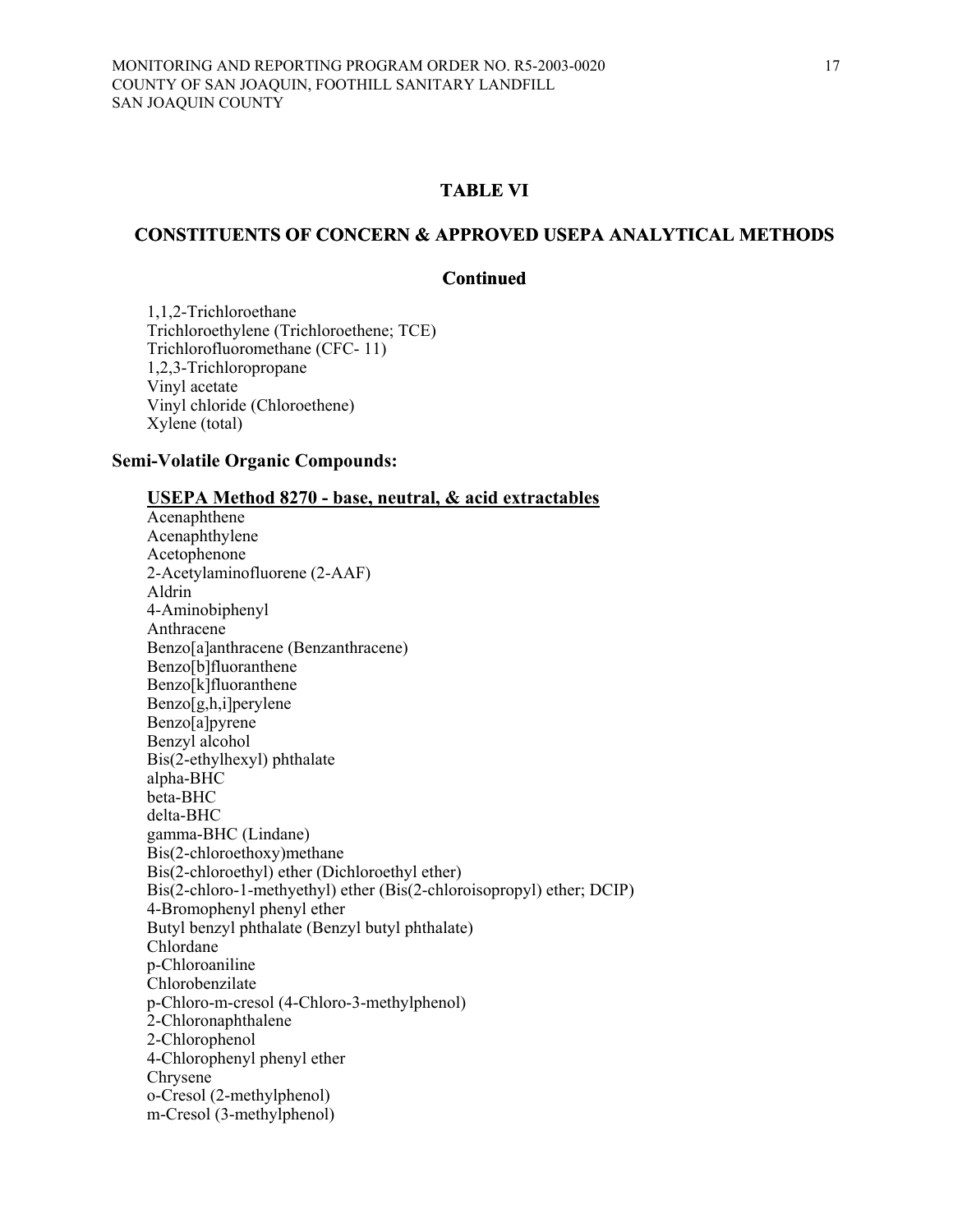### **CONSTITUENTS OF CONCERN & APPROVED USEPA ANALYTICAL METHODS**

#### **Continued**

 p-Cresol (4-methylphenol) 4,4'-DDD 4,4'-DDE 4,4'-DDT Diallate Dibenz[a,h]anthracene Dibenzofuran Di-n-butyl phthalate 3,3'-Dichlorobenzidine 2,4-Dichlorophenol 2,6-Dichlorophenol Dieldrin Diethyl phthalate p-(Dimethylamino)azobenzene 7,12-Dimethylbenz[a]anthracene 3,3'-Dimethylbenzidine 2,4-Dimehtylphenol (m-Xylenol) Dimethyl phthalate m-Dinitrobenzene 4,6-Dinitro-o-cresol (4,6-Dinitro-2-methylphenol) 2,4-Dinitrophenol 2,4-Dinitrotoluene 2,6-Dinitrotoluene Di-n-octyl phthalate Diphenylamine Endosulfan I Endosulfan II Endosulfan sulfate Endrin Endrin aldehyde Ethyl methanesulfonate Famphur Fluoranthene Fluorene Heptachlor Heptachlor epoxide Hexachlorobenzene Hexachlorocyclopentadiene Hexachloropropene Indeno(1,2,3-c,d)pyrene Isodrin Isophorone Isosafrole Kepone Methapyrilene Methoxychlor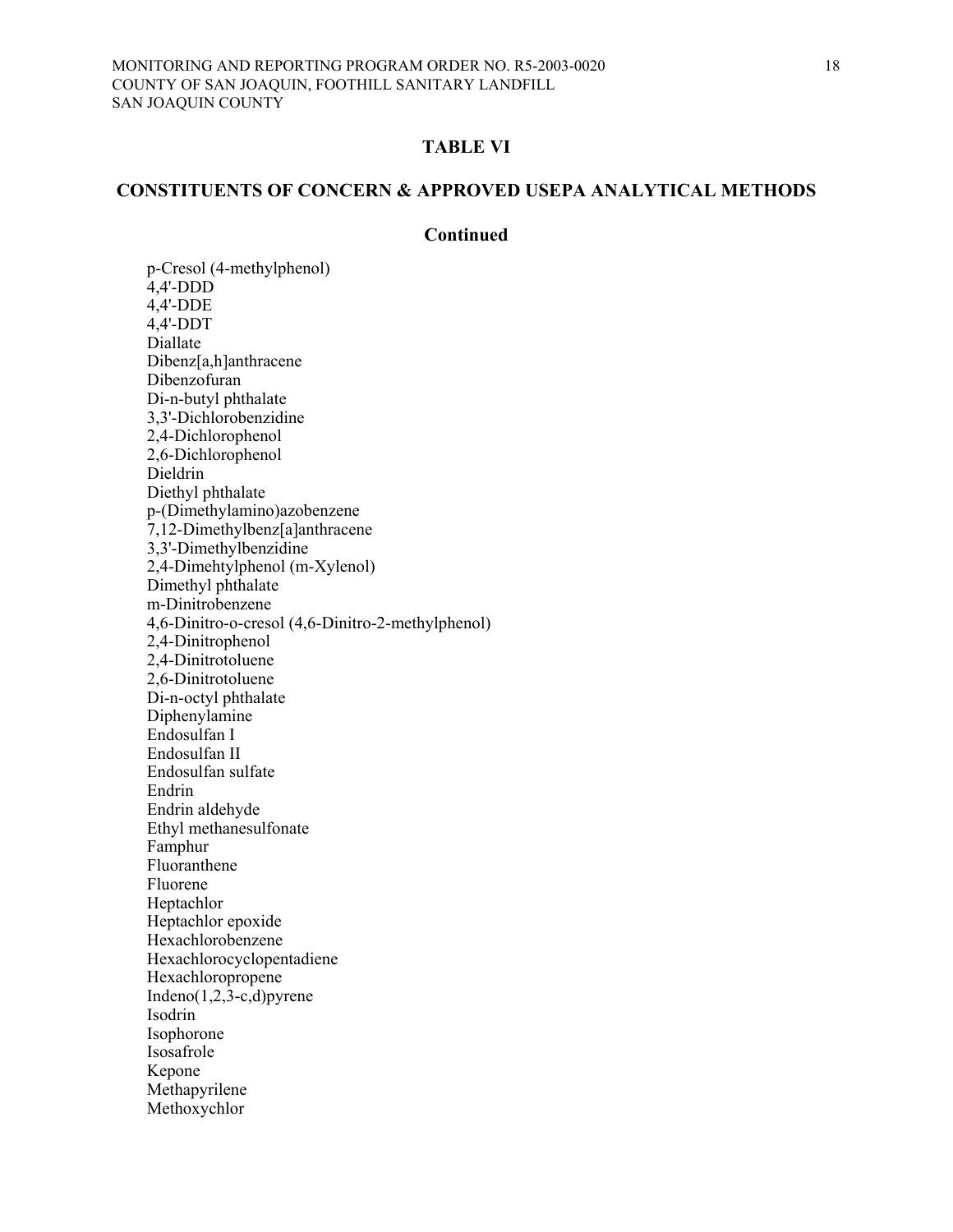#### **CONSTITUENTS OF CONCERN & APPROVED USEPA ANALYTICAL METHODS**

#### **Continued**

 3-Methylcholanthrene Methyl methanesulfonate 2-Methylnaphthalene 1,4-Naphthoquinone 1-Naphthylamine 2-Naphthylamine o-Nitroaniline (2-Nitroaniline) m-Nitroaniline (3-Nitroaniline) p-Nitroaniline (4-Nitroaniline) Nitrobenzene o-Nitrophenol (2-Nitrophenol) p-Nitrophenol (4-Nitrophenol) N-Nitrosodi-n-butylamine (Di-n-butylnitrosamine) N-Nitrosodiethylamine (Diethylnitrosamine) N-Nitrosodimethylamine (Dimethylnitrosamine) N-Nitrosodiphenylamine (Diphenylnitrosamine) N-Nitrosodipropylamine (N-Nitroso-N-dipropylamine; Di-n-propylnitrosamine) N-Nitrosomethylethylamine (Methylethylnitrosamine) N-Nitrosopiperidine N-Nitrosospyrrolidine 5-Nitro-o-toluidine Pentachlorobenzene Pentachloronitrobenzene (PCNB) Pentachlorophenol Phenacetin Phenanthrene Phenol p-Phenylenediamine Polychlorinated biphenyls (PCBs; Aroclors) Pronamide Pyrene Safrole 1,2,4,5-Tetrachlorobenzene 2,3,4,6-Tetrachlorophenol o-Toluidine Toxaphene 2,4,5-Trichlorophenol 0,0,0-Triethyl phosphorothioate sym-Trinitrobenzene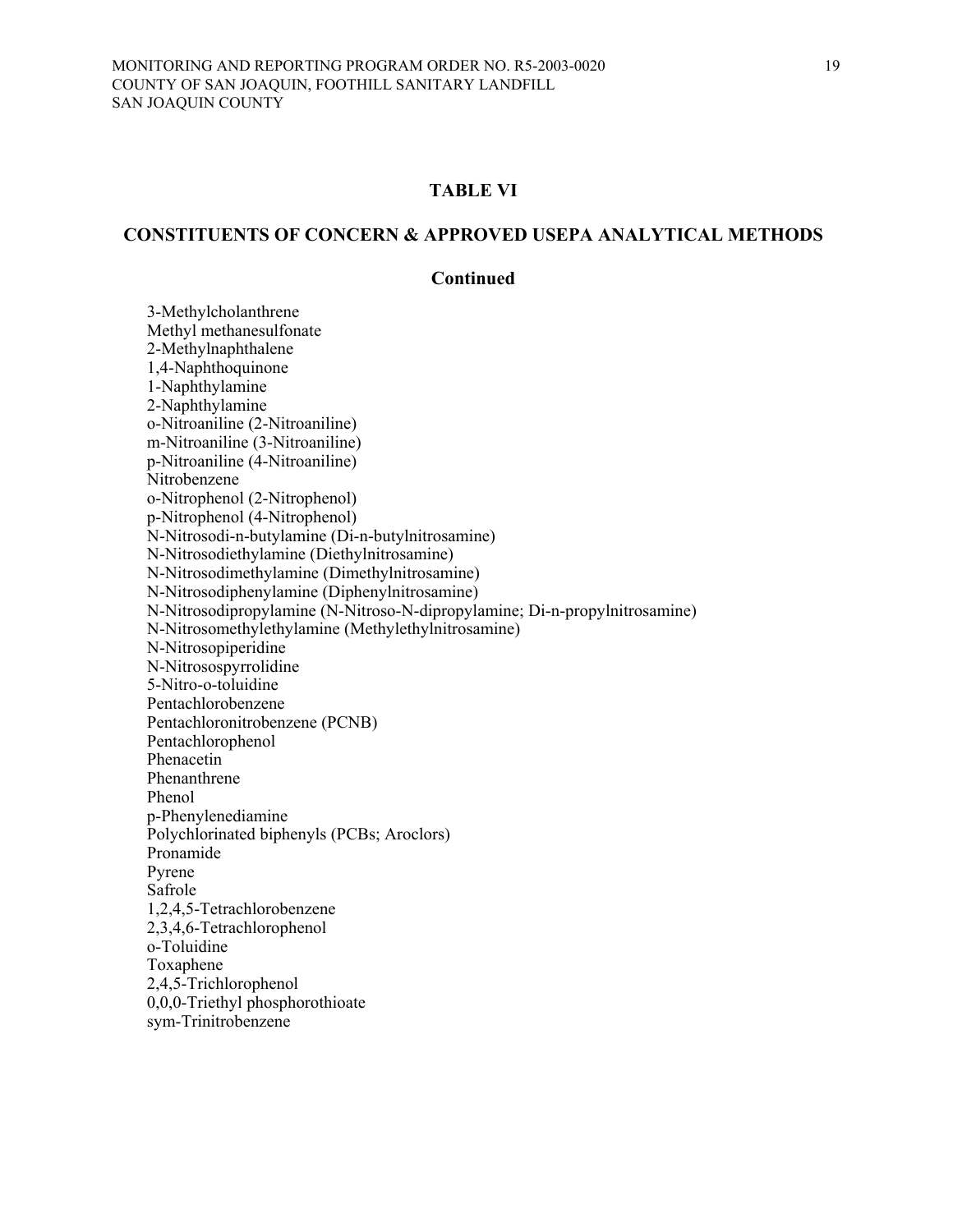## **CONSTITUENTS OF CONCERN & APPROVED USEPA ANALYTICAL METHODS**

## **Continued**

#### **Chlorophenoxy Herbicides:**

#### **USEPA Method 8l51A**

2,4-D (2,4-Dichlorophenoxyacetic acid) Dinoseb (DNBP; 2-sec-Butyl-4,6-dinitrophenol) Silvex (2,4,5-Trichlorophenoxypropionic acid; 2,4,5-TP) 2,4,5-T (2,4,5-Trichlorophenoxyacetic acid)

#### **Organophosphorus Compounds:**

#### **USEPA Method 8141A**

Atrazine Chlorpyrifos 0,0-Diethyl 0-2-pyrazinyl phosphorothioate (Thionazin) Diazinon Dimethoate Disulfoton Ethion Methyl parathion (Parathion methyl) Parathion Phorate Simazine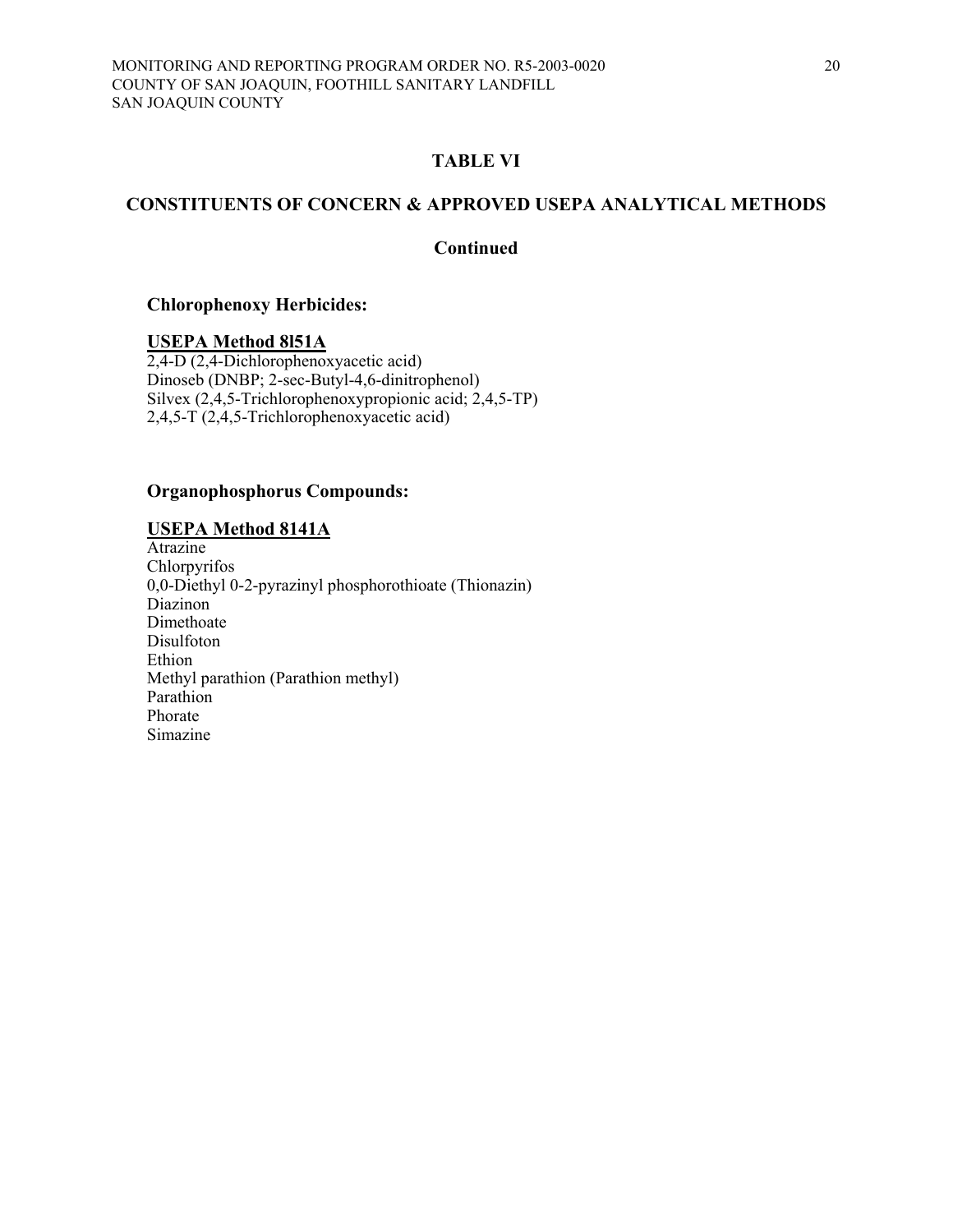# **TABLE VII WATER QUALITY PROTECTION STANDARDS FOR GROUNDWATER**

| Constituent                   | <b>Units</b> | <b>Concentration Limits</b><br>$MW-1$ |
|-------------------------------|--------------|---------------------------------------|
| pH                            | mg/L         | $6.3 - 8.9$                           |
| <b>Total Dissolved Solids</b> | mg/L         | 240                                   |
| Chloride                      | mg/L         | 9.6                                   |
| Carbonate                     | mg/L         | 0.808[2]                              |
| Bicarbonate                   | mg/L         | 120                                   |
| Nitrate as Nitrogen           | mg/L         | 3.3                                   |
| Calcium                       | mg/L         | <b>TBD</b>                            |
| Magnesium                     | mg/L         | <b>TBD</b>                            |
| Potassium                     | mg/L         | <b>TBD</b>                            |
| Sulfate                       | mg/L         | 8.7                                   |
| Sodium                        | mg/L         | <b>TBD</b>                            |
| VOCs/SVOCs                    | ug/L         | detect                                |
| Chlorophenoxy Herbicides      | ug/L         | detect                                |
| Organophosphorus Compounds    | ug/L         | detect                                |
| Aluminum                      | mg/L         | $0.1$ [3]                             |
| Antimony                      | mg/L         | $0.0138$ [2]                          |
| Arsenic                       | mg/L         | 3[3]                                  |
| Barium                        | mg/L         | <b>TBD</b>                            |
| Beryllium                     | mg/L         | <b>TBD</b>                            |
| Cadmium                       | mg/L         | $0.0036$ [2]                          |
| Chromium, Total               | mg/L         | $0.02$ [3]                            |
| Cobalt                        | mg/L         | <b>TBD</b>                            |
| Copper                        | mg/L         | 7[3]                                  |
| Cyanide                       | mg/L         | <b>TBD</b>                            |
| Iron                          | mg/L         | 0.05[3]                               |
| Lead                          | mg/L         | $0.0198$ [2]                          |
| Manganese                     | mg/L         | $2.8$ [3]                             |
| Mercury                       | mg/L         | $0.0002$ [2]                          |
| Nickel                        | mg/L         | $0.0106$ [2]                          |
| Selenium                      | mg/L         | $0.036$ [2]                           |
| Silver                        | mg/L         | $0.0026$ [2]                          |
| Sulfide                       | mg/L         | 0.5[2]                                |
| Thallium                      | mg/L         | $0.024$ [2]                           |
| Tin                           | mg/L         | <b>TBD</b>                            |
| Vanadium                      | mg/L         | <b>TBD</b>                            |
| Zinc                          | mg/L         | 6 [3]                                 |

Notes: Metals are dissolved.

[1] TBD = to be determined when enough data has been collected for non-statistical or statistical analysis.

[2] Concentration limit has been set to detection limit because 100% of the data is non-detect. The detection limit from the last monitoring event for the specific constituent is used.

[3] Concentration limit is non-parametric because 50% or more of the data is non-detect.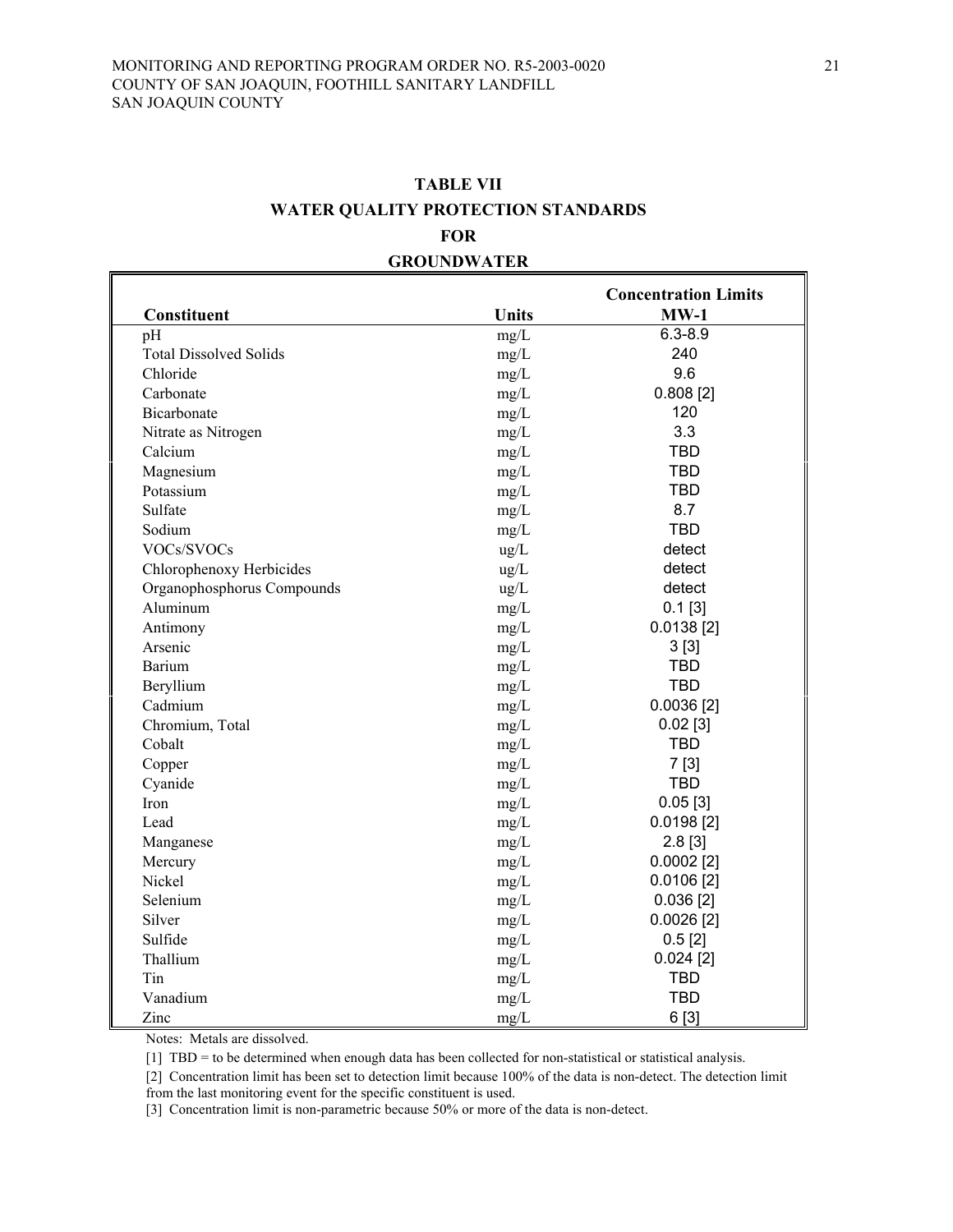| <b>TABLE VIII</b>                  |
|------------------------------------|
| WATER QUALITY PROTECTION STANDARDS |

#### **FOR**

| <b>SURFACE WATER</b> |  |
|----------------------|--|
|                      |  |
|                      |  |

|                               |                    | <b>Concentration Limit</b> |
|-------------------------------|--------------------|----------------------------|
| Constituent                   | <b>Units</b>       | $S-1$                      |
| pH                            | mg/L               | $6.0 - 8.2$                |
| <b>Total Dissolved Solids</b> | mg/L               | 949                        |
| Bicarbonate                   | mg/L               | <b>TBD</b>                 |
| Carbonate                     | mg/L               | <b>TBD</b>                 |
| Chloride                      | mg/L               | 160                        |
| Magnesium                     | mg/L               | <b>TBD</b>                 |
| Nitrate as Nitrogen           | mg/L               | 8.4                        |
| Potassium                     | mg/L               | <b>TBD</b>                 |
| Sodium                        | mg/L               | <b>TBD</b>                 |
| Sulfate                       | mg/L               | 140                        |
| VOCs/SVOCs                    | ug/L               | detect                     |
| Chlorophenoxy Herbicides      | ug/L               | detect                     |
| Organophosphorus Compounds    | ug/L               | detect                     |
| Aluminum                      | mg/L               | <b>TBD</b>                 |
| Antimony                      | mg/L               | <b>TBD</b>                 |
| Arsenic                       | mg/L               | <b>TBD</b>                 |
| Barium                        | mg/L               | <b>TBD</b>                 |
| Beryllium                     | mg/L               | <b>TBD</b>                 |
| Cadmium                       | mg/L               | <b>TBD</b>                 |
| Chromium, Total               | mg/L               | <b>TBD</b>                 |
| Cobalt                        | mg/L               | <b>TBD</b>                 |
| Copper                        | mg/L               | <b>TBD</b>                 |
| Iron                          | mg/L               | 5.5                        |
| Lead                          | mg/L               | <b>TBD</b>                 |
| Manganese                     | mg/L               | 4.9                        |
| Mercury                       | mg/L               | <b>TBD</b>                 |
| Vnickel                       | mg/L               | <b>TBD</b>                 |
| Selenium                      | mg/L               | <b>TBD</b>                 |
| Silver                        | mg/L               | <b>TBD</b>                 |
| Sulfide                       | mg/L               | <b>TBD</b>                 |
| Thallium                      | mg/L               | <b>TBD</b>                 |
| Tin                           | mg/L               | <b>TBD</b>                 |
| Vanadium                      | mg/L               | <b>TBD</b>                 |
| Zinc                          | $\underline{mg}/L$ | <b>TBD</b>                 |

Notes: Metals are dissolved

 $\mathsf I$ 

[1] TBD = to be determined when enough data has been collected for non-statistical or statistical analysis.

[2] Concentration limit has been set to detection limit because 100% of the data is non-detect. The detection

limit from the last monitoring event for the specific constituent is used.

[3] Concentration limit is non-parametric because 50% or more of the data is non-detect.

 $\blacksquare$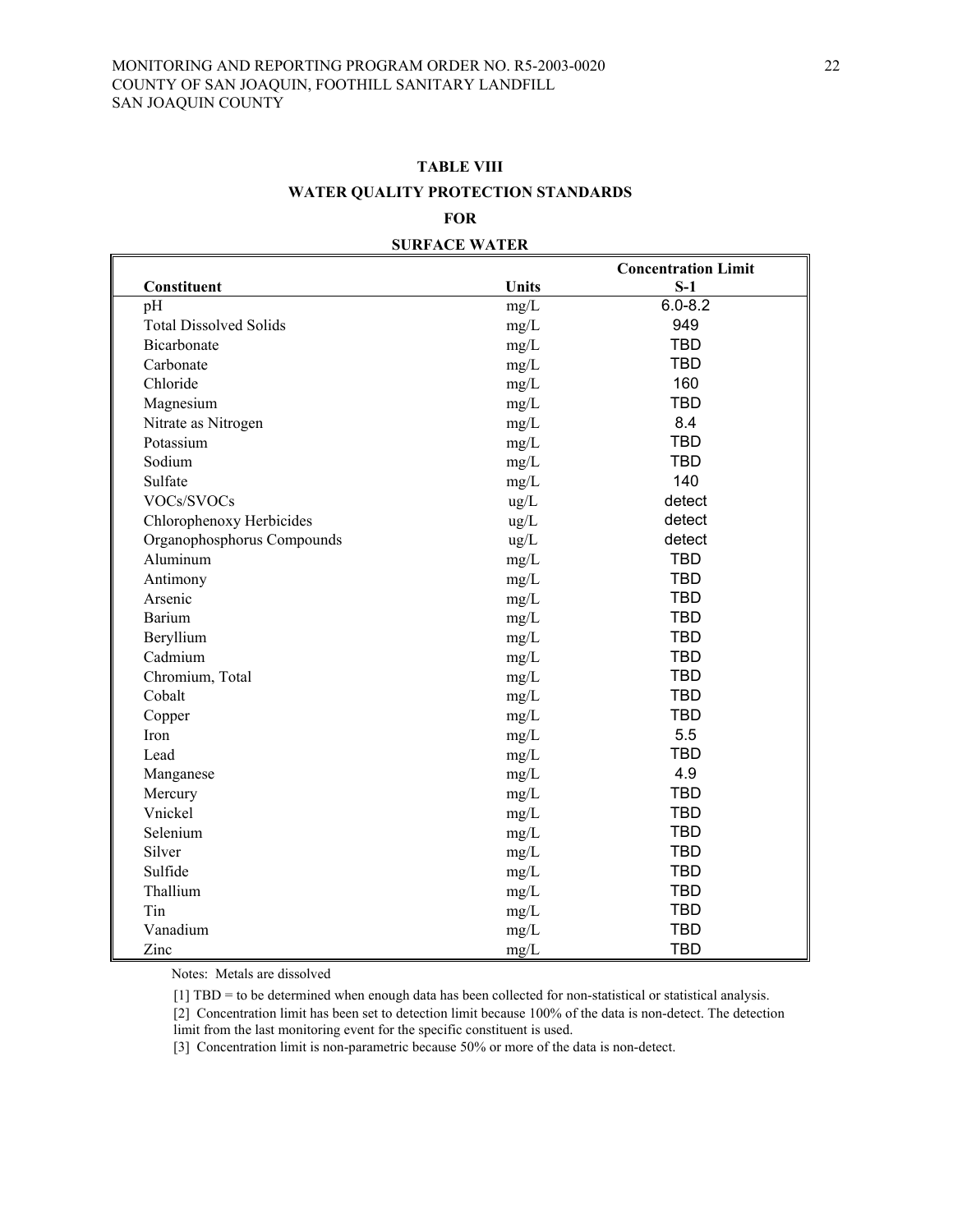# **TABLE IX WATER QUALITY PROTECTION STANDARDS FOR**

|                               |              | <b>Concentration Limit*</b> |
|-------------------------------|--------------|-----------------------------|
| Constituent                   | <b>Units</b> | $LZ-1$                      |
| pH                            | mg/L         | <b>TBD</b>                  |
| <b>Total Dissolved Solids</b> | mg/L         | <b>TBD</b>                  |
| Bicarbonate                   | mg/L         | <b>TBD</b>                  |
| Carbonate                     | mg/L         | <b>TBD</b>                  |
| Chloride                      | mg/L         | <b>TBD</b>                  |
| Magnesium                     | mg/L         | <b>TBD</b>                  |
| Nitrate as Nitrogen           | mg/L         | <b>TBD</b>                  |
| Potassium                     | mg/L         | <b>TBD</b>                  |
| Sodium                        | mg/L         | <b>TBD</b>                  |
| Sulfate                       | $mg/L$       | <b>TBD</b>                  |
| VOCs/SVOCs                    | ug/L         | detect                      |
| Chlorophenoxy Herbicides      | ug/L         | detect                      |
| Organophosphorus Compounds    | ug/L         | detect                      |
| Aluminum                      | mg/L         | <b>TBD</b>                  |
| Antimony                      | mg/L         | <b>TBD</b>                  |
| Arsenic                       | $mg/L$       | <b>TBD</b>                  |
| <b>Barium</b>                 | mg/L         | <b>TBD</b>                  |
| Beryllium                     | mg/L         | <b>TBD</b>                  |
| Cadmium                       | mg/L         | <b>TBD</b>                  |
| Chromium, Total               | mg/L         | <b>TBD</b>                  |
| Cobalt                        | mg/L         | <b>TBD</b>                  |
| Copper                        | mg/L         | <b>TBD</b>                  |
| Iron                          | mg/L         | <b>TBD</b>                  |
| Lead                          | mg/L         | <b>TBD</b>                  |
| Manganese                     | mg/L         | <b>TBD</b>                  |
| Mercury                       | mg/L         | <b>TBD</b>                  |
| Nickel                        | mg/L         | <b>TBD</b>                  |
| Selenium                      | mg/L         | <b>TBD</b>                  |
| Silver                        | mg/L         | <b>TBD</b>                  |
| Sulfide                       | mg/L         | <b>TBD</b>                  |
| Thallium                      | mg/L         | <b>TBD</b>                  |
| Tin                           | mg/L         | <b>TBD</b>                  |
| Vanadium                      | mg/L         | <b>TBD</b>                  |
| Zinc                          | mg/L         | <b>TBD</b>                  |

#### **UNSATURATED ZONE**

Notes: Metals are dissolved

\*A minimum of 8 samples shall be used to develop background concentrations (TBD) using statistical analysis. Concentrations Limits shall be provided in the **Annual Monitoring and Reporting Program** for review by the Board.